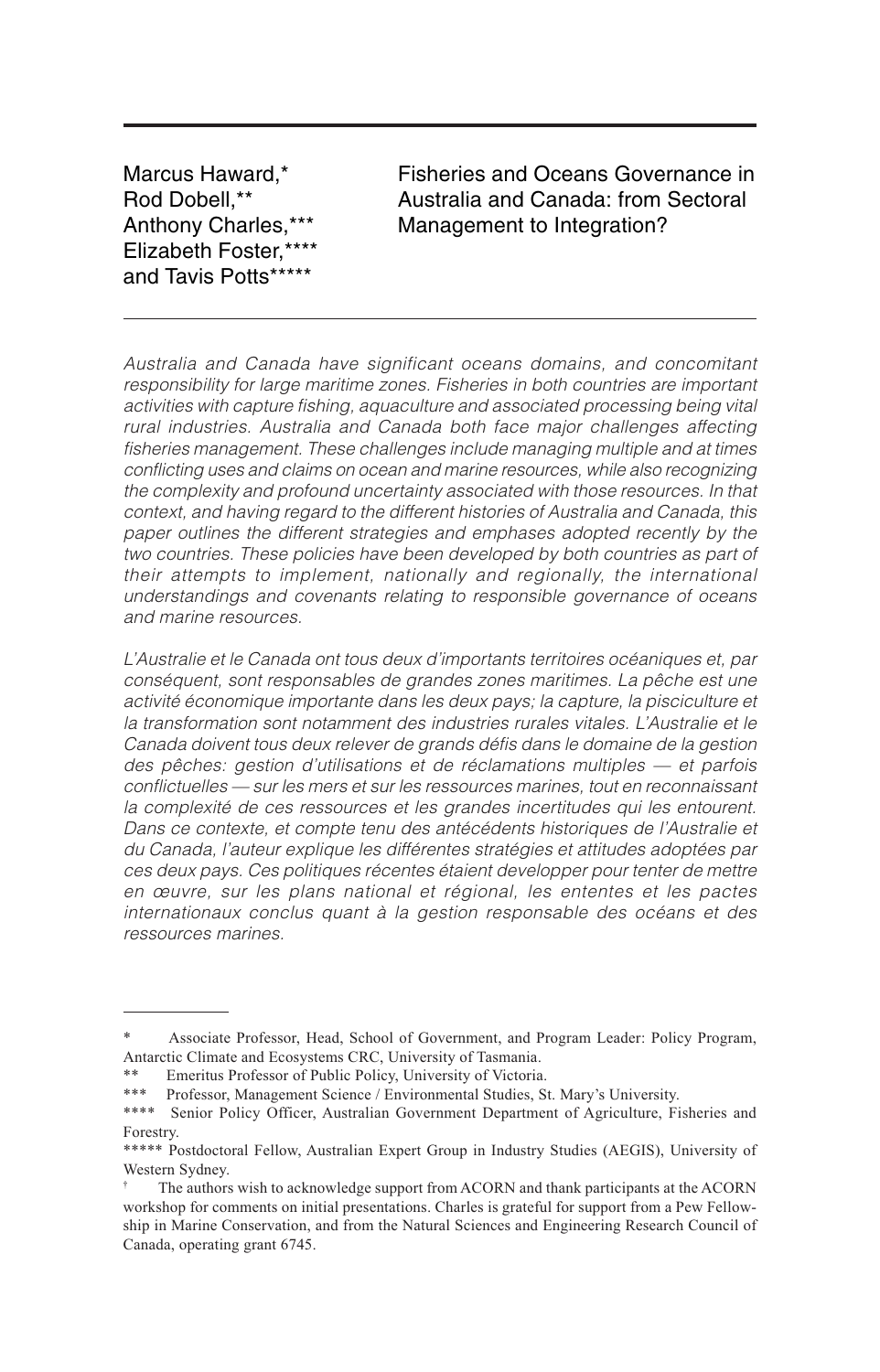6 The Dalhousie Law Journal

# *Introduction*

- I. *Australian and Canadian Fisheries: Government and Legislative Setting*
	- 1. *Australia*
		- a. *Jurisdiction*
		- b. *Fisheries Legislation*
		- c. *Fisheries Management and Australia's Oceans Policy*
	- 2. *Canada*
		- a. *Jurisdiction*
		- b. *The Fisheries Act*
		- c. *The Oceans Act*
- II. *Co-Management*
	- 1. *Co-management in Australian Fisheries*
	- 2. *Co-management in Canadian Fisheries*
		- a. *Territorial Management*
		- b. *Community Management*
		- c. *Community Quota*

# III. *First Nations and Aboriginal Fisheries*

- 1. *Canada's Indigenous Peoples and Fisheries*
- 2. *Australia's Indigenous Peoples and Fisheries*
- IV. *Recent Developments: Sustainability Principles*
	- 1. *Australia*
		- a. *New Fisheries Policy Statement and Principles*
		- b. *Marine Protected Areas in Australia*
		- c. *Environmental Assessment and Development of Sustainability Indicators*
		- d. *Industry Government Approaches*
	- 2. *Canada*
		- a. *Marine Protected Areas in Canada*
		- b. *Certification and Codes of Conduct*
		- c. *Sustainability Indicators—Reporting on Progress*

# *Conclusion*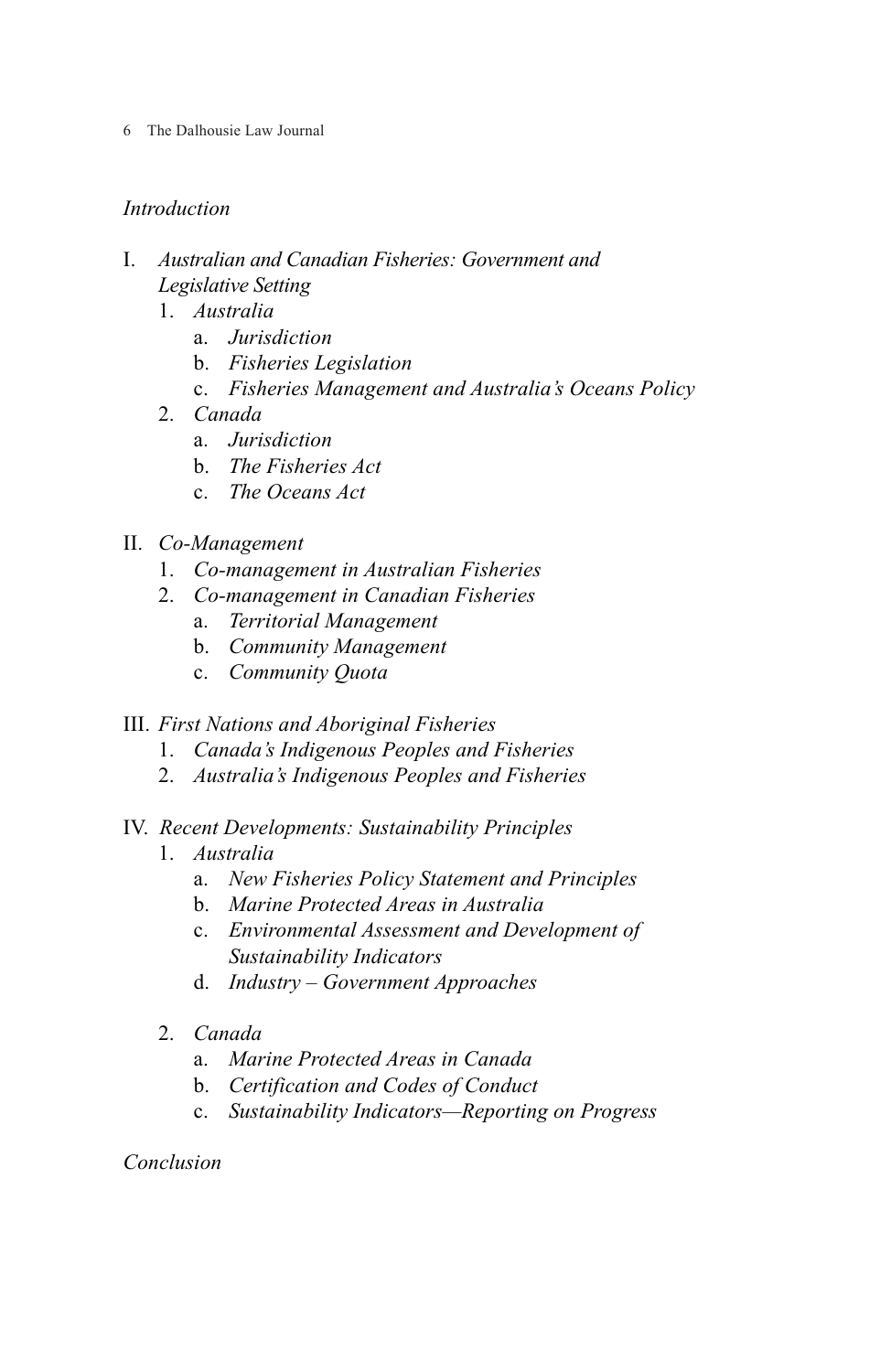## *Introduction*

Australia and Canada have significant oceans domains,<sup>1</sup> and concomitant responsibility for large maritime zones.<sup>2</sup> Fisheries in both countries are important activities with capture fishing, aquaculture and associated processing being vital rural industries,<sup>3</sup> sustaining regional communities and their economies. Ensuring sustainable bases for fisheries and regulating aquaculture operations are central concerns of fisheries managers and governments in both countries.4 Aquaculture is increasing in importance in both countries and has contributed to substantial export growth; as a result, both Australian and Canadian fisheries and seafood industries have experienced a period of impressive growth in the recent past. In Australia seafood exports have doubled in the past five years while aquaculture has grown in value from AUD 237 million in 1990 to AUD 746 million in 2001.5 The value of Canada's commercial marine fisheries landings reached a record level of CAD 2.8 billion, with the value of aquaculture production rising to CAD 639 million in 2002.<sup>6</sup> Recreational fisheries are also important in Canada, notably for salmon on both the Atlantic and Pacific coasts. In British Columbia, sports fishing is by a significant margin the largest of the four activities (commercial fishing, aquaculture, seafood processing and sports fishing) making up the fisheries and aquaculture sector —

<sup>1.</sup> Australia and Canada each border three oceans. The Australian exclusive economic zone (EEZ) and claimable continental shelf is 16 million km<sup>2</sup> extending from tropical to Antarctic waters, while Canada's offshore zone is approximately 5 million km2 , see Lorne K. Kriwoken *et al.*, eds., *Oceans Law and Policy in the Post-UNCED Era: Australian and Canadian Perspectives*, (London: Kluwer Law International, 1996).

<sup>2.</sup> Australia is a party to, and has declared a 200 n-mile EEZ under the *United Nations Convention on Law of the Sea*, 1982. Canada ratified this convention on 7 November 2003.

<sup>3.</sup> While Australian fisheries are not highly productive on a world scale they nonetheless support a number of commercially lucrative fisheries, including tuna and billfish, high value shellfish and crustaceans, and increasingly important aquaculture of salmonids and southern bluefin tuna. See Albert Caton, ed., *Fishery Status Reports 2000-01* (Canberra: Bureau of Rural Sciences, 2002).

<sup>4.</sup> The collapse of the Northern Cod Fishery off Newfoundland in the early 1990s and concerns over populations of Pacific salmon stocks in the mid 1990s centered attention towards sustainable fisheries in Canada. This goal, however, remains elusive. Meanwhile, most of Australia's fisheries are fully, if not over-exploited. Of 20 Commonwealth managed stocks, 11 are either overfished or fully fished and the state of 6 stocks is uncertain. Yellowfin and skipjack within the Eastern Tuna and Billfish fishery are considered to have potential for expansion, while blue grenadier within the South East fishery is similarly under-fished. See Caton, *ibid*.

<sup>5.</sup> *Australian Maritime Digest,* No. 102, 1 May 2002. The gross value of seafood production in Australia in 2000-01 reached AUD 2.48 billion and is expected to reach AUD 5 billion by 2020.

<sup>6.</sup> Canada Department of Fisheries and Oceans, Backgrounder, *The Overall State of Canada's Fishery in 1002* (December 2003), online: Department of Fisheries and Oceans <http://www.dfompo.gc.ca/media/backgrou/2003/hq-ac115a\_e.htm>.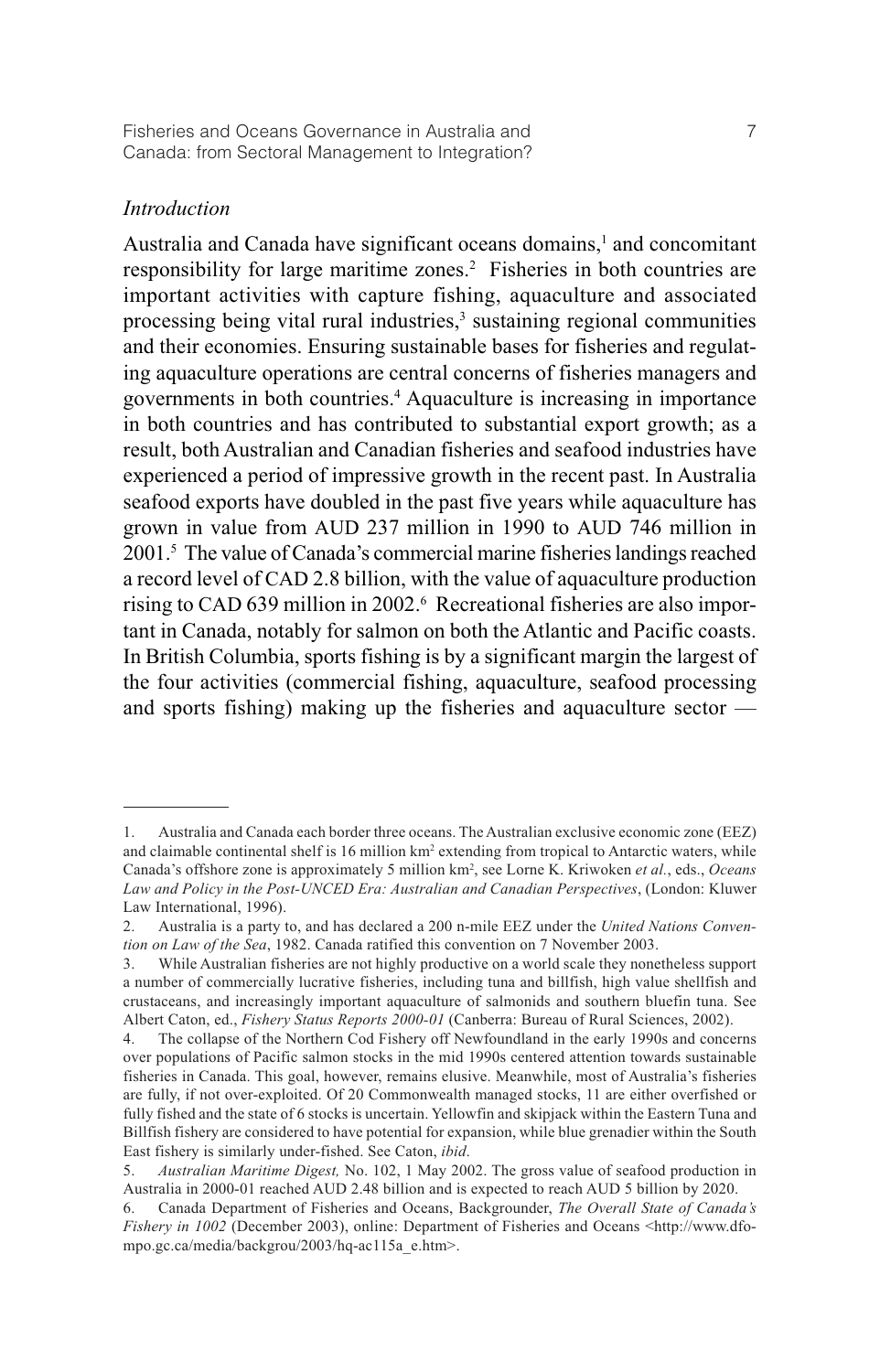8 The Dalhousie Law Journal

accounting for close to double the employment and gross domestic product originating in the commercial fishery.<sup>7</sup> The value of Canadian fishery exports exceeded CAD 3.7 billion in 1999, continuing a period of strong growth over the decade.<sup>8</sup>

Of course, these impressive production statistics do not tell the full story; many of the major fish stocks in both Australia and Canada are in a poor condition. In Canada, for example, continued closures of crucial cod fisheries on the East Coast, and a range of closures and restrictions on threatened Pacific salmon stocks, are illustrative of this problem.

The 1990s have seen greater interest — both government and academic — in integration between different resource management sectors.<sup>9</sup> Fisheries policy and management reflect this broad trend and, like policies relating to other marine resources, face further challenges with the implementation of integrated, ecosystem-based approaches to ocean governance and resource management.<sup>10</sup> Policy frameworks that aim to establish integrated, ecosystem-based approaches are the most important development, and represent major challenges affecting fisheries management in Australia and Canada. In particular, such policy frameworks must acknowledge growing tensions among multiple conflicting claims on ocean and marine resources, and recognize the complexity and profound uncertainty associated with those resources at a time when an increasing commitment to conservation is evident in most jurisdictions.

In that context, and having regard to the different histories of Australia and Canada, this paper outlines the strategies adopted by the two countries in their attempts to implement, nationally and regionally, the international understandings and covenants emerging with respect to responsible governance of oceans and marine resources.

<sup>7.</sup> British Columbia, BC STATS, *British Columbia's Fisheries and Aquaculture Sector, September 2002* (Victoria: Ministry of Management Services, 2002).

<sup>8.</sup> Canada, Fisheries and Oceans Statistical Services, online: Department of Fisheries and Oceans <http://www.dfo-mpo.gc.ca/communic/statistics/trade/canadian\_trade/export\_data/ xprd00\_e.htm>. 9. See B. Davis, "National Responses to UNCED Outcomes: Australia" in Kriwoken, *supra* note 1 at 25.

<sup>10.</sup> Austl., *Australia's Oceans Policy: Caring, Understanding, Using Wisely* (Canberra: Environment Australia, 1998) [*Australia's Oceans Policy*]. See also Canada, Oceans Directorate, *Canada's Oceans Strategy* (Ottawa: Fisheries and Oceans Canada, Oceans Directorate, 2002) [*Canada's Oceans Strategy*].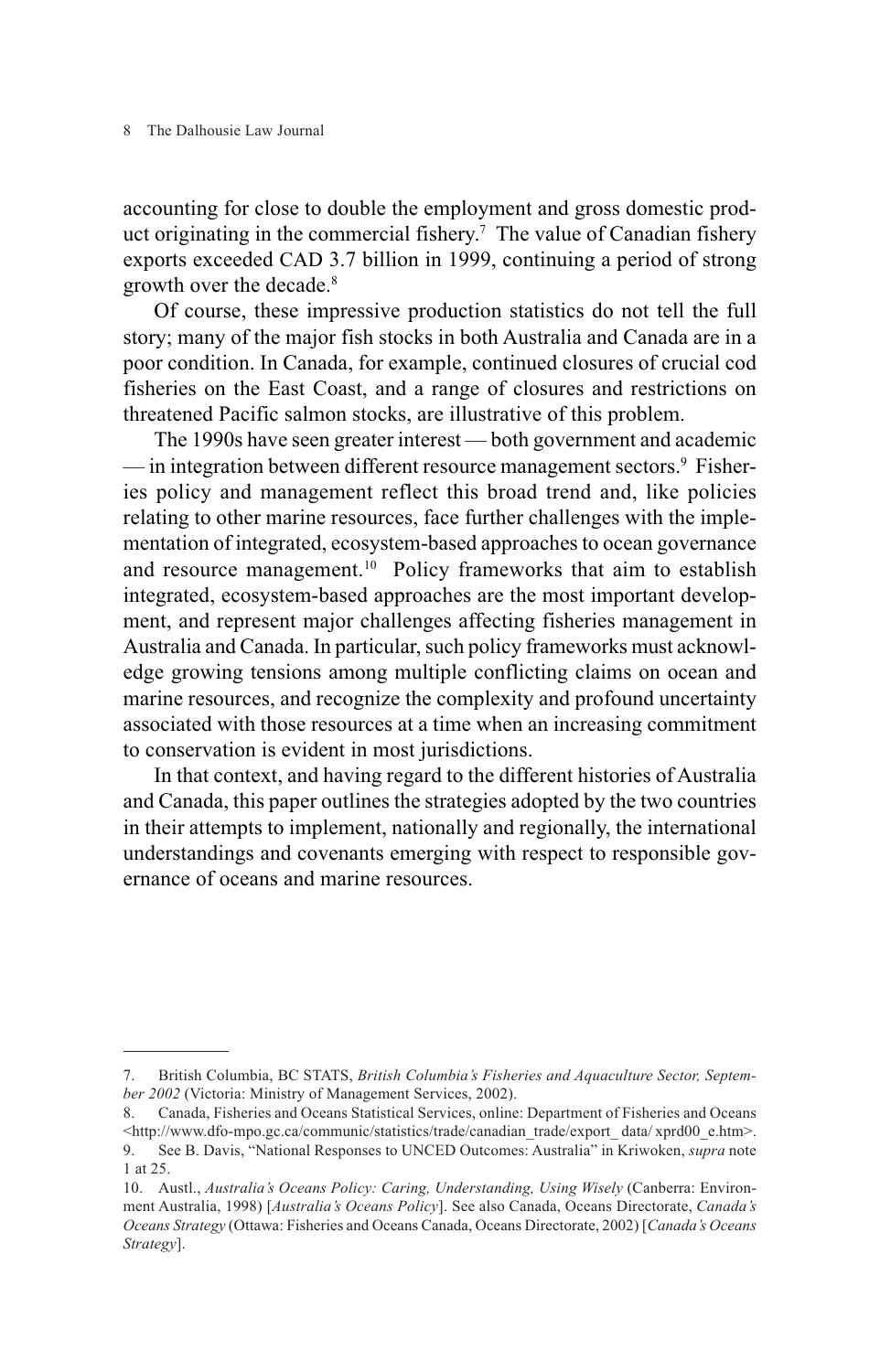Fisheries and Oceans Governance in Australia and 9 Canada: from Sectoral Management to Integration?

# I. *Australian and Canadian Fisheries: The Government and Legislative Setting*

## 1. *Australia*

Over the past decade, fisheries management in Australia has undergone significant reform in response to increasing pressures. One set of pressures arises from changes within the fisheries. Technological advances have meant that fishing for target species is more viable, whilst minimizing bycatch.11 Internal fishery conflicts between different gear users and different user groups are continually arising over resource use.12 A new set of pressures has arisen through the introduction of environmental legislation that has increased the level of external review of Australian fisheries management. Continuing developments in high seas fishing and aquaculture have engendered new problems in surveillance, compliance and environmental health.

### a. *Jurisdiction*

Jurisdiction over Australian fisheries is shared between the Commonwealth and the state and Northern Territory governments. The Commonwealth jurisdiction is based on section 51  $(x)$  of the constitution ('fisheries in Australian waters beyond territorial limits') and state jurisdiction from provisions of each state's constitution.13 The Commonwealth's entry into active fisheries management occurred with the proclamation of the *Australian Fisheries Act 1952* (Cth.) in 1955, later repealed and replaced by the *Australian Fisheries Management Act 1991* (Cth.). This legislation provided for Commonwealth regulation of fishing activity beyond three nautical miles offshore. It took almost three years, however, to gain agreement from the states and to proclaim the Act because the states contested the potential reach of Commonwealth legislation inside the three nautical mile territorial sea.

The dispute over offshore jurisdiction was resolved in the late 1970s

<sup>11.</sup> A developing literature and policy guidance now addresses 'environmentally friendly' fishing gear.

<sup>12.</sup> Anthony T. Charles, "Fishery conflicts. A Unified Framework" (1992) 16:5 *Marine Policy* 379.

<sup>13.</sup> Don R. Rothwell & Marcus Haward, "Federal and International Perspectives on Australia's Maritime Claims" (1996) 20:1 *Marine Policy* 29.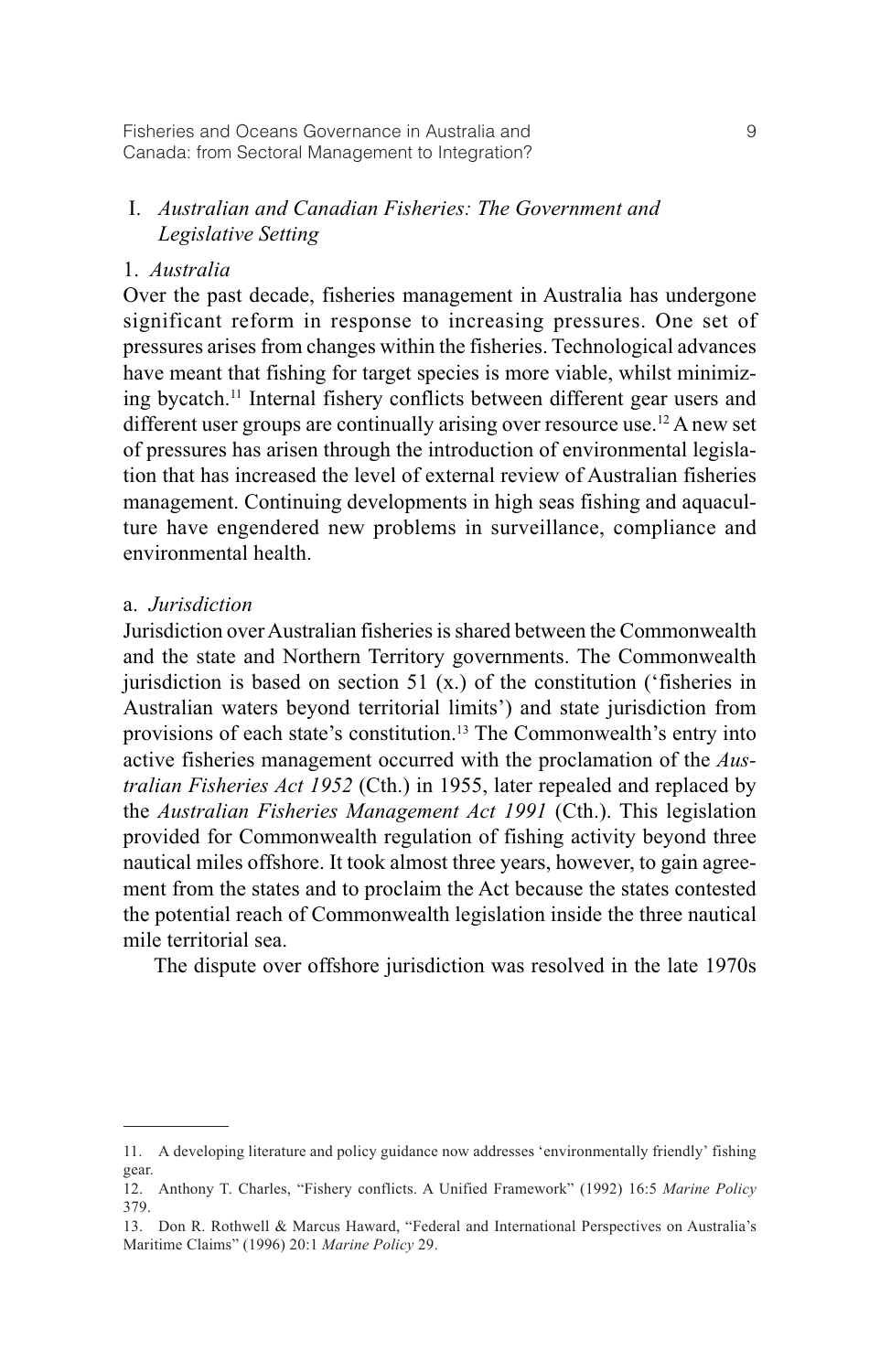with the Offshore Constitutional Settlement (OCS) in 1979.14 The OCS was concluded after three years of intense intergovernmental negotiations between the Commonwealth and states.<sup>15</sup> During the negotiations the parties agreed to return to the situation before the *Seas and Submerged Lands Act 1973* (Cth.) whereby the states had jurisdiction from the low water mark to three miles offshore; the Commonwealth from three miles to the edge of national jurisdiction. The OCS included a number of agreed measures relating to major marine resource sectors, including fisheries.

OCS fisheries arrangements were designed to rationalise fisheries management by providing that, upon agreement between governments, either state or Commonwealth could manage specified individual fisheries over the entire 200 nautical mile fishing zone.<sup>16</sup> Equally, in the absence of such agreements the status quo would remain, with fisheries managed within state waters by the states and outside the three mile boundary by the Commonwealth. The first fisheries arrangements under the OCS were established in 1986.17

### b. *Fisheries Legislation*

The *Australian Fisheries Act 1952* (Cth.), together with state legislation, focused on limited entry licensing, controls on gear or vessels, seasonal closures or a combination of these measures. While initially effective, input control measures could not contain the fisheries, leading to concerns about over-exploitation of some fish stocks.

Management of Australian fisheries underwent substantial changes in the 1990s, following parliamentary and government-supported inquiries

<sup>14.</sup> Marcus Haward, "The Australian Offshore Constitutional Settlement" (1989) 13:4 *Marine Policy* 334. This interesting intergovernmental agreement arose from action by the Commonwealth government to assert Commonwealth jurisdiction from low water mark. The legislation asserting this, the *Seas and Submerged Lands Act 1973* (Cth.), was opposed by all States and challenged in the High Court. The High Court upheld the Commonwealth's legislation but brought its decision down after a change of Commonwealth government in late 1975. The incoming Commonwealth government, unwilling to act on the opportunity provided to it by the High Court, given its widely publicized commitment to more 'cooperative federalism', looked for a way to accommodate State interests.

<sup>15.</sup> *Ibid.* at 337.

<sup>16.</sup> *Ibid.* at 338.

<sup>17.</sup> Marcus Haward, "The Commonwealth in Australian Fisheries Management 1945-1995" (1995)

<sup>2:2</sup> *Australasian Journal of Natural Resources Law and Policy* 313.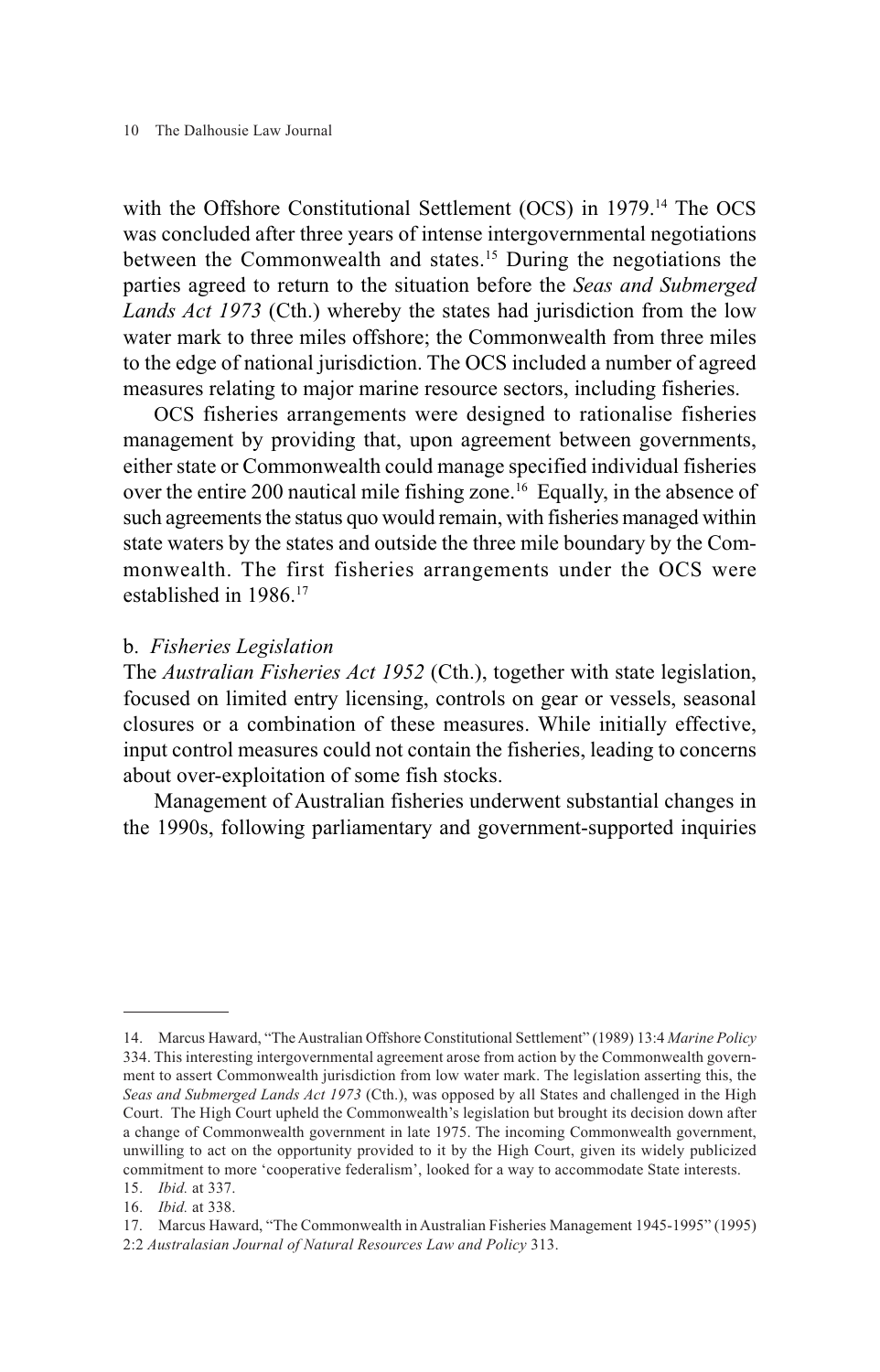and conferences in the preceding decade.18 The 1980s ended with the release in 1989 of a major Commonwealth policy statement, *New Directions for Commonwealth Fisheries Management in the 1990s*, (*New Directions*)19 which provided the basis of major legislative and administrative changes for Commonwealth fisheries that were implemented in 1991. *New Directions* proposed the development of a statutory body, the Australian Fisheries Management Authority (AFMA), to assume management responsibilities previously undertaken by the Australian Fisheries Service within the Department of Primary Industry and Energy. AFMA was established as an independent statutory authority in 1992 under the auspices of the *Fisheries Management Act 1991* (Cth.).<sup>20</sup> AFMA is responsible for all operational matters in the Commonwealth and international fisheries management while the *Department of Agriculture, Fisheries and Forestry* — Australia provides advice to the Minister on all Commonwealth and international fisheries policy issues. These legislative and institutional arrangements were addressed in a review process spanning the years 2000 through 2003 discussed in more detail below. The review noted "that the fundamentals of the model — particularly its independence — applied to Commonwealth fisheries management are appropriate."21

In addition to the *Fisheries Management Act 1991* (Cth.), other legislation included in the reform package was the *Fisheries Administration Act 1991* (Cth.), the *Fisheries Agreements (Payments) Act 1991* (Cth.),

<sup>18.</sup> This period began with a major review of the Australian fishing industry undertaken by the Senate Standing Committee on Trade and Commerce, chaired by Senator Brian Archer in 1982. See Austl., Senate Standing Committee on Trade and Commerce, *Development of the Australian Fishing Industry* (Canberra: AGPS, 1982). A major turning point in the administration and management of Australian (and particularly Commonwealth) fisheries occurred in early 1985 when the Australian Fisheries Conference was held in Canberra. This conference led, *inter alia*, to the establishment of a new peak industry organization, the National Fishing Industry Council. The recommendations of the Fisheries Conference and the Archer Report heralded a new era in fisheries management.

<sup>19.</sup> Austl., Commonwealth, DPIE, *New Directions for Commonwealth Fisheries Management in the 1990s: A Government Policy Statement* (Canberra: AGPS, 1989) [*New Directions*].

<sup>20.</sup> This legislation also allowed the establishment of the Fishing Industry Policy Council as a peak Ministerial advisory group. This council was never established. See *Commonwealth of Australia, Looking to the Future: A Review of Commonwealth Fisheries Policy* (Canberra: AFFA, 2003), online: Australian Government Department of Agriculture, Fisheries and Forestry <http:// www.afa.gov.au/content/output.cfm? ObjectID= A0E7FF50-E5C2-4E93-816265C1E83D062F> [*Looking to the Future*] which announced "to advise Commonwealth ministers on new and merging fisheries matters." See also Senator The Hon. Ian Macdonald: Minister of Fisheries, Forestry and Conservation, Media Release, AFFA03/109M, "Seafood Forum to Give Government Hands-On Advice" (25 June 2003), online: Senator The Hon. Ian Macdonald: Minister for Fisheries, Forestry and Conservation <http://www.affa.gov.au/ministers/macdonald /releases/2003/03109m.html>. 21. *Looking to the Future*, *supra* note 20 at iii.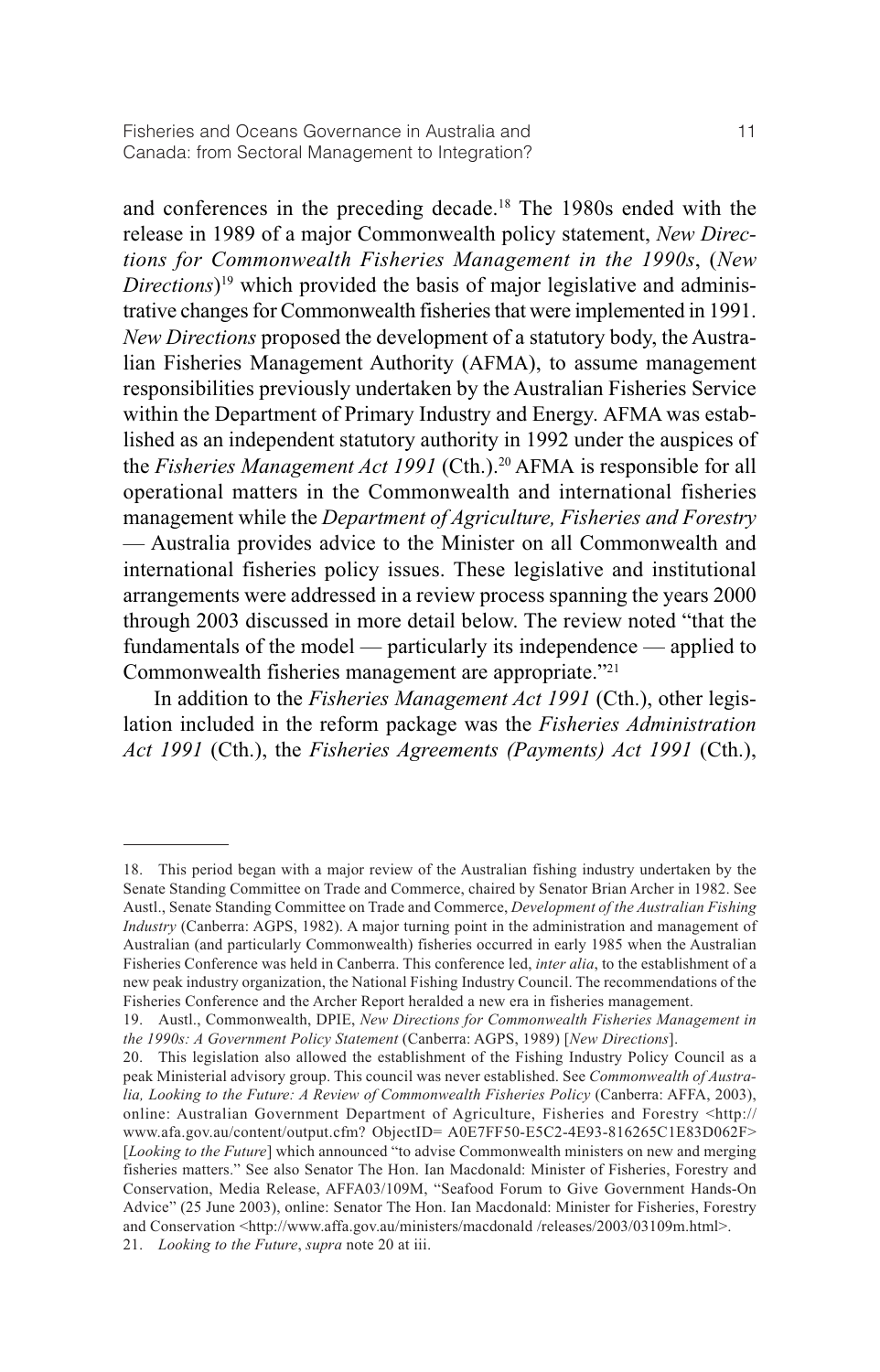#### 12 The Dalhousie Law Journal

*Fishing Legislation (Consequential Provisions) Act 1991* (Cth.), *Fishing Levy Act 1991* (Cth.), *Foreign Fishing Licences Act 1991* (Cth.), and the *Statutory Fishing Charge Act 1991* (Cth.).<sup>22</sup> Australia gave domestic effect to the *Law of the Sea Convention* (*LOS Convention*) through the *Maritime Legislation Amendment Act 1994* (Cth.). This amendment ensured that Australian maritime zones were consistent with the provisions of the *LOS Convention*. The *Fisheries Legislation Amendment Act 1999* (Cth.) was enacted in late 1999. This legislative measure gives Australia important new tools in its international fisheries, and enhances its efforts to prevent illegal, unregulated and unreported fishing, both internationally and within the Australian EEZ. It gives effect to the UN *Fish Stocks Agreement*<sup>23</sup> (UNFSA) on management of straddling and highly migratory fish stocks and provides the base for Australian action against illegal foreign fishing in Australian waters, closing legal loopholes that have proved problematic in previous enforcement actions.

The legislative reforms of the early 1990s established that statutory management plans were to be developed for all Commonwealth fisheries.24 The management plans gave increased roles and responsibilities to the fishing industry. They established an increased level of co-management while providing the industry with statutorily-based fishing rights and assessing levies which permitted full recovery of management costs. A critical issue was the AFMA's objective to balance ecologically sustainable development with economic efficiency, the focus of several major court cases in the 1990s.<sup>25</sup> These reforms radically changed the traditional regulatory-based input controls, and as a result changed the relationship between government and industry.<sup>26</sup> The relationship between industry's increased responsibilities and the move to output control in fisheries management, which limits the level of catch through imposition of quotas or a designated level of catch, has been critical in enhancing alternative,

<sup>22.</sup> *Ibid.*

<sup>23.</sup> *Agreement for the Implementation of the Provisions of the United Nations Convention of the Law of the Sea of December 10, 1982, Relating to the Conservation and Management of Straddling Fish Stocks and Highly Migratory Fish Stocks with Annexes (I And II)*, 4 August 1995, U.N. Doc. A.CONF.164/38 (entered into force 11 December 2001).

<sup>24.</sup> See Haward, *supra* note 17.

<sup>25.</sup> The most significant of these cases was *Bannister Quest Pty. Ltd. v. Australian Fisheries Management Authority* [1997] 77 F.C.R. 503 (F.C.A.) as it focused on AFMA's objectives and indirectly provided a judicial interpretation of Ecologically Sustainable Development.

<sup>26.</sup> See Haward, *supra* note 17.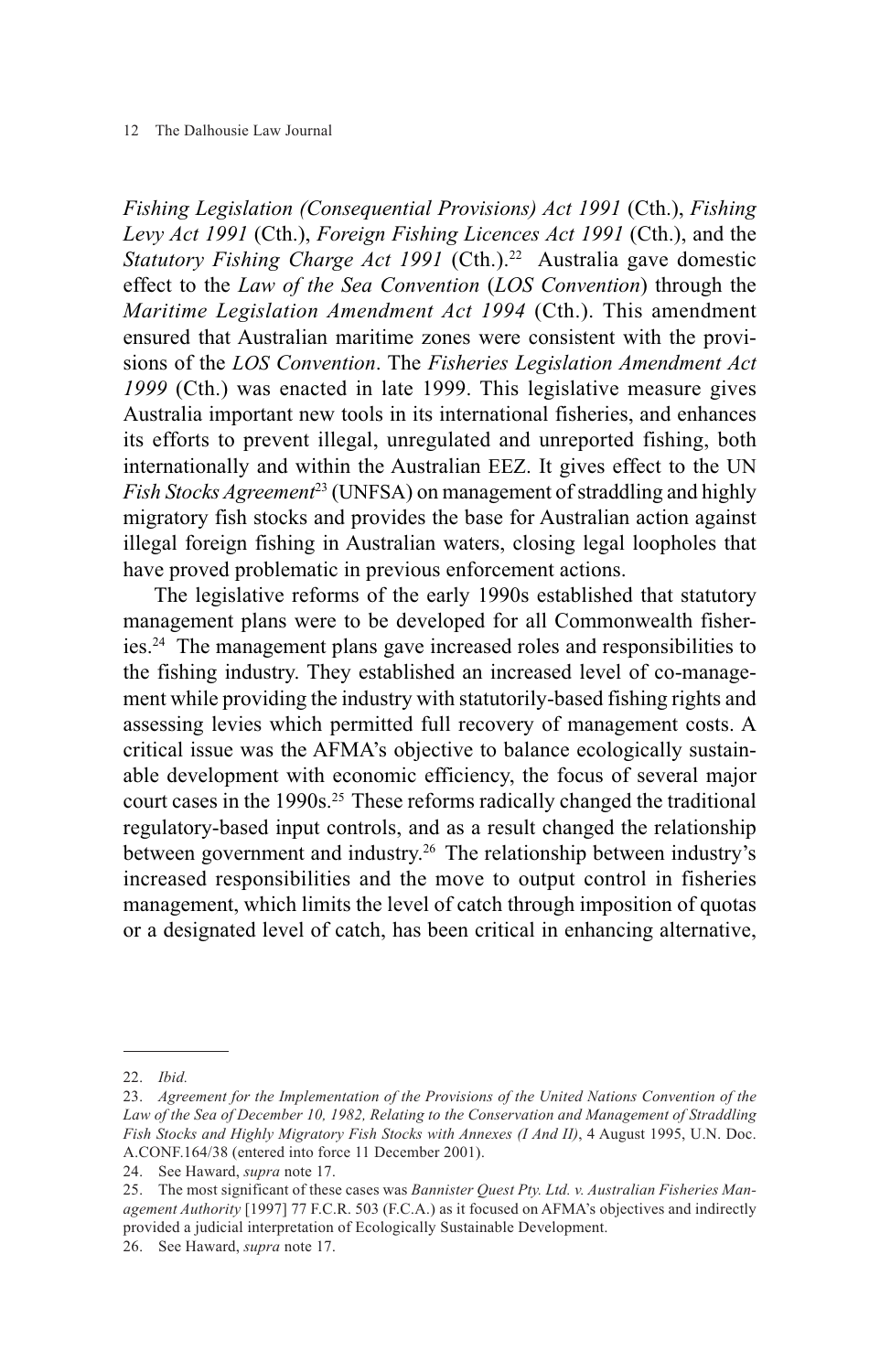more collaborative, approaches to management.<sup>27</sup> As noted below, there is an interesting contrast with the Canadian situation, where in addition to management based on industry partnerships coupled with output controls — as in Australia — there are multiple initiatives in pursuit of collaborative approaches to management through community-based initiatives.

The 1990s brought similar developments and reforms in state fisheries legislation and management. In general these changes also saw shifts from input to output controls. Each state and the Northern Territory also updated or formalized industry involvement with the introduction of, or reform to, management advisory bodies. Introduction of ecologicallysustainable development principles into legislation and management plans has seen a greater focus on precautionary reference points. These developments marked a revolution in fisheries management and the activity of fishers in Australian fisheries.

### c. *Fisheries Management and Australia's Oceans Policy*

Australia's oceans policy has developed from concerns over the limitations of sectoral management arrangements. It establishes a number of key arrangements that will affect fisheries management into the future. The introduction of regional marine plans, for example, represents a new paradigm for ocean use by attempting to shift decision-making to ecosystem-based approaches. Whilst considerable conceptual work has been devoted to articulating ecosystem management, few  $-$  if indeed any  $$ practical examples of such approaches exist upon which to model regional marine plans.<sup>28</sup>

Fisheries and other marine industries are managed under sophisticated arrangements that deal with jurisdictional issues between governments,<sup>29</sup> but little attention has been given to emergent imperatives such as crosssectoral decision-making. Existing sectoral regimes for managing ocean resources are retained under Australia's oceans policy but fisheries activities are integrated within a 'multiple-use model' of ocean governance.<sup>30</sup>

<sup>27.</sup> Marcus Haward & Marc Wilson, "Co-Management and Rights Based Fisheries" in Ross Shotton, ed., *Use of Property Rights in Fisheries Management: Proceedings of the FishRights99 Conference, Fremantle, Western Australia, 11-19 November 1999* (Rome: FAO, 2000) 155.

<sup>28.</sup> For a pioneering approach to regional management see Richard A. Kenchington, *Managing Marine Environments* (London: Taylor & Francis, 1990).

<sup>29.</sup> See Rothwell & Haward, *supra* note 13, and Haward, *supra* note 14.

<sup>30.</sup> Austl., Commonwealth, Keith Sainsbury *et al.*, Environment Australia, *Multiple Use Management in the Australian Marine Environment: Principles, Definitions and Elements* (Canberra: AGPS, 1997).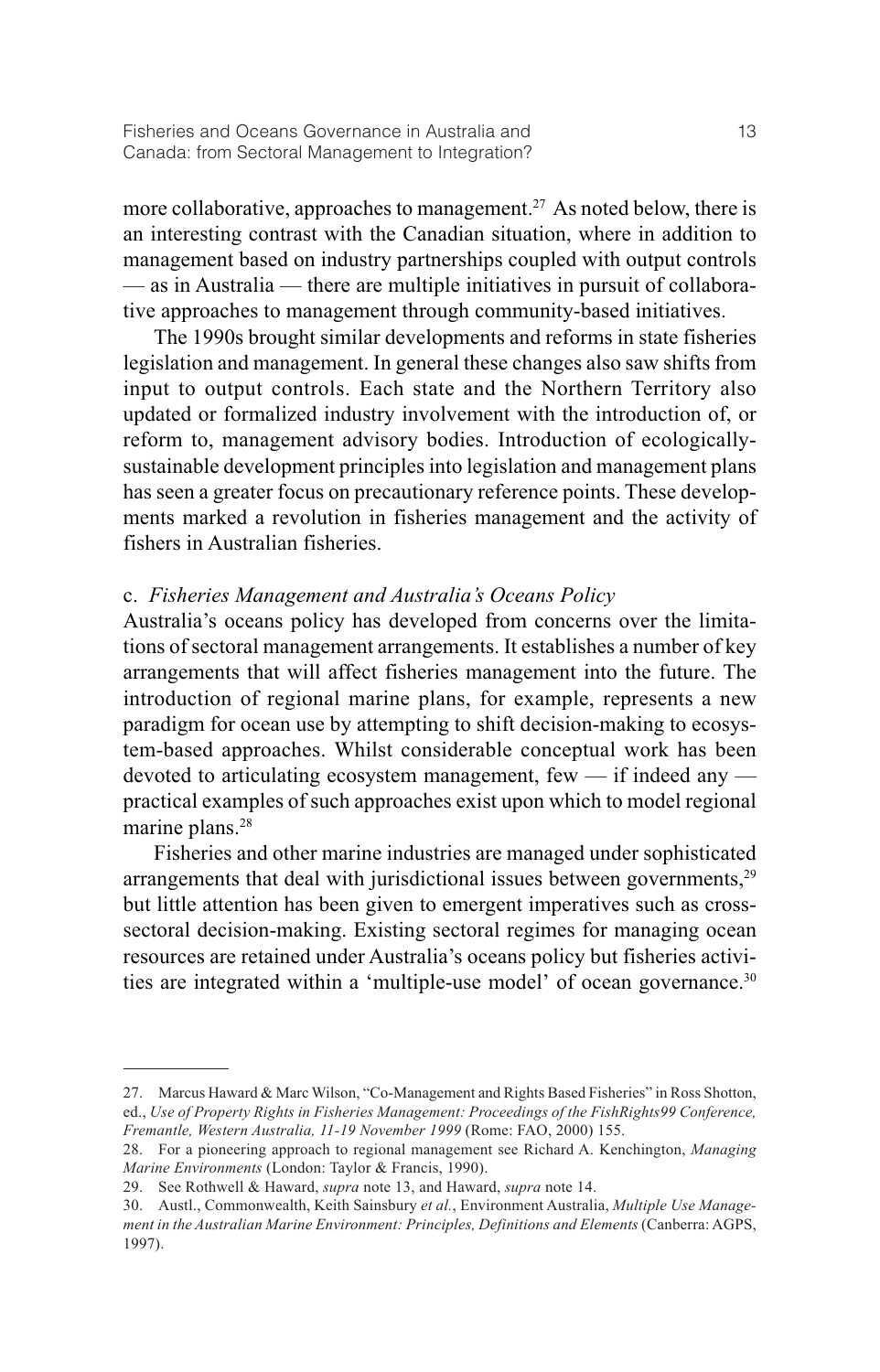An analysis of *Australia's Oceans Policy*<sup>31</sup> (Oceans Policy) document and its companion volume *Australia's Oceans Policy*: *Specific Sectoral Measures*<sup>32</sup> provides some indication of future developments. The sectoral measures are those that "are being or will be pursued by the Commonwealth."33 The Oceans Policy sets the 'challenge' for fisheries "to ensure ecologically sustainable fisheries that contribute to the social, cultural, environmental and economic well-being of Australians."34

In recognising that "Australia's commercial fisheries management is well regarded internationally" the Oceans Policy reiterates that the "many well-established fisheries … must continue to be managed on an ecologically sustainable basis."35 Forty-eight specific policy initiatives or actions are identified in relation to fisheries management including ecologically sustainable fishing practices, stewardship, economic/regulatory instruments, structural adjustment, recreational and charter fishing, industry action, research and development and illegal fishing and compliance with conventions.36

For aquaculture the challenge is "to ensure that our aquaculture industries are managed in an ecologically sustainable and internationally competitive manner which generates economic benefits for Australia."37 The Oceans Policy mentions that aquaculture is one of the fastest growing rural industries, projected to reach US 1.4 billion in value of production by 2005.38 The rapid growth in the last 20 years in the diversity of marine species has raised a number of issues. Concerns over environmental impacts, both direct and indirect, have generated a number of legal challenges.39 The Commonwealth has committed itself to 28 initiatives and actions in terms of ecologically sustainable aquaculture practices, industry development, research and development and health of aquatic animals.40 These initiatives and actions, as in other sectors, have been

<sup>31.</sup> *Supra* note 10.

<sup>32.</sup> Austl., *Australia's Oceans Policy: Specific Sectoral Measures* (Canberra: Environment Australia, 1998) [*Specific Sectoral Measures*] The identification of 'social, cultural, environmental and economic well-being' is, however, itself a major challenge to implementation of the principles set out in this document.

<sup>33.</sup> *Ibid.*

<sup>34.</sup> *Ibid.* at 9.

<sup>35.</sup> *Ibid.*

<sup>36.</sup> *Ibid.*

<sup>37.</sup> *Ibid.* at 12.

<sup>38.</sup> *Ibid.*; see also Caton, *supra* note 3.

<sup>39.</sup> Objections to the siting and operation of aquaculture operations have led to numerous court cases in different states. See *e.g.*, *Tuna Boat Owners of South Australia Inc. v Dac and Ano*, [2000] 77 S.A.S.R. 369 (S.A.S.C.).

<sup>40.</sup> *Specific Sectoral Measures*, *supra* note 32 at 12-13.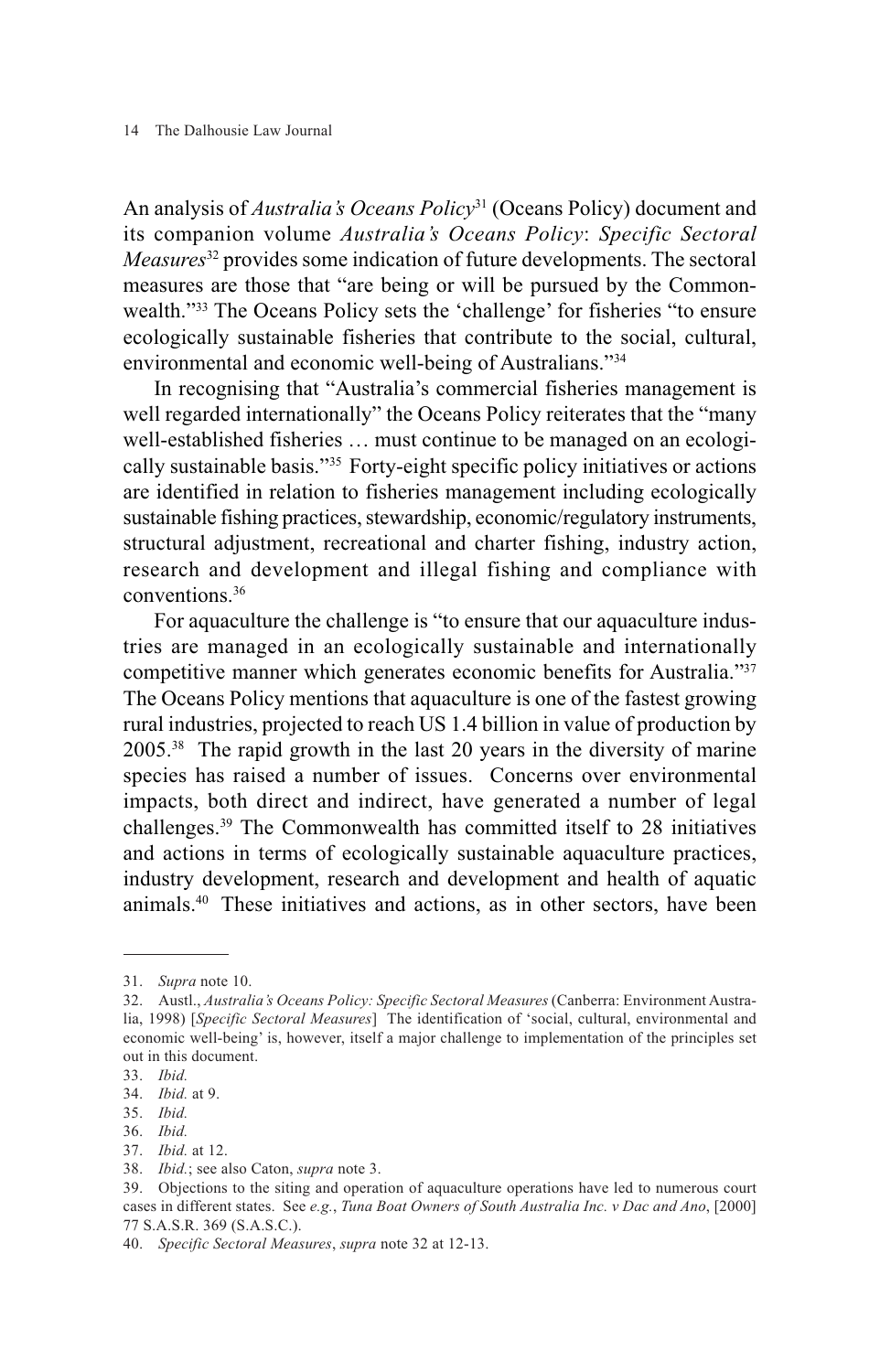designed to advance the goals set for *Australia's Oceans Policy*. 41

### 2. *Canada*

### a. *Jurisdiction*

Unlike Australia, jurisdiction within Canadian fisheries is primarily federal but with responsibilities and authority shared among provincial governments, local governments and First Nations, as well as a wide range of non-governmental stakeholders. At the federal level, fishery systems are governed by the nation's *Fisheries Act*. 42 In broad terms, Canada's national government is responsible for management of ocean fisheries, through the Department of Fisheries and Oceans (DFO), and in particular for conservation of ocean resources. The provinces are responsible for any land-based fishery activity, including fish processing, and for aquaculture. Provincial governments are also responsible for freshwater habitat and, through administrative agreements, for most freshwater fisheries.

The virtual demise of the Atlantic ground fishery in the early 1990s and the decline in the economies of the eastern provinces served as driving forces for more effective management and enforcement measures for straddling stocks.43 The 'cod crisis' also served as a catalyst for a reassessment of management tools and policies used to govern Canada's fisheries. <sup>44</sup> Further, apprehensions about salmon stocks on the West Coast in the 1990s led to considerable federal-provincial conflict over the re-negotiation of the *Pacific Salmon Treaty*<sup>45</sup> with the United States. The federal government had the constitutional authority for the negotiation over the fishery, which the Government of British Columbia considered vital to its fisheries interests. These events generated substantial pressures for restructuring and re-orientation of fisheries management. Notably, the *Oceans Act*<sup>46</sup> established the role of the Department of Fisheries and Oceans as lead agency with responsibility for assuring effective coordination and integration of activities carried out by many agencies — federal, provincial, territorial and local.

<sup>41.</sup> *Ibid.* at 5.

<sup>42.</sup> R.S.C. 1985, c. F-14 [*Fisheries Act*].

<sup>43.</sup> *Supra*, note 23.

<sup>44.</sup> Canada, Task Force on Incomes and Adjustment in the Atlantic Fishery, *Charting a New Course: Towards the Fishery of the Future: Report of the Task Force on Incomes and Adjustment in the Atlantic Fishery* (Ottawa: Communications Directorate, Fisheries and Oceans, 1993).

<sup>45.</sup> *Treaty Concerning Pacific Salmon, with Annexes (I to IV) and Memorandum of Understanding*, Canada and United States, 28 January 1985, 1470 U.N.T.S. 3 (entered into force 18 March 1985).

<sup>46.</sup> S.C. 1996, c. 31 [*Oceans Act*].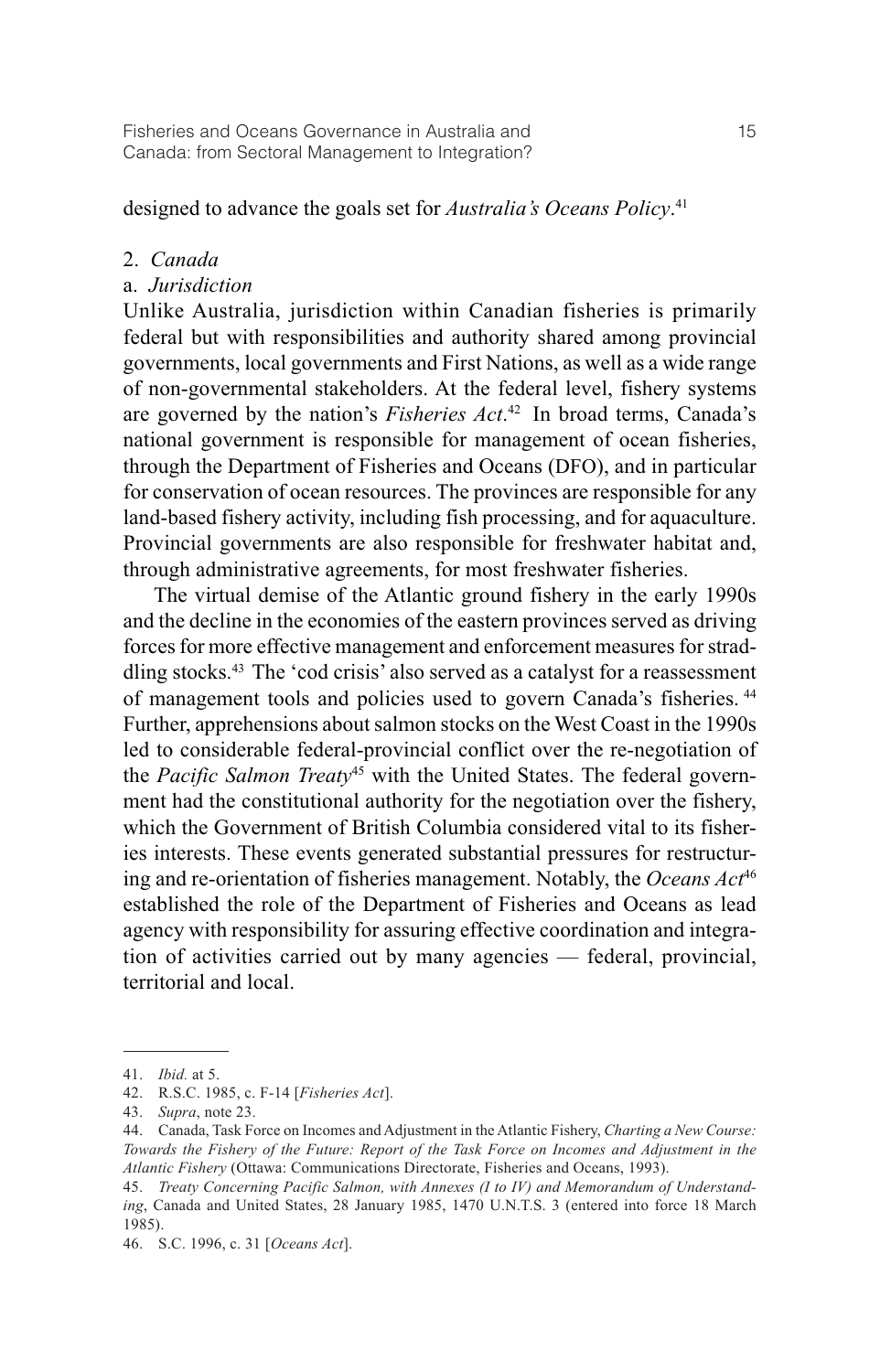### b. *The Fisheries Act*

Canada's *Fisheries Act* is comprehensive and effective legislation that since 1868 has generally served the country well. The *Fisheries Act* gives government power to make regulations "for the proper management and control of seacoast and inland fisheries…"47 as well as to control pollution of the marine environment. In 1996, the federal government introduced legislation to "streamline and modernize" the Act.<sup>48</sup> One impetus for this action was the conclusion of the UN *Fish Stocks Agreement* (FSA). <sup>49</sup> Although Canada ratified UN *Convention on the Law of the Sea*, <sup>50</sup> in November 2003, a DFO Backgrounder declared at the end of 1995 that "The Canadian government continues to demonstrate leadership by being the first country to amend its domestic legislation to implement the precautionary approach to fisheries management following the signing of the UN *Convention on Straddling Fish Stocks and Highly Migratory Fish Stocks* on December 4<sup>th</sup>."<sup>51</sup> The *Fisheries Act* was also amended to establish a mechanism for government to "enter into a fisheries management agreement with any organization that, in the opinion of the Minister, is representative of a class of persons or [license] holders." <sup>52</sup> However, the proposed legislative changes ran into serious opposition, largely relating to provisions for co-management in the commercial fishery, as well as arrangements with Native fishers and others.<sup>53</sup> As a result, the regulation died on the order paper, and has not been re-introduced.

One element of the amendments — the creation of a strong legislative basis for administrative license sanctions processes — might have succeeded in settling some ongoing legal challenges to current enforcement practices. <sup>54</sup> Administrative sanctions are a relatively recent develop-

<sup>47.</sup> *Fisheries Act*, *supra* note 42, s. 43(a).

<sup>48.</sup> Bill C-62, introduced in 1996 after the previous attempt to amend the legislation, Bill C-115, died on the order paper at the end of the previous Parliament.

<sup>49.</sup> *Supra* note 23.

<sup>50.</sup> *United Nations Convention on the Law of the Sea, with Annexes (I - IX)*, 10 December 1982,

U.N. Doc. A/CONF.62/122 (entered into force 16 November 1994).

<sup>51.</sup> Department of Fisheries and Oceans, Backgrounder, B-HQ-95-32E, "Integration of the Coastal Fisheries Protection Act with the *Fisheries Act*" (11 December 1995), online: DFO Media Room <http://www.dfo-mpo.gc.ca/media/backgrou/1995/hq-ac32\_e.htm>.

<sup>52.</sup> *Ibid.*

<sup>53.</sup> Daniel J. Savoie, Gabriel Filteau, & Patricia Gallaugher, *Partnering the Fishery: Report of the Panel Studying Partnering* (Ottawa: Department of Fisheries and Oceans, 1998).

<sup>54.</sup> See Department of Fisheries and Oceans, Backgrounder, B-HQ-95-05E, "Sanctions and Prosecutions" (March 1995), online: DFO Media Room <http://www.dfo-po.gc.ca/media/ backgrou/1995/ hq-ac05 e.htm>. See also Department of Fisheries and Oceans, Backgrounder, "New Administrative Sanctions and Licence Appeal System" (October 1996), online: DFO Media Room <http:// www.dfo-mpo.gc.ca/media/backgrou/1996/hq-ac76(5) e.htm>.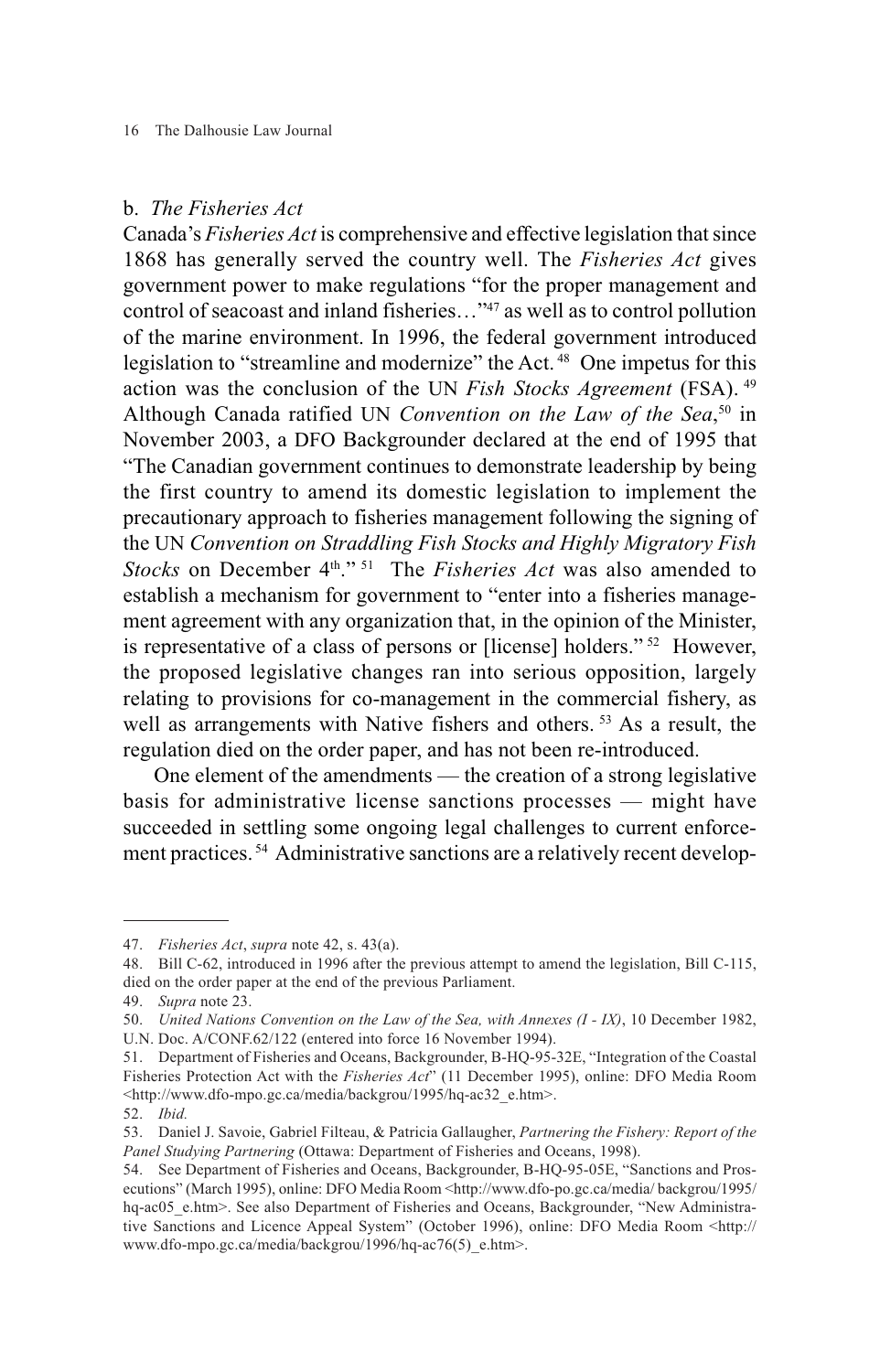ment in fishery enforcement. They attempted to avoid lengthy and uncertain legal cases for fishery offences by substituting quick administrative hearings for a fisher charged with a violation, such as exceeding quota. Penalties are lower than in court, but 'conviction' is more likely; the process is administratively efficient, but the question whether the 'absolute discretion' of the Minister to issue licenses can be delegated to Departmental officials (as contrasted with the arms-length tribunals that would have been created by the amendments to the Act) in a manner that permits amendment of fishing licenses seems still to be a somewhat contested issue in Canadian administrative law. 55

### c. *The Oceans Act*

Perhaps the most innovative move by the federal government in recent years was the passing of an *Oceans Act* which came into law in January 199756 after protracted debate. The *Oceans Act* gives a lead coordinating role to the Department of Fisheries and Oceans on oceans matters. In particular, the *Oceans Act* provides government with the enabling legislation to manage multiple and conflicting ocean uses.57 The *Oceans Act* is an extraordinary piece of legislation which introduces a commitment to integrated, ecosystem-based, precautionary management.58 A current challenge is working out how that commitment should be interpreted and implemented within the complex jurisdictional and regulatory structure of Canadian fisheries.

Two of the most 'high profile' elements of the *Oceans Act* reflect the reality of the competitive interactions among Canada's commercial fisheries, sport fisheries, Native fisheries, aquaculture industry and non-fishery activity along the coast. First, the Act provides the capability for the government to declare marine protected areas (MPAs), either as a fishery conservation tool, to protect endangered species or habitats, or for one of several other purposes. MPAs range from traditional closed areas in fisheries to permanent no-take zones. Second, the *Oceans Act* adopts integrated coastal zone management as an essential element for Canadian oceans governance. <sup>59</sup> This approach is still embryonic in Canada, although

<sup>55.</sup> See *Newell v. Canada* (2002), 218 F.C.T. 238. See also *Matthews v. The Attorney General of Canada*, [1997] 1 F.C. 206.

<sup>56.</sup> *Oceans Act*, *supra* note 46. In Force, with the exception of s. 53 as of January 31, 1997, by S.I./ 97-21.

<sup>57.</sup> For a review of the *Oceans Act*, see Aldo Chircop, *et al.*, "Legislating for Integrated Marine Management: Canada's Proposed Oceans Act of 1996" (1996) 33 Can. Y.B. Int'l Law 305.

<sup>58.</sup> *Oceans Act*, *supra* note 46, s. 30.

<sup>59.</sup> See Chircop, *supra* note 57.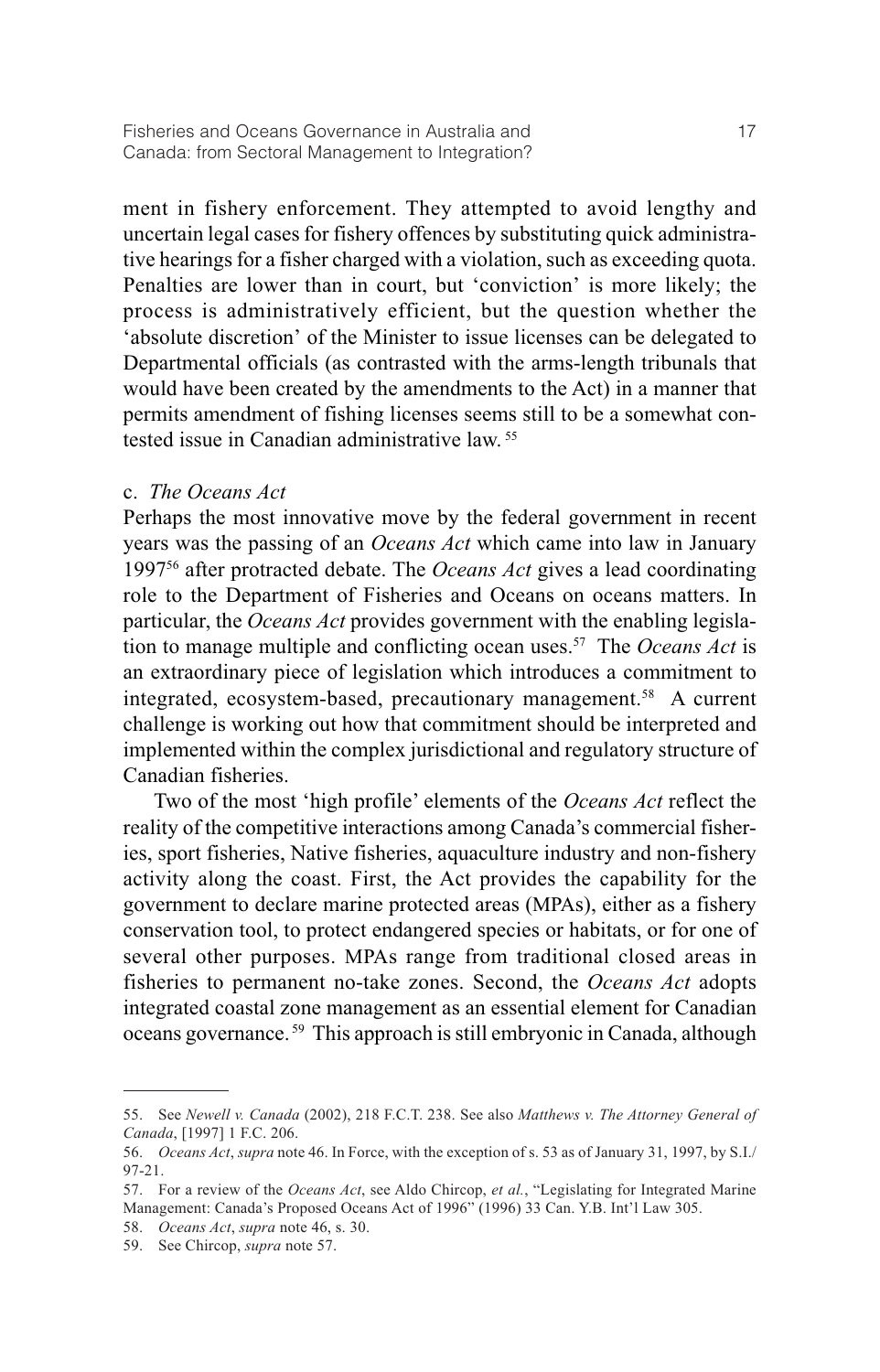both provincial and federal governments are in the midst of formulating strategies and pilot projects. A number of initiatives have been undertaken since the mid-1990s to bring a more integrated approach to ocean management. It is noteworthy, from a fishery management perspective, that the initiatives are typically seen as threatening by existing industrial fishing interests, who are accustomed to being the sole participants in discussions of fishery matters with government, without having to deal with other issues and without having other players involved.

In 2005, the Government of Canada published the next stop in its approach to implementing the *Oceans Act*, namely *Canada's Ocean Action Plan*. This reflects an attempt to operationalize the requirements of the *Oceans Act* and the directions of *Canada's Oceans Strategy*, with a focus on four 'pillars,' relating to (a) international considerations, (b) integrated management, (c) health of the oceans (and marine protected areas), and (d) ocean science and technology.  $60$ 

The relations between the federal and provincial levels of government have a longstanding and ongoing significance in fisheries. It is worth mentioning a variety of initiatives to reduce federal-provincial tensions and harmonize policies across governments. In particular, in June 1999 an intergovernmental *Agreement on Interjurisdictional Cooperation with Respect to Fisheries and Aquaculture* was completed.<sup>61</sup> Amongst other things, this Agreement created a continuing Canadian Council of Fisheries and Aquaculture Ministers (CCFAM) intended to meet annually to promote cooperation and coordination. CCFAM reserves to governments, particularly the federal government, the authority to make the difficult final decisions that have to be made on contested matters falling within their jurisdictional scope. Since then, a new Pacific Council of Fisheries Ministers has been created, paralleling the previously-established regional council, the Atlantic Council of Fisheries and Aquaculture Ministers.

<sup>60.</sup> See Fisheries and Oceans Canada, *Canada's Ocean Action Plan* (Ottawa: Department of Fisheries and Oceans, 2005), online: Department of Fisheries and Oceans <http:www.dfo-mpo.gc.ca/ canwaters-eauzcan/oap-pao/pdf/oap\_e.pdf>.

<sup>61.</sup> Canadian Intergovernmental Conference Secretariat, News Release, "Fisheries Ministers Agree in Principle on a Framework for Cooperation" (12 April 1999) online: Canadian Intergovernmental Conference Secretariat <http://www.scics.gc.ca/cinfo99/ 83064409\_e.html>.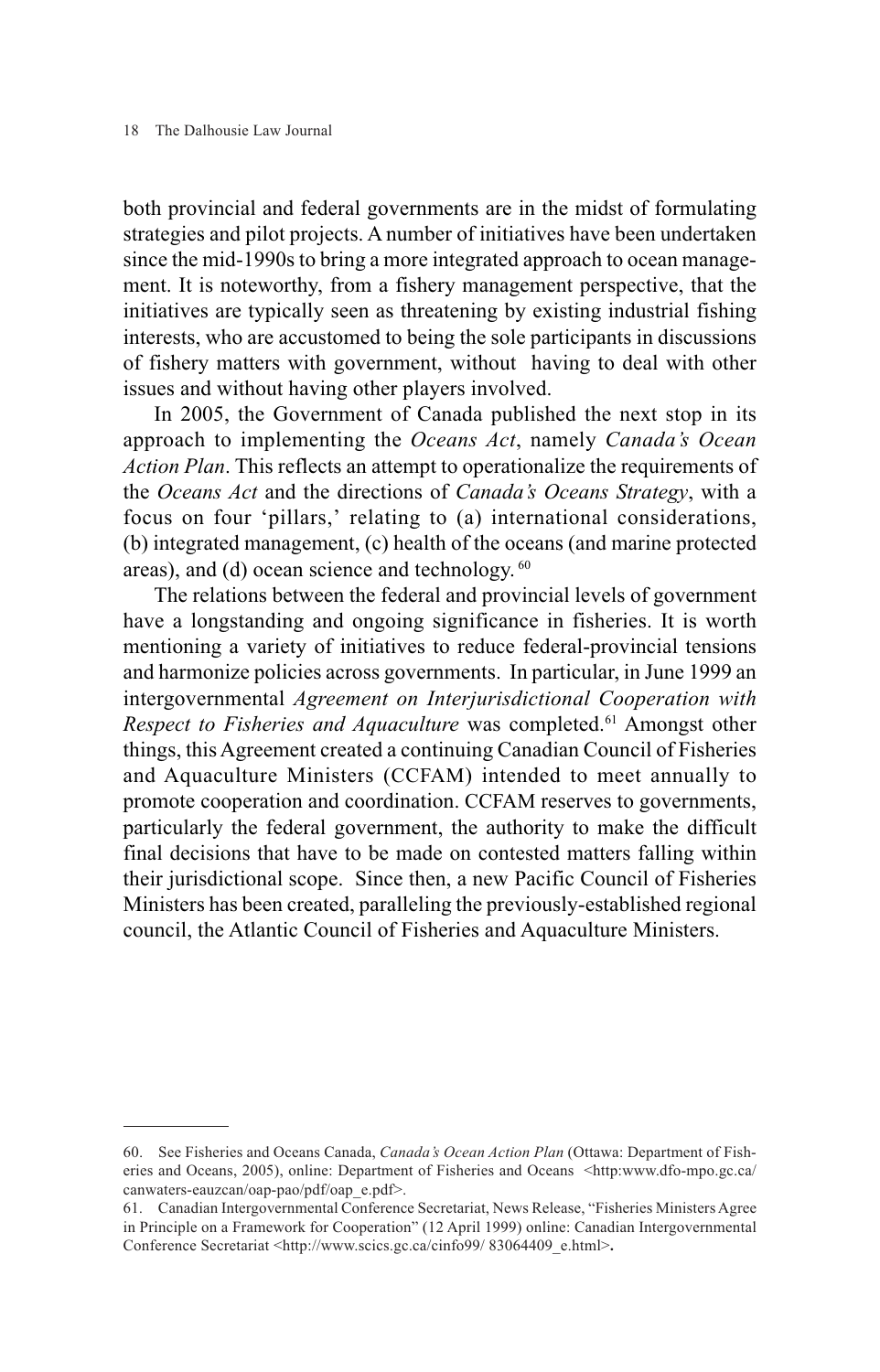## II. *Co-Management*

An interesting contrast emerges as one examines co-management as it has developed in the two countries. The Australian approach to co-management focuses on partnerships with industry and, largely, on individual quotas or allocations. The Canadian approach on the other hand, is a sometimes conflicting combination of the approach described for Australia and community-based participatory institutions that are, to some extent, based on community quotas.

# 1. *Co-Management in Australian Fisheries*

The introduction of an institutional basis for industry involvement within Australian Commonwealth fisheries was also part of the fisheries reform in the early 1990s discussed above. There were two significant outcomes. The first was the willingness of the fishing industry to accept increased responsibility and their recognition of the challenges facing the industry.62 The second outcome was the facilitation of industry's participation in management. The latter was addressed in several parliamentary and government inquiries between 1993 and 2001.<sup>63</sup> The most recent House of Representatives inquiry into AFMA, which reported in June 1997,<sup>64</sup> reiterated the importance of industry involvement in management<sup>65</sup> through the broadening of the role and membership of management advisory committees (MACs).<sup>66</sup>

<sup>62.</sup> One symbolic response was the change in name of the peak industry body from the National Fishing Industry Council to the Australian Seafood Industry Council.

<sup>63.</sup> Senate Standing Committee on Industry, Science, Technology, Communication and Infrastructure, *Fisheries Reviewed* (Canberra: AGPS, 1993) [*Fisheries Reviewed*]; Australian National Audit Office (ANAO) *Commonwealth Fisheries Management: Performance Audit - Audit Report No. 32 1995-96* (Canberra: ANAO, 1996); House of Representatives Standing Committee on Primary Industries, Resources, Rural and Regional Affairs, *Managing Commonwealth Fisheries: The Last Frontier* (Canberra: AGPS, 1997) [*Managing Commonwealth Fisheries*]; and Australian National Audit Office (ANAO), *Commonwealth Fisheries Management: Follow-up Audit- Audit Report No. 6 2000- 01* (Canberra: ANAO, 2001).

<sup>64.</sup> *Managing Commonwealth Fisheries*, *ibid.*

<sup>65.</sup> Haward & Wilson, *supra* note 27.

<sup>66.</sup> *Fisheries Reviewed*, *supra* note 63, recommended, for example, that these arrangements should be fisheries 'management committees.' The MAC model is an example of institutional arrangements that reflect a shift away from traditional government-dominated management structures and processes. MACs (although established and maintained under a regulatory framework) have introduced a form of cooperative management to these fisheries. The members of a MAC (usually 6-8 people, comprising 3-4 catch sector representatives; a fisheries manager; a fisheries scientist; an environmental representative; chaired by an independent chairperson) are established under relevant legislation to provide 'advice' on the management of a fishery to AFMA. The MACs' focus on consensus-based decision-making emphasizes the internal dynamics of the MAC as the most critical variable in determining effectiveness in cooperative management.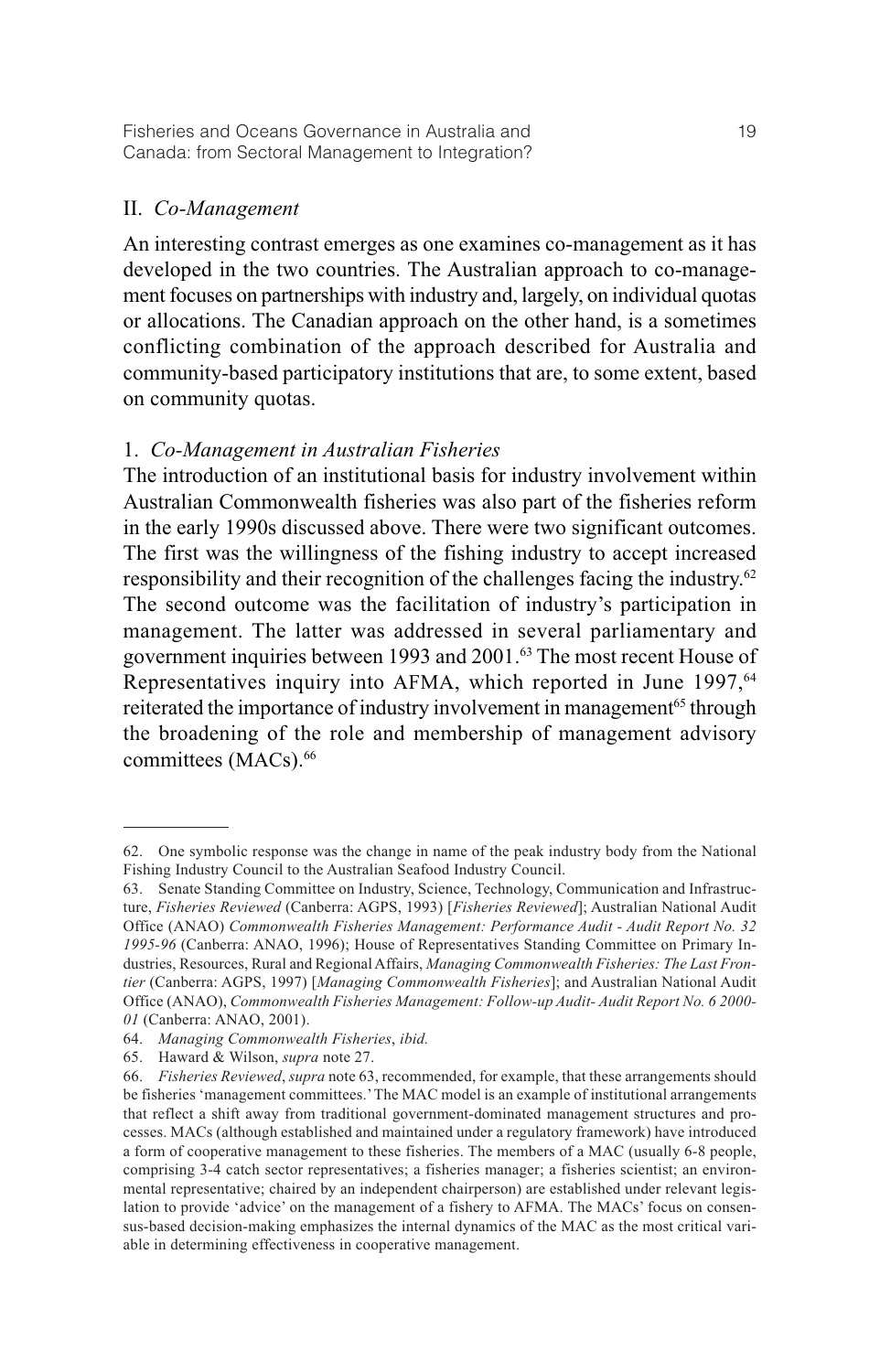While the MACs, and their equivalent bodies in state fisheries, have provided an important voice for industry in management, they have not been without criticism. One is that MACs are only advisory and provide symbolic, rather than substantive, industry involvement in management.<sup>67</sup> A second is that there may be "a reluctance to apply rigorously the precautionary approach when MACs are dominated by fishers."68

While there have been moves to formalize commercial industry involvement in management arrangements, other interests are not well incorporated. The level of involvement of aboriginal and islander groups is discussed below. Another major interest group is the recreational fisheries. It is estimated that between 25 and 35 per cent of the Australian population fish at least once a year, with the recreational sector generating significant economic multipliers.<sup>69</sup> Recreational fishing is an important activity. There is concern, however, over a lack of knowledge of the impact and size of the recreational fishing sector.<sup>70</sup> It is speculated that recreational fishing catches actually exceed some commercial ones, yet the sector has traditionally remained unmanaged.<sup>71</sup> The sector itself is extremely diverse ranging from shore-based angling to deep sea charter boat operations targeting large tunas and billfish. The Commonwealth Fisheries Policy Review commissioned a study of recreational fishing in Australia to determine the management options available leading to a new policy statement, discussed further in Part IV $(1)$  of this article.<sup>72</sup>

### 2. *Co-Management in Canadian Fisheries*

There is a trend in the Canadian government's approach to management, one also present in many fishery jurisdictions (including Australia), to move away from a 'top-down' model of central control and toward greater 'empowerment' of local organizations, and participatory structures.<sup>73</sup>

<sup>67.</sup> Haward & Wilson, *supra* note 27.

<sup>68.</sup> Scoresby Shepherd, "Sustainability and Precaution in Co-Management: A Consummation Devoutly to be Wished" (2001) 8:3 *Waves* 14. Environmental organizations have argued that industry has captured management through its involvement in MACs.

<sup>69.</sup> Graham Pike, "The Australian Recreational Fishing Sector: Serious Policy Issues from the Big Business of Fun Fishing" (Paper presented to the Australian Fisheries Conference — Looking to the Future, Coffs Harbour, November 2000) [unpublished].

<sup>70.</sup> Robert E. Kearney, Neil L. Andrew & Ron J. West "Some Issues in the Management of Australia's Marine and Coastal Fisheries Resources" (1996) 33:1-3 *Ocean & Coastal Management* 133. 71. *Ibid.*

<sup>72.</sup> Pepperell Research and Consulting, *Recreational Fishing Study* (Noosaville, Australia: Pepperell Research and Consulting Pty Ltd., 2001).

<sup>73.</sup> Canada, *Policy and Operational Framework for Integrated Management of Estuarine, Coastal and Marine Environments in Canada* (Ottawa: Department of Fisheries and Oceans, 2002). See also Brad de Young *et al.*, *Canadian Marine Fisheries in a Changing and Uncertain World* (Ottawa: NRC Press, 1999).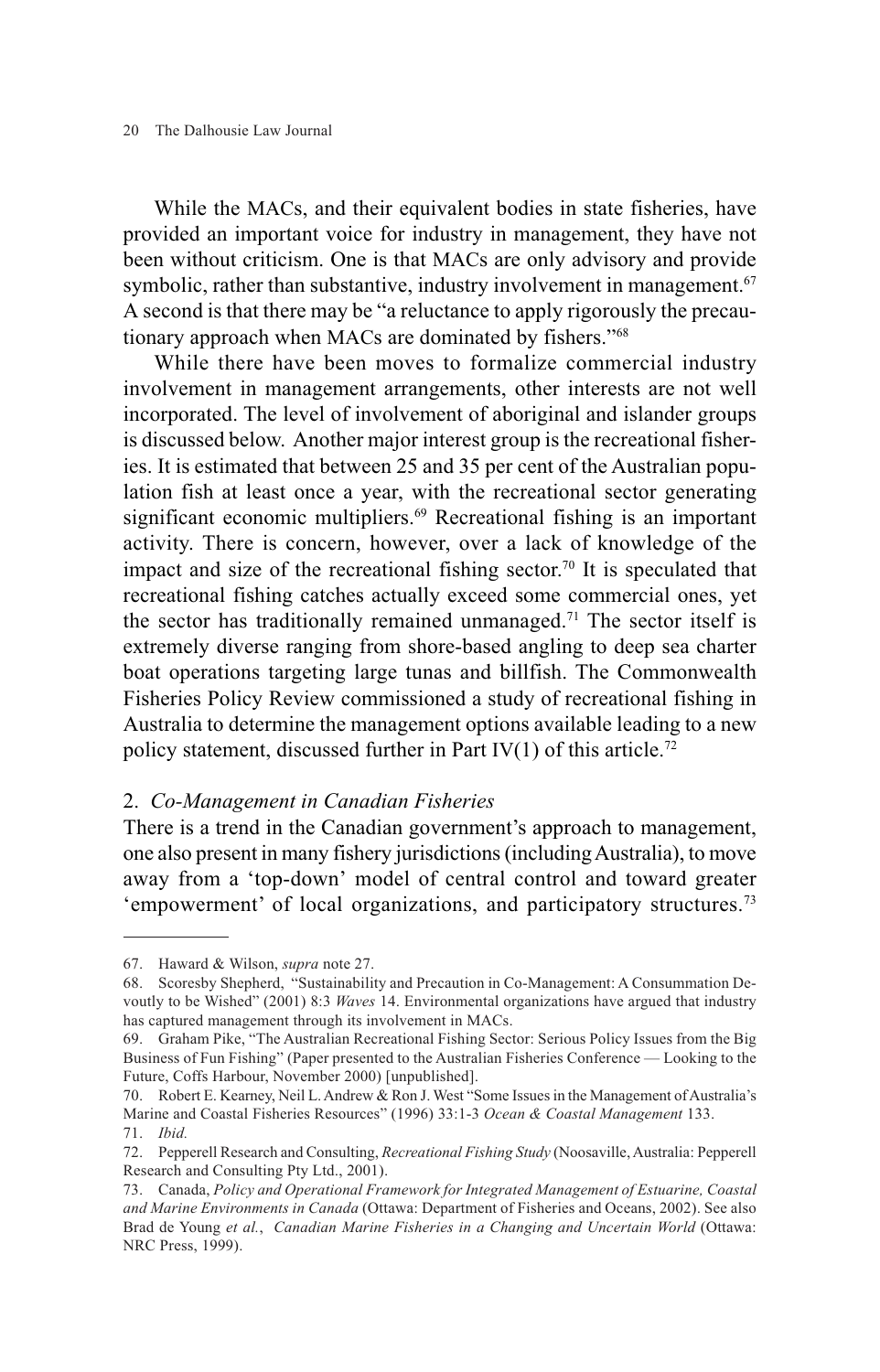Initially the shift was to a consultative model, in which government discussed management measures with the industry prior to implementation but did not delegate decision-making power. The result, however, was that fishers did not accept government-imposed regulations.<sup>74</sup> More recently, co-management approaches have emerged, driven in part by a down-sizing of the DFO, and in part by a recognition of the need for involvement of those being regulated, the fishing industry.75 New legislative efforts by the Canadian government attempt to provide a vehicle for co-management with commercial and Native fishers as well as others, and to reinforce a process of fishery enforcement by administrative sanction as already described.

While the market-based approach to decision-making regarding fishery access and allocation of fishing rights is widespread in Canada, there is a growing interest in a local-level approach, historically the principal approach worldwide. In this model, the assigning of fishing rights is done through a decision making process that

- recognizes multiple societal goals;
- is carried out by nested institutions operating at suitable scales, whether community-based, regional or national; and
- involves rights specified through a combination of legislation and governmental decisions, on the one hand, and tradition and informal arrangements on the other.

These rights may operate at the individual fisher level or at the group (collective) level, with allocations made through relevant institutions. Group rights have a lengthy history in real-world situations and the popularization of common property theory has led to increased study and theoretical development of these themes.<sup>76</sup>

<sup>74.</sup> Anthony T. Charles, "The Atlantic Canadian Groundfishery: Roots of a Collapse" (1995) 18 Dal. L.J. 65.

<sup>75.</sup> Evelyn Pinkerton, "Factors in Overcoming Barriers to Implementing Co-management in British Columbia Salmon Fisheries" (1999) 3:2 *Conservation Ecology* 2.

<sup>76.</sup> Fikret Berkes & Carl Folkes, eds., *Linking Social and Ecological Systems* (Cambridge: Cambridge University Press, 1989). See also Elinor Ostrom, *Governing the Commons* (New York: Cambridge University Press, 1990). See also Evelyn Pinkerton & Martin Weinstein, *Fisheries that Work: Sustainability through Community-Based Management*. (Vancouver: David Suzuki Foundation, 1995).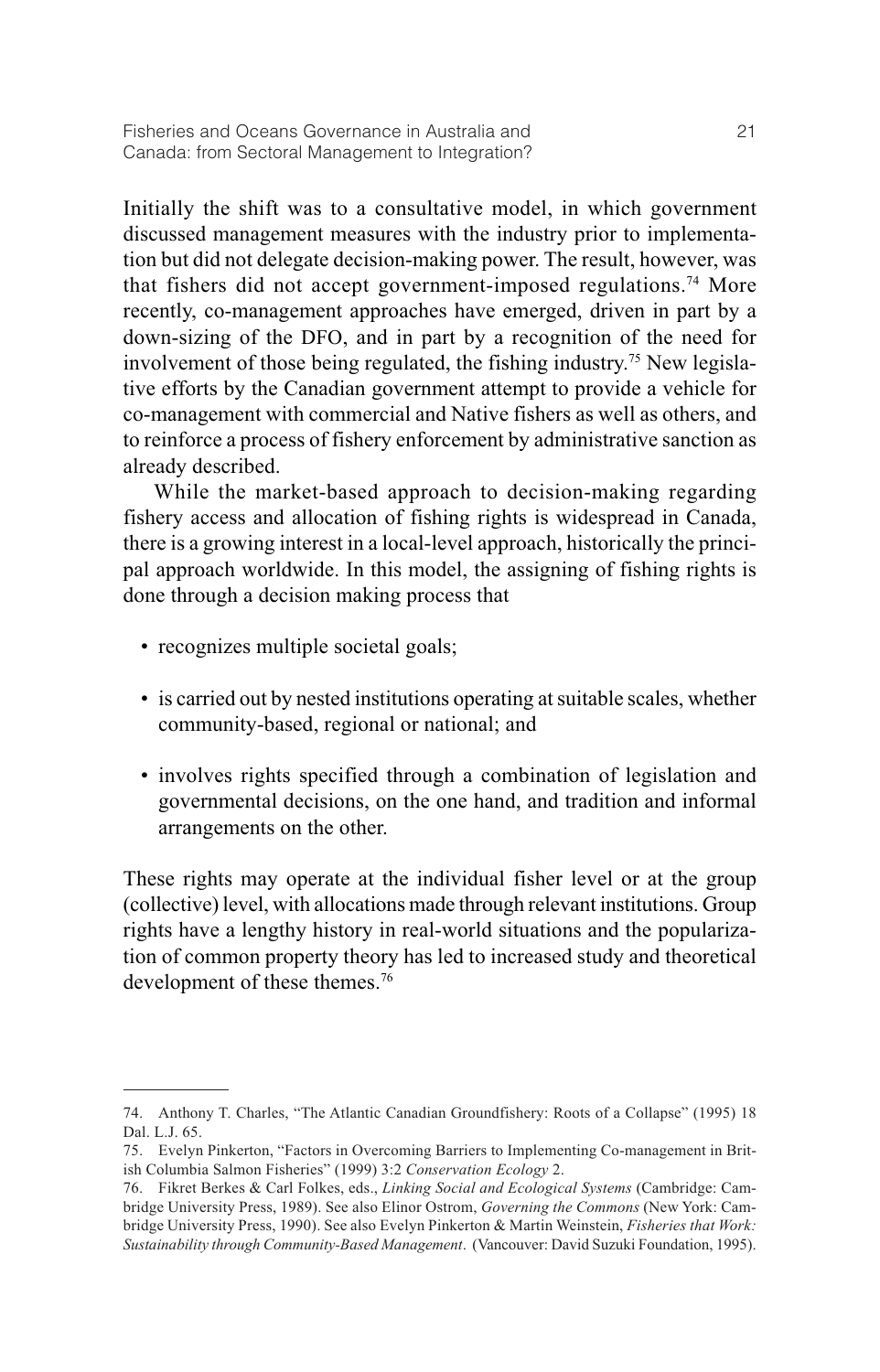22 The Dalhousie Law Journal

This approach can be especially important when fishing communities are able to play a role in regulating fisheries in which they have a 'community self-interest'. This institutional environment draws on the group dynamics in such communities to create a collective incentive to ensure that the resource is managed wisely. In particular, this can involve:

- efficiently managing allocation of catches and fishery access (also helping prevent the *rush for the fish*); and
- increasing management efficiency, by bringing fishers and fishing communities fully into the management process, encouraging selfregulation or 'co-management' jointly by fishers and government, and implementing local enforcement tools.

The following section describes initiatives, with an emphasis on examples from Atlantic Canada, on three local-level fishery fronts: territorial management, community-based management, and community quotas.

# a. *Territorial Management*

Territorial use rights in fishing (TURFs) are rights assigned to individuals and groups or both to fish in certain locations, generally, although not necessarily, based on long-standing tradition. It is well established that under suitable circumstances TURFs can serve as relatively stable and socially-supported components of a fishery management system. In Atlantic Canada, the Mi'kmaq (aboriginal) people long ago developed a social process for determining control over fishing territory through a TURF-like approach:

In the centuries before the arrival of the first Europeans, the Mi'kmaq... governed themselves through councils based on consensus in accordance with the laws of nature. District Chiefs were responsible... for confirming and reassigning hunting/harvesting territories.<sup>77</sup>

The presence of TURFs within a more commercial fishery on the northeastern coast of North America, and their role in management, gained considerable scholarly attention through the work of James Acheson. Acheson's work describes territorial use rights in lobster fisheries, specifi-

<sup>77.</sup> Native Council of Nova Scotia, *Mi'kmaq Fisheries Netukulimk: Towards a Better Understanding* (Truro, Canada: Native Council of Nova Scotia, 1994) at 7.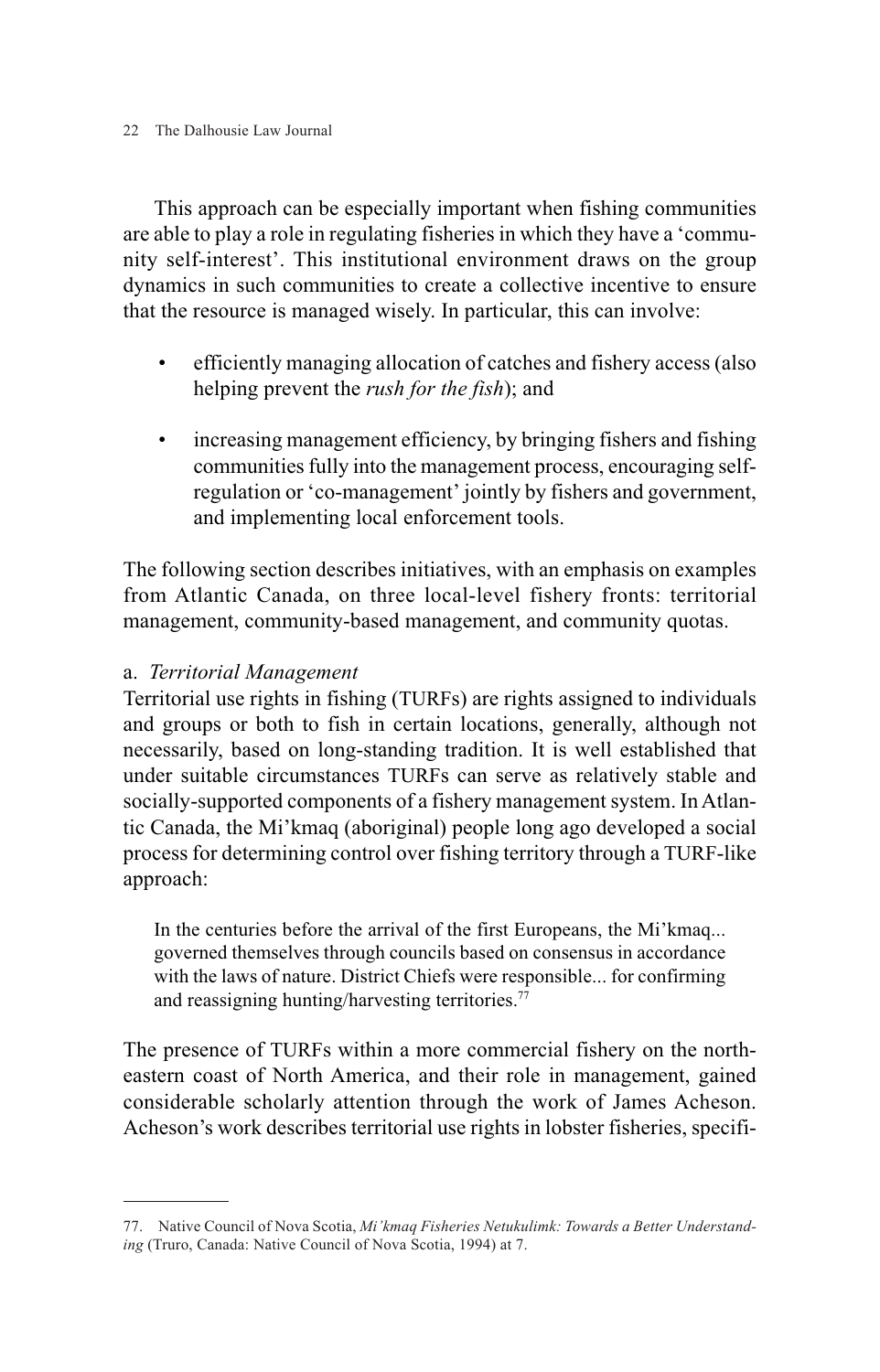cally, showing how fishers in some lobstering communities in the state of Maine, USA, have been able to maintain extra-legal control on entry (i.e., through exclusion rights).78 A common ingredient in TURF systems is the local solution of usage issues. For example, Brownstein and Tremblay report on the case of a small community in Nova Scotia, Canada, faced with a lobster poaching problem in the late 1800s. The problem was resolved by the local church Minister, who decreed marine use rights based on an extension of property lines out to sea. In addition, if a fisher was unable to obtain a reasonable harvest from his area in a given year, the fisher would be given temporary access to a fishing 'commons,' a reserve area designed to enhance equity in the fishery.79 It is noteworthy that this management system has been maintained by the community to this day.

## b. *Community-based Management*

The concept of community-based management has become increasingly popular across Canada in a wide variety of natural resource sectors, from fisheries to forestry to water resources. In the fishery sector, communitybased management may be found on all three of Canada's coasts, involving both aboriginal and non-aboriginal participants. The key to this approach lies in its focus on the geographical unit of management, whether a specific coastal community or a logical (ecological or administrative) component of the coastal zone. Fishers in a defined location, and to a variable extent their communities, take on major responsibility for resource management and stewardship.

Another rationale for community-based management is reflected in a recent report on the management of fisheries in the Bay of Fundy. It recognized

the imperative for fisheries-dependent communities to have control over the adjacent fishery resources and ecological processes that support them so they can sustain their economic well-being. This is the essence of community-based fisheries management, with fishermen, through their associations, playing the primary role in the stewardship and management of their fisheries and fishing grounds."80

<sup>78.</sup> Jim M. Acheson, "The lobster fiefs: Economic and ecological effects of territoriality in the Maine lobster fishery" (1975) 3 *Human Ecology* 183.

<sup>79.</sup> Jeff Brownstein & John Tremblay, "Traditional Property Rights and Cooperative Management in the Canadian Lobster Fishery" (1994) 7 *The Lobster Newsletter* 5.

<sup>80.</sup> Arthur Bull, David Coon & Maria Recchia, *Writing the Rules of Ecological Fisheries Management in the Bay of Fundy* (Cornwallis Park, Nova Scotia: Bay of Fundy Marine Resource Centre and Conservation Council of New Brunswick, 1999) at 7.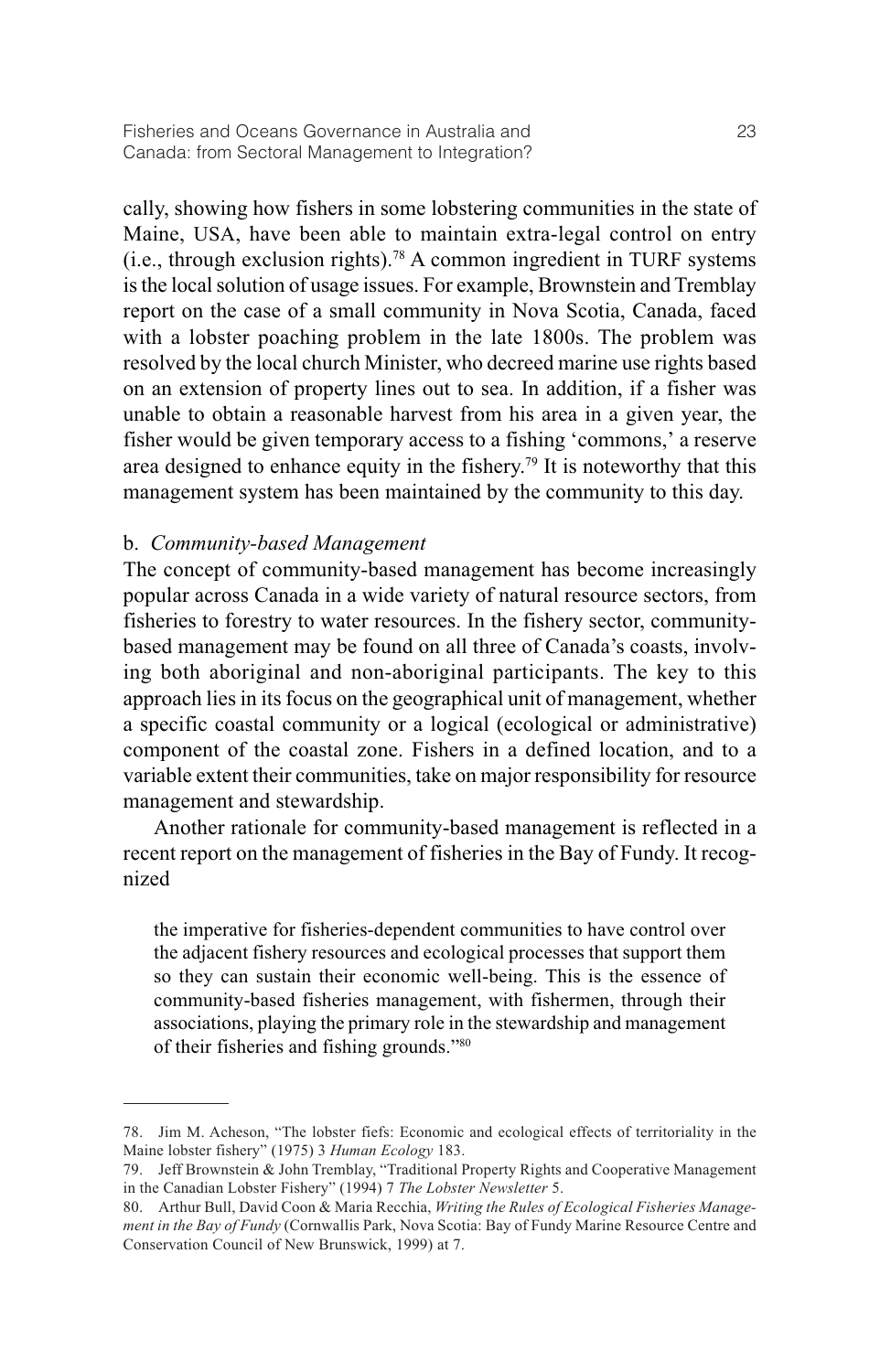Nova Scotia's Coastal Communities Network has been an advocate in Canada's Atlantic region for community-based fisheries management in which both fishers and the communities play major roles.

Community based co-management of the fishery is a system in which fishers, processors and the communities in which they live and work, all have a role to play in the management of the resource. Local community representatives will share in management responsibilities through a community board representing stakeholders in the local fishery and in the coastal community at large. The various roles will be defined by each local community through consultation among the representatives.<sup>81</sup>

The Coastal Communities Network has called for government to introduce the legislation necessary to delegate authority to community committees or co-management boards. The Network's concept of community-based co-management involves representatives of the fishing industry in the local community being the primary participants on the community boards, which also includes leaders of community groups and institutions. They see board decisions taking into consideration the sustainability of the industry and the community, and addressing social, economic and ecological factors. In addition, financial responsibilities and rewards from co-management are shared by industry, community and government as decided by the board.

On the Pacific coast, a number of community-based fishery and coastal management initiatives have been developed.<sup>82</sup> A particularly innovative example is that of the West Coast Vancouver Island Aquatic Management Board<sup>83</sup> which evolved from a grass-roots local initiative into a regional management body involving federal, provincial, municipal and First Nation representatives as well as local citizen members. Although the degree of government support, either organizational or financial, remains in question, this initiative has been strongly encouraged by some elements of the DFO as an important pilot project in the exploration of new direc-

<sup>81.</sup> Coastal Communities Network, "Principles and Approaches for Community-based Co-management in the Fisheries" in Laura Loucks, Anthony T. Charles & Mark Butler, eds., *Managing Our Fisheries, Managing Ourselves* (Halifax: Gorsebrook Research Institute, Saint Mary's University, 1998) at 34.

<sup>82.</sup> Evelyn Pinkerton, "Partnerships in Management" in Kevern L. Cochrane, ed., *A Fishery Manager's Handbook* (FAO Fish. Tech. Pap. 424: 159-173). See also Pinkerton, *supra* note 80.

<sup>83.</sup> See generally West Coast of Vancouver Island Aquatic Management Board, online: WCVIAMB <http://www.pac.dfo-mpo.gc.ca/oceans/im/wcvi\_e.htm>.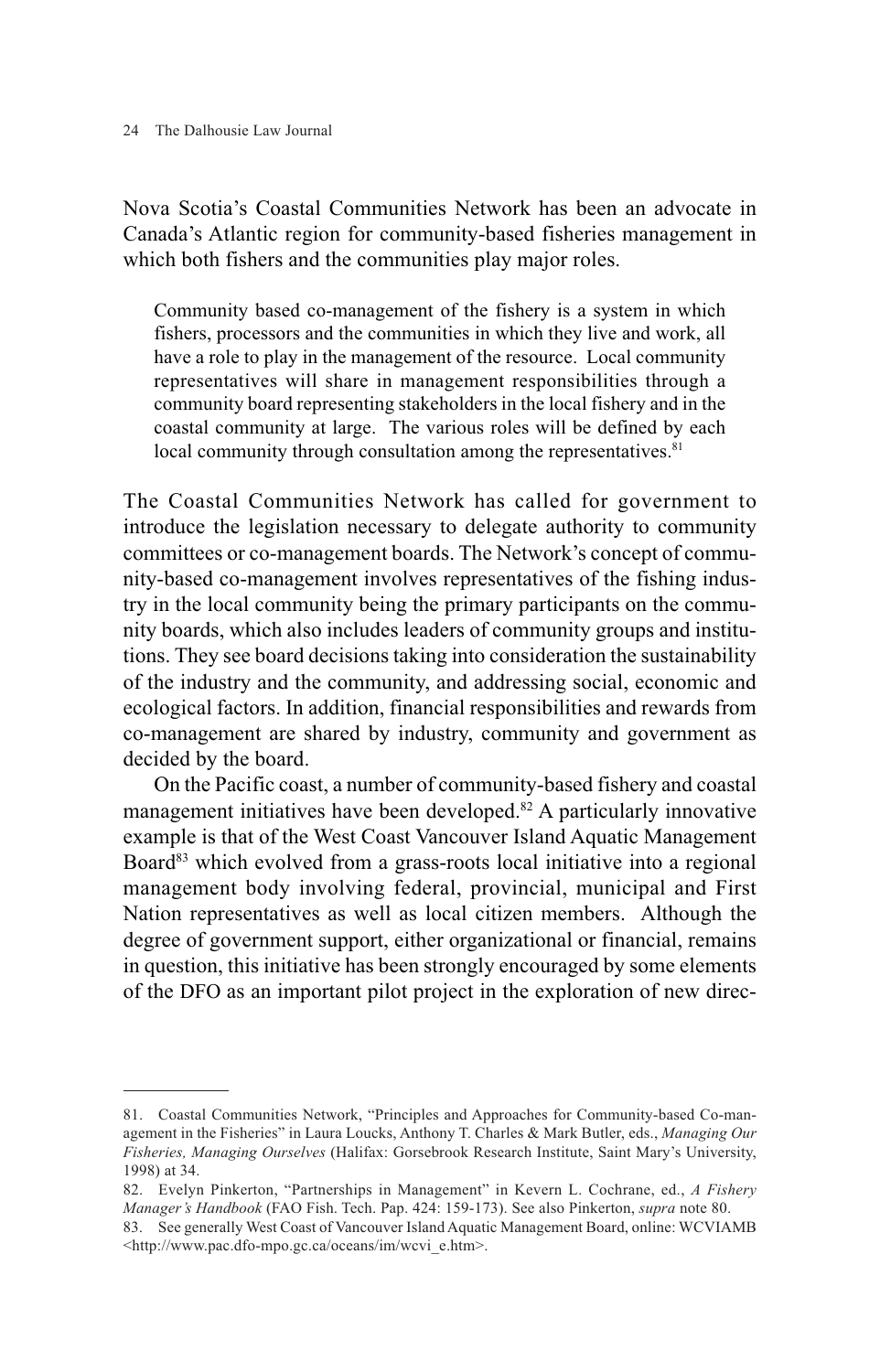tions in decision making.<sup>84</sup> In addition, innovation in cross-scale integrated coastal zone management is an important aspect of pilot projects on British Columbia's Central and North Coasts, as part of Canada's oceans strategy.<sup>85</sup>

## c. *Community Quotas*

The Scotia-Fundy administrative region of Atlantic Canada, encompassing the Bay of Fundy and the Scotian Shelf (Atlantic seaboard) of Nova Scotia, is home to an important set of experiments in community-based fishery management. In the mid-1990s, in response to major changes in the DFO's approach to fishery management in Atlantic Canada, inshore 'fixed gear' (hook and line, gillnet) fishers began developing an innovative mechanism for creating greater local control over fishing arrangements, through *community quotas*, i.e. fishing quotas (portions of the total allowable catch (TAC)) allocated by government to communities rather than to individuals or companies.<sup>86</sup> The idea is that once an overall TAC has been sub-divided into sector allocations (between inshore and offshore, and between 'fixed gear' and 'mobile gear'), the Scotia-Fundy small-boat fixed gear sector allocates its total quota on a community basis, based on a division of the coastline into self-identified sections (often on a countyby-county basis) so the available harvest can be managed locally. This approach, pioneered in the small community of Sambro, near Halifax, Nova Scotia<sup>87</sup> has since spread throughout the small-boat fixed-gear fishery in Scotia-Fundy.

Community quotas defined on a geographical basis tend to bring people together in a common purpose, with fishers in a given community managing themselves, perhaps also with the involvement of their community. The fishers create fishery management plans and divide up the quota (or other form of rights), to suit their specific local situation and to maximize overall benefits. This approach allows each community to decide for itself how to utilize its quota; decisions on use of the quota can explicitly reflect community values and objectives.

<sup>84.</sup> Canada, *A Framework for Improved Decision-Making in the Pacific Salmon Fishery* (Ottawa: Department of Fisheries and Oceans, 2000) at 21.

<sup>85.</sup> Canada, *Policy and Operational Framework for Integrated Management of Estuarine, Coastal and Marine Environments in Canada* (Ottawa: Department of Fisheries and Oceans, 2002).

<sup>86.</sup> See Loucks *et al.*, *supra* note 81. The community quota approach is placed within a broader context in Anthony T. Charles, *Sustainable Fishery Systems* (Oxford: Blackwell Science, 2001).

<sup>87.</sup> Laura Loucks, "Sambro Community Quota Fisheries Management: A Case of Innovative Community Based Decision-Making" in Loucks *et al.*, *ibid.* at 55.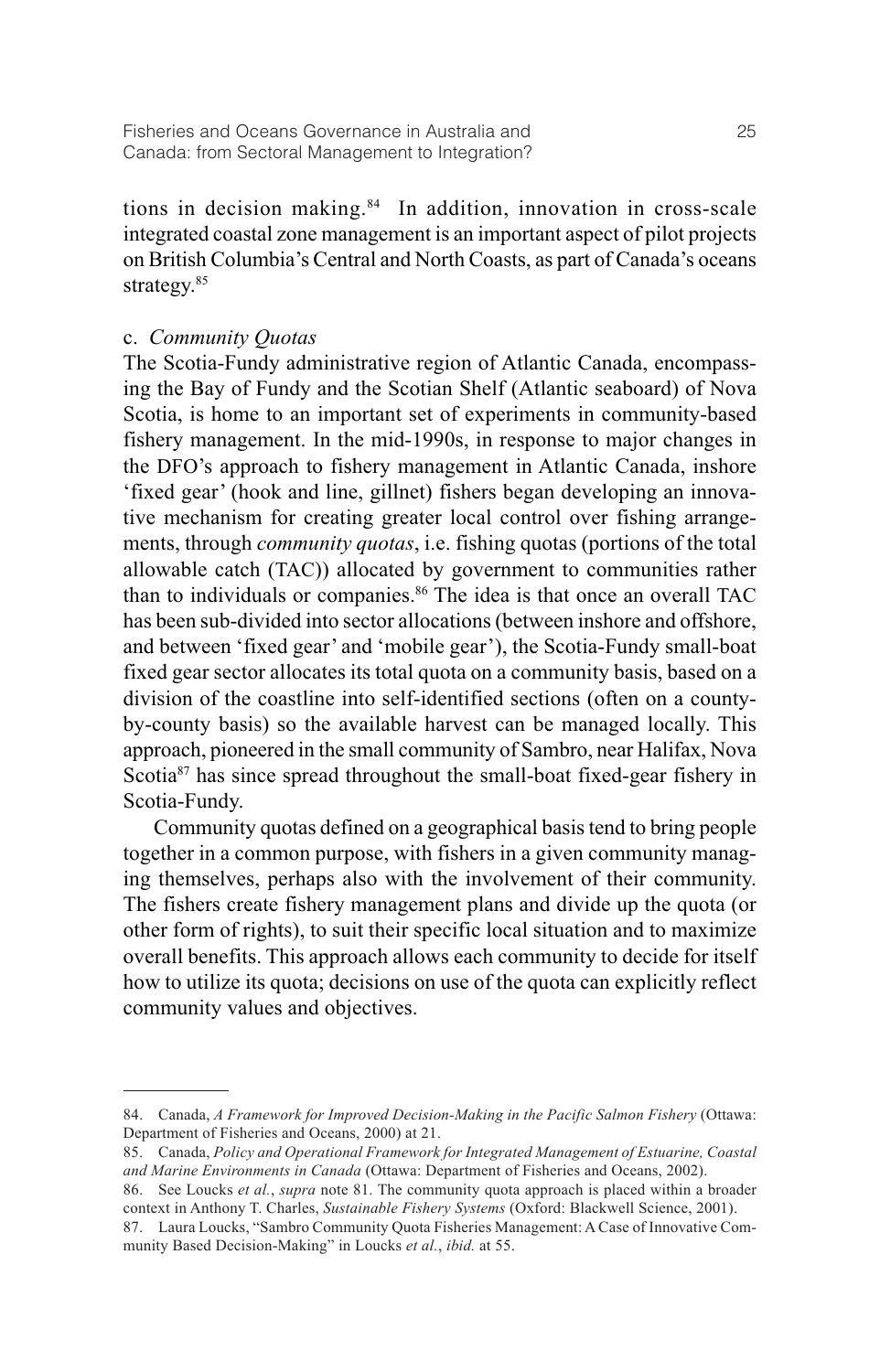#### 26 The Dalhousie Law Journal

In the Scotia-Fundy region, the implementation of community quotas has strengthened the management role of regionally-based fishermen's associations, including those located along the eastern part of the Scotian Shelf (such as the Guysborough County Inshore Fishermen's Association, the Eastern Shore Fisherman's Protective Association and the Halifax West Commercial Fishermen's Association) and those within the Bay of Fundy (such as the Fundy North Fishermen's Association and the Bay of Fundy Inshore Fishermen's Association).

### III. *First Nations–Aboriginal Fisheries*

### 1. *Canada's Indigenous Peoples and Fisheries*

The current state of aboriginal fishing in Canada has been driven by two key court cases, the *Sparrow* decision<sup>88</sup> and (particularly with respect to Atlantic Canada) the *Marshall* decision.<sup>89</sup> Sparrow was decided in 1990, when the Supreme Court of Canada issued a landmark ruling in a case involving a native fisher from British Columbia. In the *Sparrow* decision, the Supreme Court upheld the rights of aboriginal people to fish for food, social and ceremonial purposes. It stated that under the *Constitution Act* 1982, Aboriginal peoples' rights to the food, social and ceremonial fishery have priority over other uses of the fishery, including commercial fishing, but are subject to overriding considerations such as conservation. The court also said that it was necessary for the Government of Canada to consult with aboriginal groups when their rights might be affected.

The second court decision concerned a Mi'Kmaq harvester, Donald Marshall Jr., in Nova Scotia, who was charged with commercial fishing without a license. His defence was that the Mi'Kmaq have a treaty right to fish for commercial purposes. In September 1999, the Supreme Court of Canada ruled in favour of the defendant, thereby recognizing Mi'Kmaq treaty rights to the commercial fishery. The effect was to create a strong sense of vindication and hope within Mi'Kmaq communities, and a strong sense of fear and apprehension throughout the non-native fishery; this combination has led to considerable tension, conflict and confrontation in recent years.

While the development of native fishing activity following the *Marshall* decision has been a dominant aspect of Atlantic fishery policy in recent

<sup>88.</sup> *R. v. Sparrow*, [1990] 1 SCR 1075 [*Sparrow*].

<sup>89.</sup> *R. v. Marshall*, [1999] 3 SCRR 456 [*Marshall*].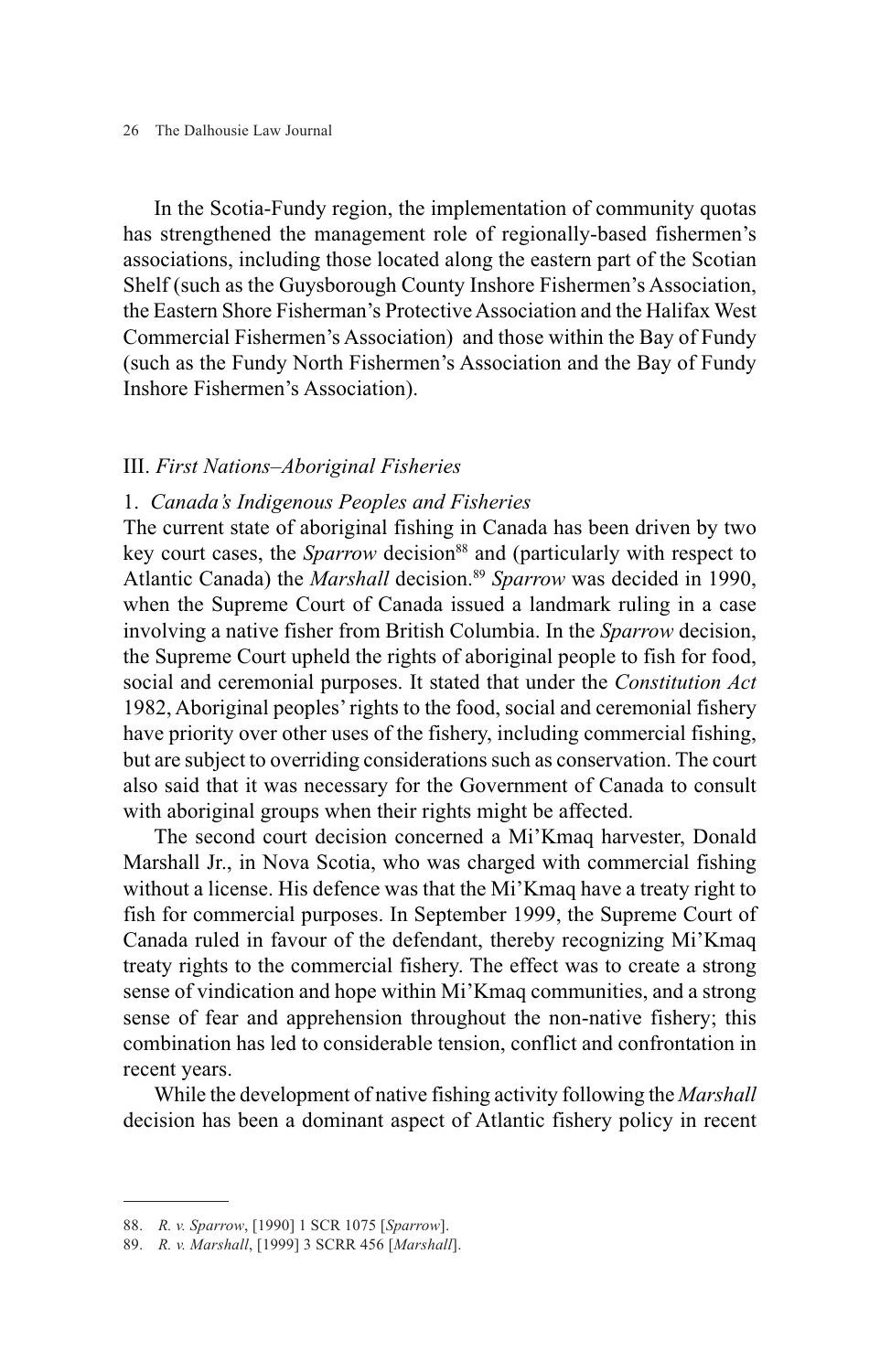years, on a national scale a key ongoing aspect of federal government policy has been the Aboriginal Fisheries Strategy (AFS).<sup>90</sup> The DFO notes the following about the AFS program:

The AFS program is applicable where DFO manages the fishery and where land claims settlements have not already put a fisheries management regime in place. Under the AFS, the Department enters into agreements with First Nations to establish a regulatory framework for the management of their fishery.

The AFS seeks to provide for the effective management and regulation of the aboriginal fishery and ensures that the aboriginal right to fish is respected, through negotiation of mutually acceptable, and time-limited Fisheries Agreements between DFO and Aboriginal groups.<sup>91</sup>

The fisheries agreements negotiated between the federal government and native bands or aboriginal groups under the AFS have a set of common features:

- a harvest allocation to the Aboriginal group;
- terms and conditions which will be included in the communal fishing licence (enforcement provisions, data collection);
- arrangements for the co-management of the Aboriginal fishery by the group and DFO;
- cooperative management projects for the improvement of the management of fisheries generally, such as stock assessment, fish enhancement and habitat management; and
- a commitment to provide commercial fishing licences or other economic development opportunities.<sup>92</sup> . . .

Funded annually at \$32 million, about 125 AFS agreements have been signed each year since the implementation of the Program. Approximately

<sup>90.</sup> Canada Department of Fisheries and Oceans, Backgrounder, "Aboriginal Fisheries Strategy" (October 1997), online: Department of Fisheries and Oceans <http://www.dfo-mpo.gc.ca/media/ backgrou/1997/aborig\_e.htm>.

<sup>91.</sup> *Ibid.*

<sup>92.</sup> *Ibid.*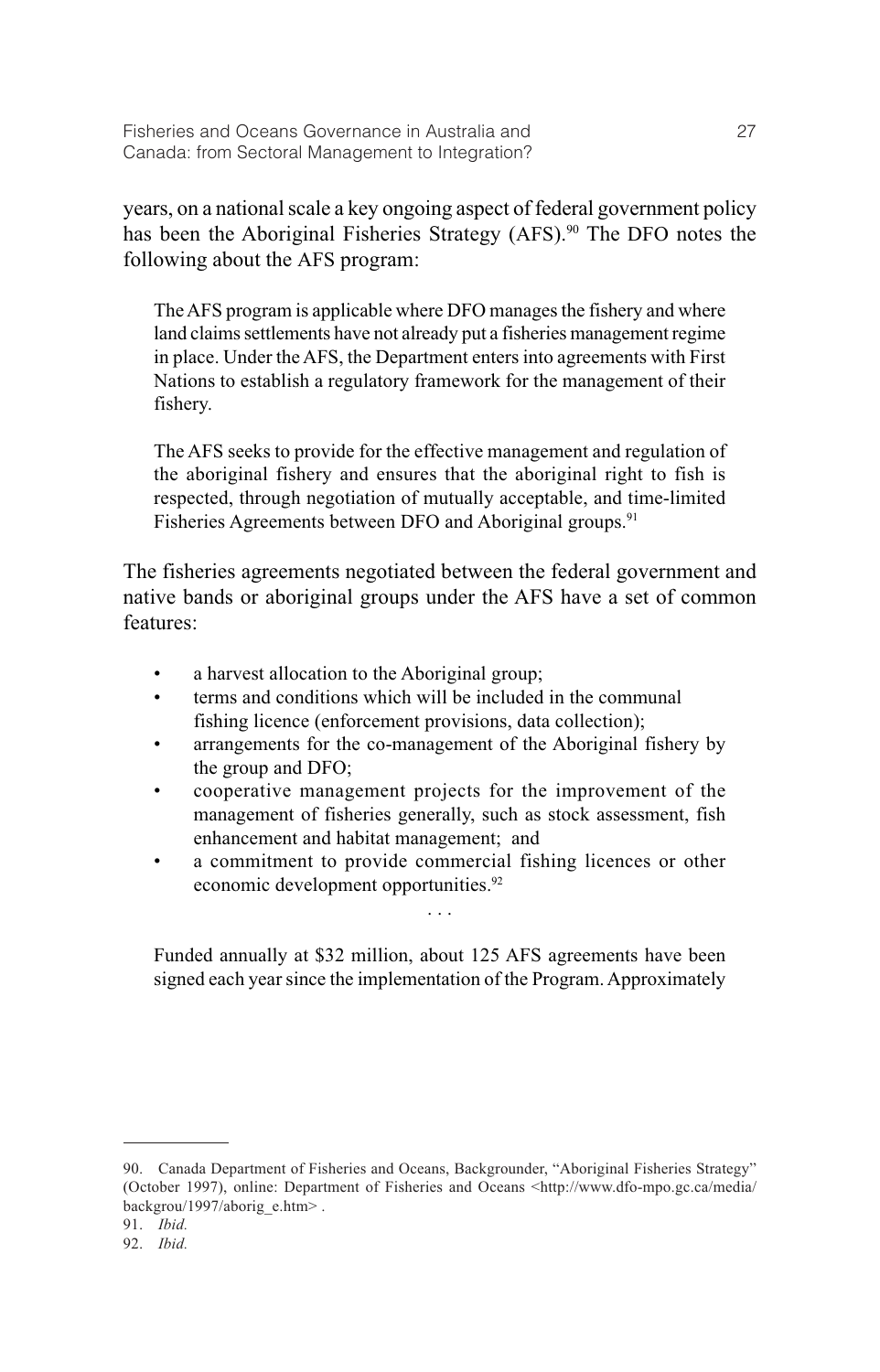#### 28 The Dalhousie Law Journal

two-thirds of these agreements are reached with the groups in DFO's Pacific Region, while the balance is made up in Atlantic Canada and Ouebec.<sup>93</sup>

The filing by the Haida Nation of a court action that includes a claim to the sea and seabed surrounding Haida Gwaii (Queen Charlotte Islands) on Canada's Pacific Coast<sup>94</sup> is a new development in the continuing story of aboriginal title and the negotiation of modern treaties in Canada. On this matter the experience of Australia with 'Sea Country' as outlined below may prove interesting.

### 2. *Australia's Indigenous Peoples and Fisheries*

Utilization of Australia's fisheries resources extends back tens of thousands of years, with indigenous peoples around the Australian coastline harvesting finfish, shellfish and crustaceans. The fishery led to complex systems of customary tenure under which clans, estate or family groups had rights to resources that were recognized by other groups.95 *Sea Country*<sup>96</sup> has the same characteristics as land; it has important spiritual as well as practical importance to indigenous peoples. A strong customary focus on stewardship is reflected in indigenous peoples' 'management' of current sea claims,<sup>97</sup> and is an important element in ongoing struggles over 'sea country.'

The 1990s witnessed a revitalization of the issue of customary marine tenure, spurred on by the *Mabo* case<sup>98</sup> and the enactment of the *Native Title Act 1993* (Cth.). The Act has been described as "one of the most significant pieces of legislation enacted since Federation."99 The develop-

<sup>93.</sup> *Ibid.*

<sup>94.</sup> British Columbia, Treaty Negotiations Office, "First Nations and Tribal Councils in the Treaty Process," online: Treaty Negotiations Office <http://www.gov.bc.ca/tno/ negotiation/First\_Nations\_in the process/Haida Nation.htm>. See also First Nations Drum, Archive, "Modern Treaties: Haida Launch Aboriginal Title Case in BC Supreme Court" (Summer 2002) *First Nations Drum*, online: First Nations Drum <http://www. firstnationsdrum.com/ Sum2002/TreatyHaida BCCourt.htm>.

<sup>95.</sup> See Anthony Bergin, "Aboriginal Sea Claims in the Northern Territory of Australia" (1991) 15 *Oceans and Coastal Management* 171. See also Dermot Smyth, *A Voice In All Places: Aboriginal and Torres Strait Islander Interests in Australia's Coastal Zone, Report to Resource Assessment Commission* (Canberra: RAC, 1993).

<sup>96.</sup> See Austl., Commonwealth, National Oceans Office, *Sea Country; An Indigenous Perspective*, *South East Regional Marine Plan Assessment Reports* (Hobart, Australia: National Oceans Office, 2002).

<sup>97.</sup> Bergin, *supra* note 95.

<sup>98.</sup> *Mabo and Others v. Queensland (No. 2)*, [1992] 175 C.L.R. 1 (H.C.A.).

<sup>99.</sup> Austl., National Oceans Office, *Ocean Management: The Legal Framework* (Hobart, Australia: National Oceans Office, 2002) at 25 [*Ocean Management*].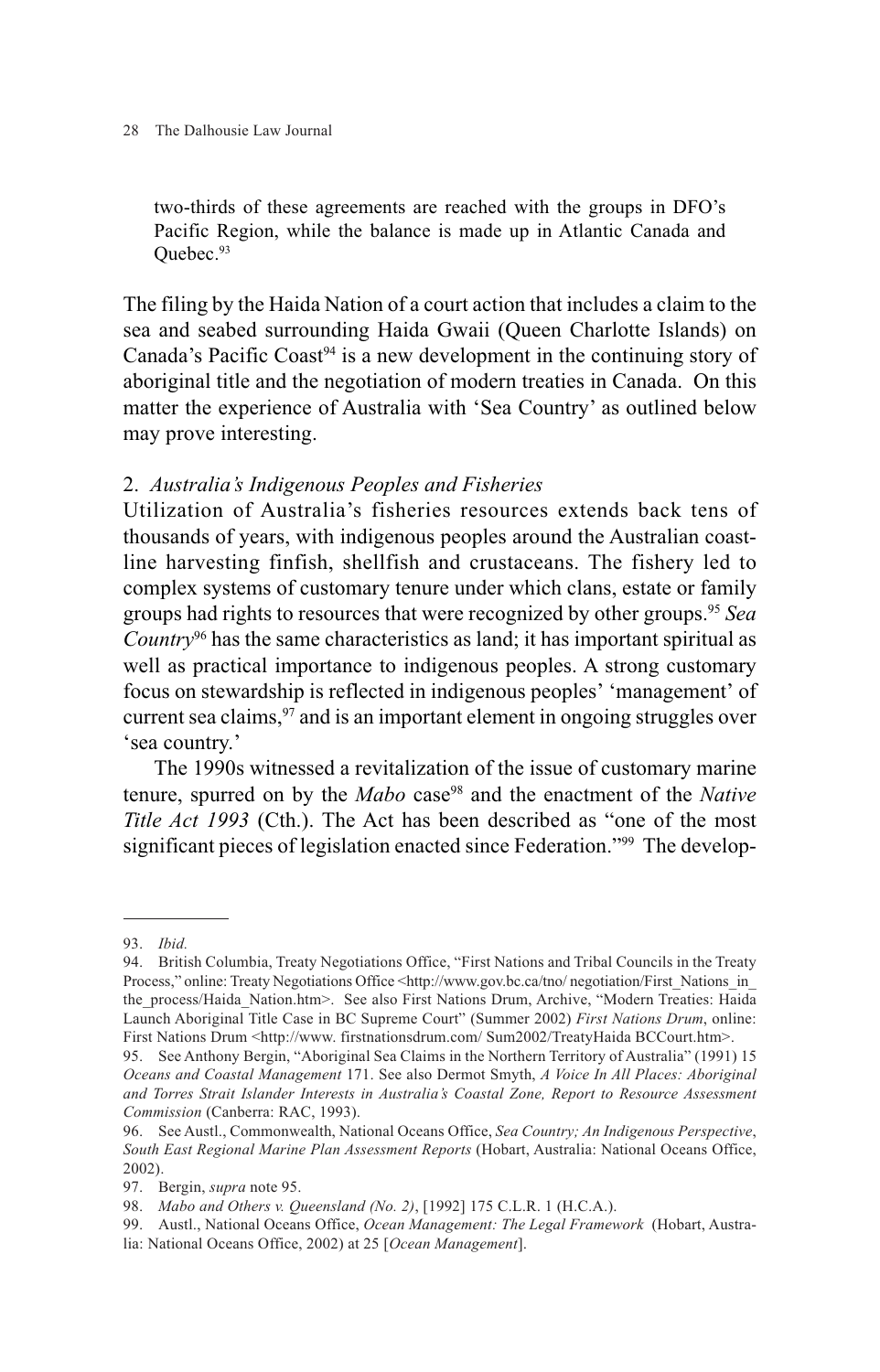ments following the enactment of the *Native Title Act* have been equally significant, with the result that "[n]o area of law has seen such significant change in the past ten years as that relating to indigenous land rights."100 It is important, however, to note that prior to the enactment of the *Native Title Act*, indigenous groups in the Northern Territory were able to develop sea claims and undertake customary based fisheries based on the pathbreaking *Aboriginal Lands Rights (Northern Territory) Act 1976* (Cth.). The *Aboriginal Land Grant (Jervis Bay Territory) Act 1986* (Cth.) also addresses marine issues central to the concerns of indigenous groups in the Jervis Bay Territory.

The presence of native title offshore was confirmed in the *Croker Island* case, (also known as *Yarmirr*).101 Following a lengthy legal battle the High Court found that there "was no necessary inconsistency with the recognition of native title rights and interests" offshore.<sup>102</sup> The High Court did note, however, that native title at sea is not an exclusive title, being subject to "rights of innocent passage under international law and, as a matter of domestic law, the public rights to navigate and fish."<sup>103</sup> Therefore, it is not inconsistent with other interests and uses of the sea. The right of indigenous peoples to fish is also a component of a number of fisheries regimes in Australia, enabling "indigenous peoples to take fish without a license for personal or cultural use."<sup>104</sup> These arrangements have been subject to criticism from indigenous groups. For instance, Rodney Dillon wrote "under the current arrangements our people have to share the resources with existing commercial fishing license holders and accept other user groups rights ... [where] moreover, all other interest groups competing on a commercial or economic stake in the sea take priority over indigenous rights."105

The management arrangements established to facilitate industry involvement do not have specific provisions to incorporate indigenous interests, except on an *ad hoc* basis. Management Advisory Committees (MACs) do not give formal representation to these interests, with the exception of the Northern Prawn Fishery where representatives of the Northern Land

<sup>100.</sup> *Ibid.*

<sup>101.</sup> *The Commonwealth v. Yarmirr; Yarmirr v. Northern Territory* [2001] H.C.A. 56 (11 October 2001).

<sup>102.</sup> *Ibid.*

<sup>103.</sup> *Ocean Management*, *supra* note 99.

<sup>104.</sup> *Ibid.* at 30.

<sup>105.</sup> Rodney Dillon, "Exercising Your Culture: Indigenous Cultural Heritage and the Environment" (Paper presented at ACORN meeting Canberra, 31 May – 2 June 2002) [unpublished].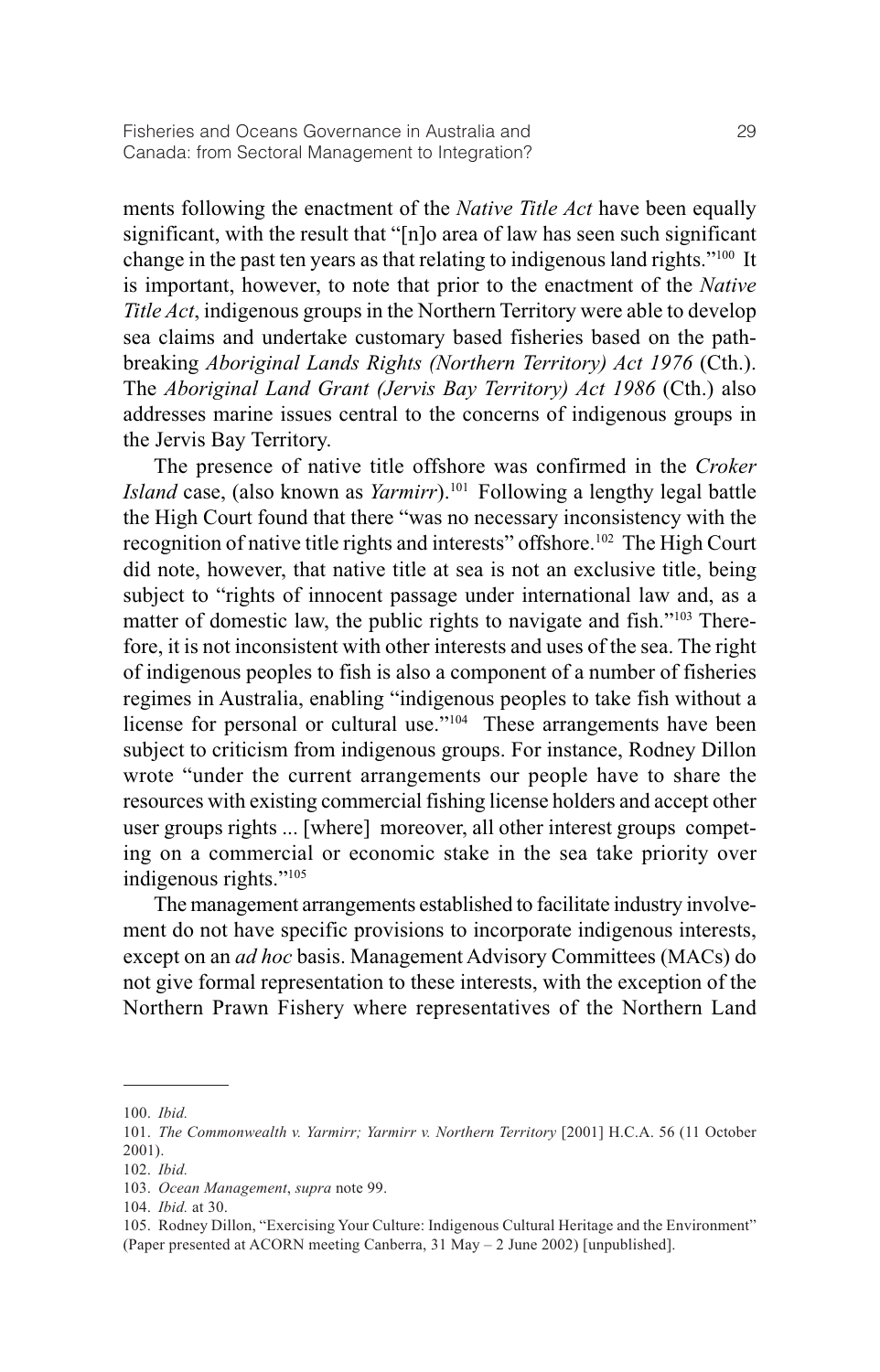#### 30 The Dalhousie Law Journal

Council are members. The complexities arising from 'jurisdictional patchworks'106 in areas such as the Torres Strait fisheries can also affect the ability of indigenous groups and their interests to be represented in management of these resources. Dillon notes that indigenous peoples "are concerned about the lack of consultation with local communities on sea issues and the lack of opportunities for us to participate in decision making about the sea and its resources."<sup>107</sup>

### IV. *Recent Developments: Sustainability Principles*

At least since the 1980 publication of the World Conservation Strategy,<sup>108</sup> academics, associations and international organizations have been developing principles to govern human activities in the pursuit of sustainability. Some of the work goes back even further, for example, to the negotiation of the UN *Convention on the Law of the Sea*<sup>109</sup> and forward to the UN General Assembly's 1982 *World Charter for Nature*.<sup>110</sup> The Brundtland Report in 1987111 achieved substantial media penetration and established a clearer set of core principles, further refined in the Rio Declaration in 1992.112 Canada's *Green Plan* released in 1990113 and Australia's *National Strategy for Ecologically Sustainable Development* released in 1992.<sup>114</sup> set out similar guiding principles. More recently the so-called Bellagio Principles<sup>115</sup> arose in 1996 at a conference organized by Canada's Interna-

<sup>106.</sup> Stuart Kaye, "Jurisdictional Patchwork: Law of the Sea and Native Title Issues in the Torres Strait" (2001) 2:2 *Melbourne Journal of International Law* 381.

<sup>107.</sup> *Supra* note 105.

<sup>108.</sup> International Union for Conservation of Nature and Natural Resources, *Caring for the Earth: a Strategy for Sustainable Living* (London: Earthscan Publications, 1991).

<sup>109.</sup> *Supra* note 50.

<sup>110.</sup> *World Charter for Nature*, GA Res. 37/7, UN GAOR, 48th plenary meeting (28 October 1982). 111. World Commission on Environment and Development, *Our Common Future* (Oxford: Oxford

University Press, 1987).

<sup>112.</sup> *Rio Declaration on Environment and Development* UNCEDOR, 1992, Annex 1, UN Doc. A/ CONF. 151/26 (Vol. I), online: United Nations <http://www.un.org/documents/ ga/conf15126- 1annex1.htm>.

<sup>113.</sup> Canada, Environment Canada, *The Green Plan: A National Challenge* (Ottawa: Minister of Supply and Services, 1990).

<sup>114.</sup> Austl., Commonwealth, Australia's *National Strategy for Ecologically Sustainable Development* (Canberra: Australia Government Publishing Service, 1992).

<sup>115.</sup> See International Institute for Sustainable Development, Measurement and Assessment, "Bellagio Principles," online: International Institute for Sustainable Development *<*http://iisd.org/ measure/principles/bp\_full. asp>.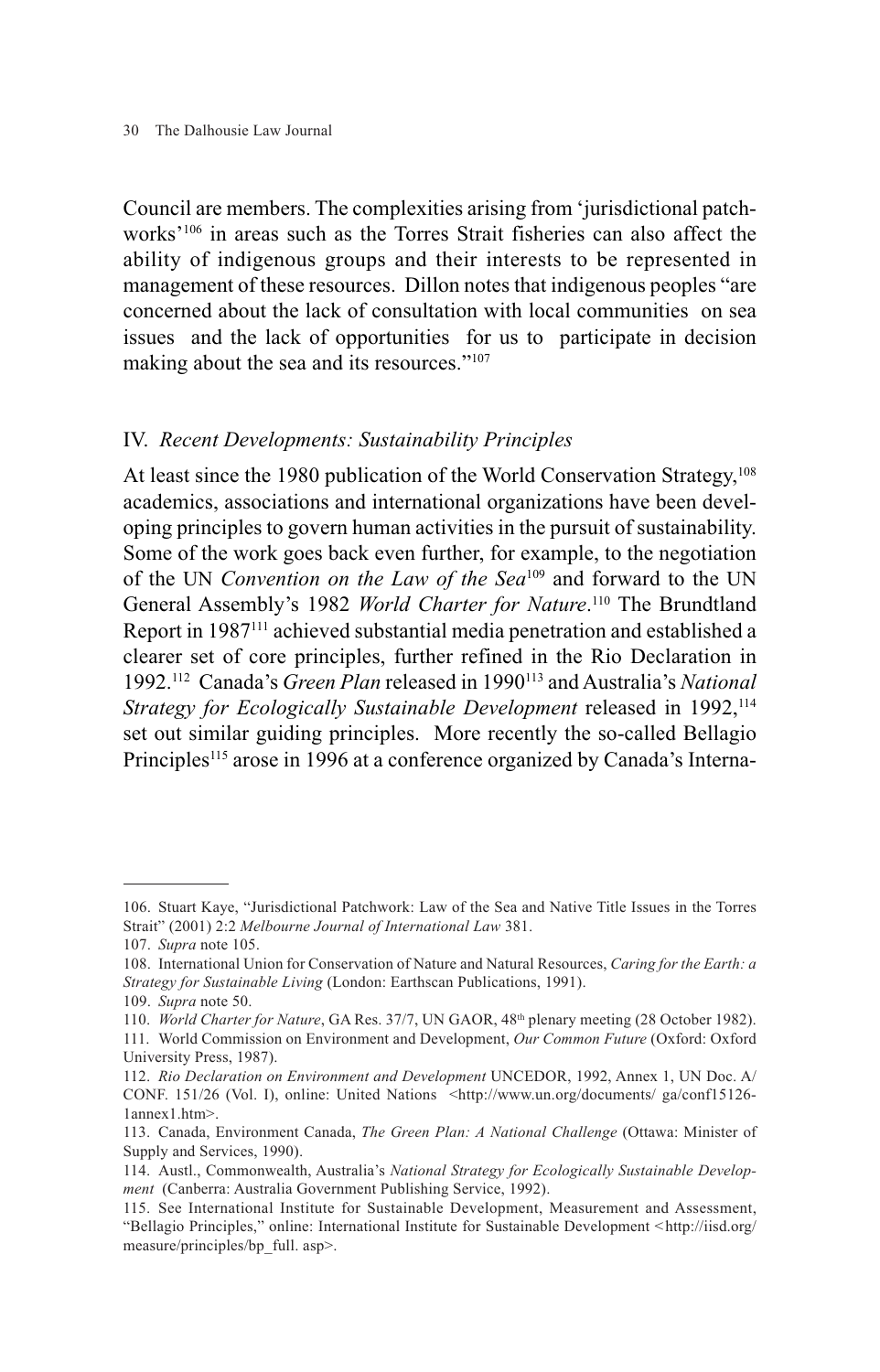tional Institute for Sustainable Development.<sup>116</sup>

The growing public demand in Australia for information and assurance on harvesting practices has been satisfied by independent certification processes such as those offered by the The Marine Stewardship Council (MSC).117 The MSC has developed principles and criteria to assess the sustainability of an individual fishery.<sup>118</sup> According to the Marine Stewardship Council sustainable fishing is defined, for the purpose of certification, as fishing that is conducted in such a way that:

- allows target fish populations to recover at healthy levels from past depletion;
- maintains and seeks to maximise the ecological health and abundance of marine fish;
- maintains the diversity and structure of the marine eco-system on which it ultimately depends; and
- conforms to all local, national and international laws and regulations.119

Fisheries are tested against these criteria by an independent assessment team, accredited by the MSC. The first major commercial fishery to gain international MSC accreditation is the Australian Western Rock Lobster fishery certified in March 2000. This fishery is the most valuable single

<sup>116.</sup> For updates on developments in Canada see, online: *The Sustainability Report – The Issues* and Trends Shaping Canada's Health, Economy and Environment <http://www.sustreport.org/ home.html>. These developments include initiatives by provincial governments. In British Columbia, a new provincial government has embraced a fundamentally different approach to consultation in resource use planning and in regulatory philosophy.

<sup>117.</sup> For details of the MSC principles and process, and fisheries currently certified or seeking certification see, online: The Marine Stewardship Council <http://www. msc.org>.

<sup>118.</sup> The MSC was initially established in 1996 as a joint venture between the World Wide Fund for Nature (WWF) and Unilever. Its mission is to become a global accreditation board that, through its label, will let consumers know which seafood products come from sustainable fisheries. The use of market mechanisms through such eco-labelling schemes is seen as a means to promote sustainable fisheries. The MSC is now a charitable trust, independent of either of its founding joint venture partners.

<sup>119.</sup> Marine Stewardship Council, "MSC Principles and Criteria for Sustainable Fishing," online: Marine Stewardship Council <http://www.msc.org/assets/docs/fishery\_ certification/ MSCPrinciples&Criteria.doc>.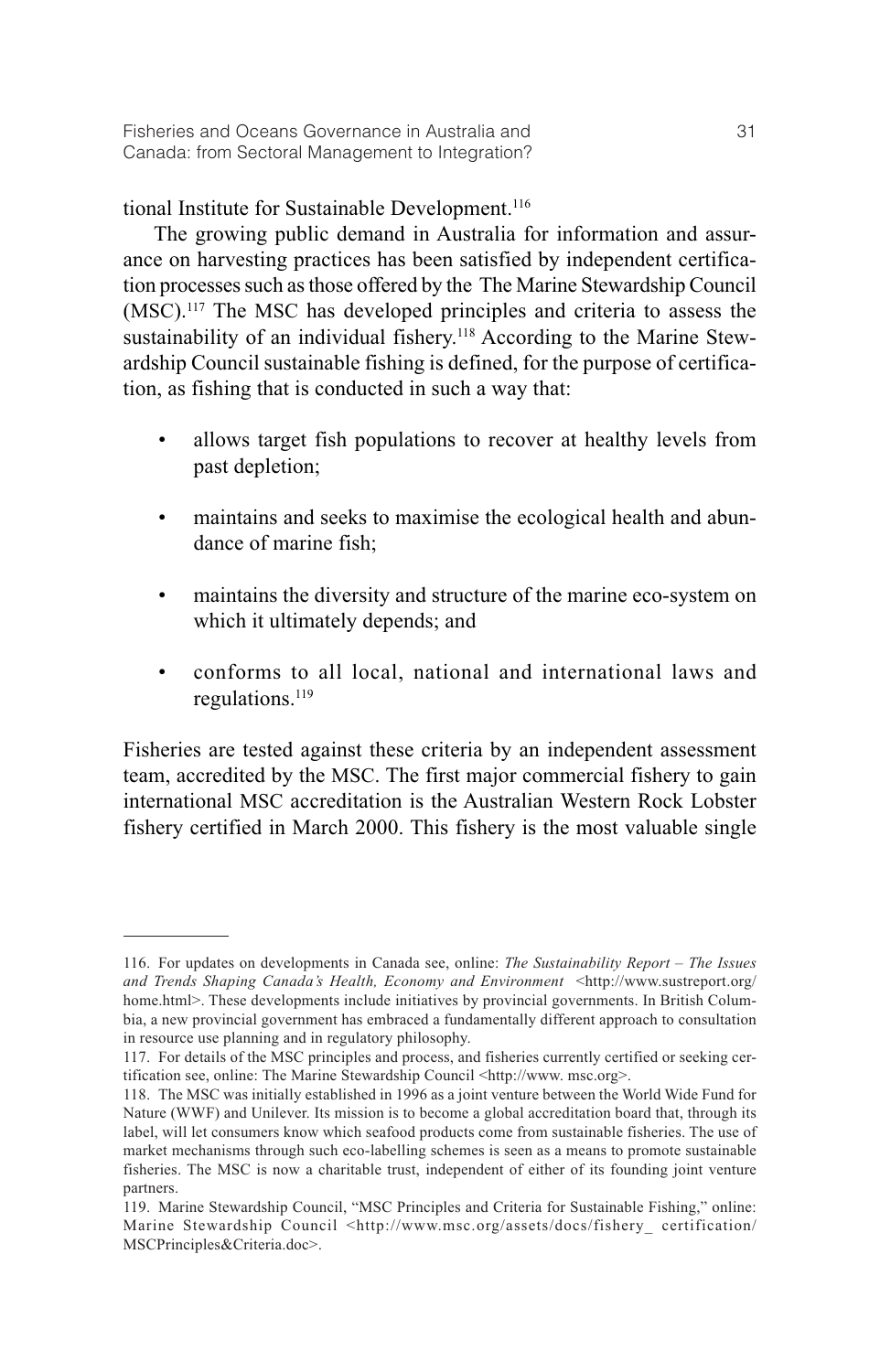species fishery in Australia. The MSC is currently in the process of discussing possible certification with more than 20 fisheries around the world.120

The development of sustainability indicators for fisheries is closely linked to the development of external reviews of fisheries management by environmental agencies. To be effective the concept needs to be translated from its broad principles into practical and measurable outcomes.121 The fisheries sector has embraced the concept of sustainability but its implementation has presented a significant challenge for decision makers. Sustainability indicator systems (SIS) represent a means of implementing 'strategic' principles into operational fisheries management actions.122 The purpose of an indicator system is to enhance communication, transparency, effectiveness, and accountability in natural resource management.<sup>123</sup> Indicators perform this task through summarising and communicating information on complex sustainability issues to key decision-makers, stakeholders and the public. The intention is to provide a means of interpreting multiple sets of information so practical decisions can be made about managing the resource. In theory, appropriate indicators could provide a direct link between higher level objectives and management action.<sup>124</sup> Nevertheless, the practical challenges are immense.

The development of these approaches heralds a shift from a traditional focus on a 'single stock' to a broader assessment concerned with ecosystems and socio-economic issues. Ecosystem and precautionary management approaches have generally been accepted as key components at the policy development level but these concepts are ill defined at the opera-

<sup>120.</sup> In addition to the Western Rock Lobster, MSC certified fisheries include Alaska Salmon, New Zealand Hoki, Bury Inlet Cockles, and Thames Herring. Currently South Georgian Patagonian Toothfish, South African Hake, BC Salmon and Alaskan Pollock are under assessment. See *supra* note 115.

<sup>121.</sup> Hartmut Bossel, *Indicators for Sustainable Development: Theory, Method, and Applications* (Winnipeg: International Institute for Sustainable Development, 1999) at 124.

<sup>122.</sup> See *e.g.*, Derek Staples, "Indicators of Sustainable Fisheries Development" in Don A. Hancock *et al.*, eds., *Developing and Sustaining World Fisheries Resources: The State of Science and Management: 2nd World Fisheries Congress* (Collingwood, Victoria: CSIRO Australia, 1997); Food and Agriculture Organization of the United Nations, *Indicators for Sustainable Development of Marine Capture Fisheries – FAO Technical Guidelines for Responsible Fisheries*; 8 (Rome: Food and Agriculture Organization of the United Nations, 1999) at 62; Serge Garcia & Derek Staples, "Sustainability Reference Systems and Indicators for Responsible Marine Capture Fisheries: A Review of Concepts and Elements for a Set of Guidelines" (2000) 51:8 *Marine and Freshwater Research* 385. 123. Garcia & Staples, *ibid.*

<sup>124.</sup> *Ibid.*; see also Simon Bell & Stephen Morse, *Sustainability Indicators: Measuring the Immeasurable?* (London: Earthscan, 1999).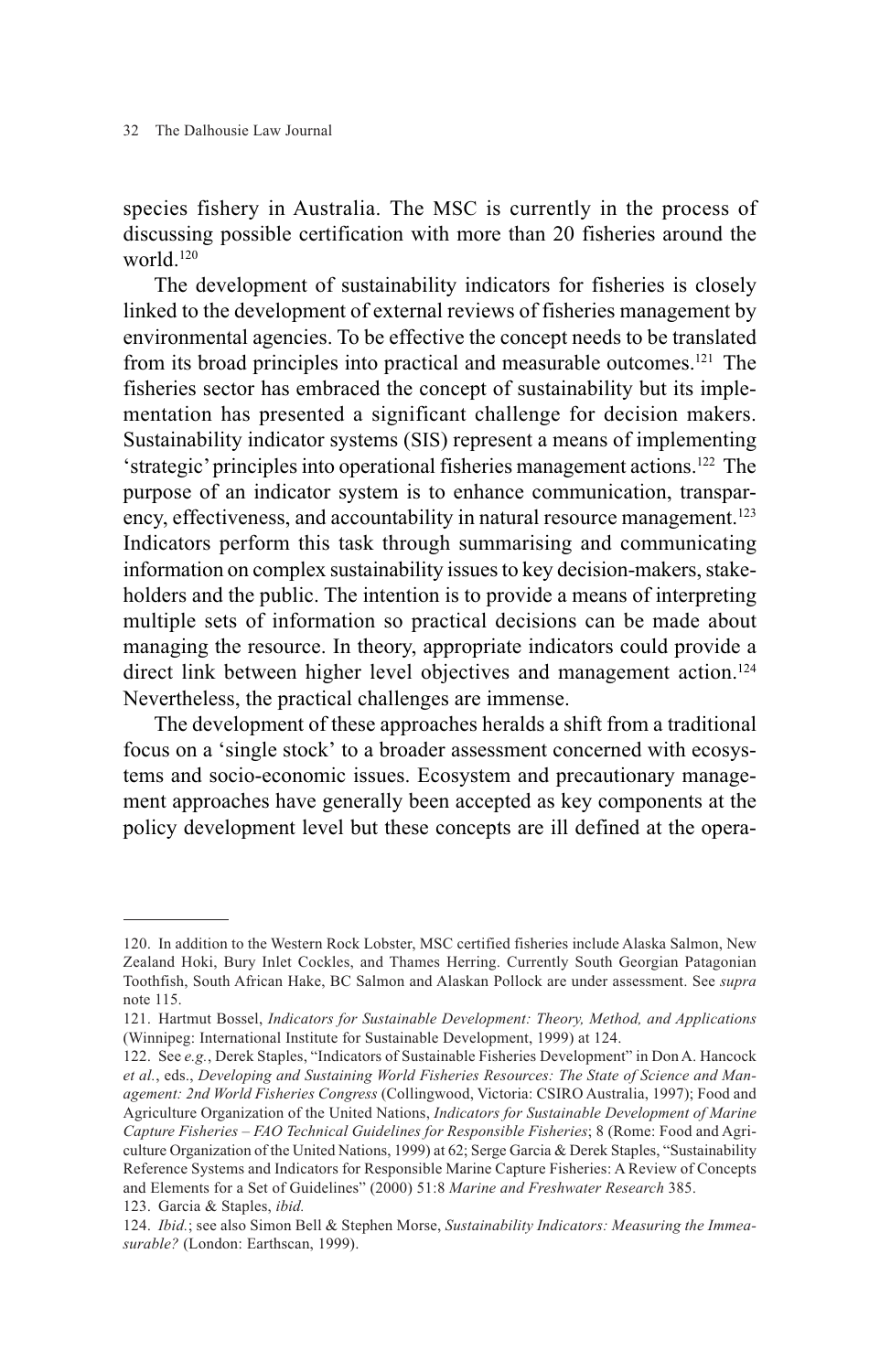tional level of management.125 It is important to stress that single stock approaches remain critical for generating information for science and management that is central to the construction of sustainability indicators. Recent attempts in Australia and Canada to give operational expression to these general principles of sustainability show a number of parallels, as the outlines below reveal.

### 1. *Australia*

### a. *A New Fisheries Policy Statement*

As indicated above Australian fisheries and fisheries management have undergone significant change since the release of the *New Directions*statement of 1989.<sup>126</sup> In late June 2000 the Minister for Agriculture announced a major policy review to 'ensure the fisheries can meet new challenges and changing environmental expectations.'127 In November 2000, industry and other stakeholders met at the *"Looking to the Future"* conference, a conference designed to launch and establish the parameters of the Review.128 The Review Steering Committee was soon established and released an Issues Paper on 16 January 2001.129 This Paper highlighted the need to recognize the growing trend towards ecosystem-based management, to ensure Australia's involvement in important international agreements and to establish security of access to fisheries resources for all user groups.130 The primary focus of the Issues Paper, however, was ecologically sustainable development.131 As a 'whole of government' process, the Fisheries Policy Review will assess the functioning and management of all relevant government departments including the Australian Department of Agriculture, Fisheries and Forestry (AFFA), the Australian Fisheries Management Authority (AFMA), the National Oceans Office and the Department for Environment and Heritage.<sup>132</sup>

132. *Ibid.*

<sup>125.</sup> Austl., Commonwealth, State of the Environment Committee, *State of the Environment Report 2001* (Canberra: Scientific and Industry Research Organization Publishing, 2001).

<sup>126.</sup> *Supra* note 19.

<sup>127.</sup> Hon. Warren Truss, MP: Minister for Agriculture, Fisheries and Forestry, Media Release, AFFA00/120WT, "Review of Commonwealth Fisheries Policy" (23 June 2000), online: Hon. Warren Truss MP <ww.affa.gov.au/ministers/truss/releases/00/00120wt. html>.

<sup>128.</sup> Austl., Commonwealth, Review Steering Group, *Commonwealth Fisheries Policy Review* (30 April 2001), online: Department of Agriculture, Fisheries and Forestry <http://www.affa.gov.au/ corporate\_docs/publications/cover\_page/fisheries/fish\_policy/fishpol\_review.html>.

<sup>129.</sup> *Ibid.*

<sup>130.</sup> *Ibid.*

<sup>131.</sup> *Ibid.*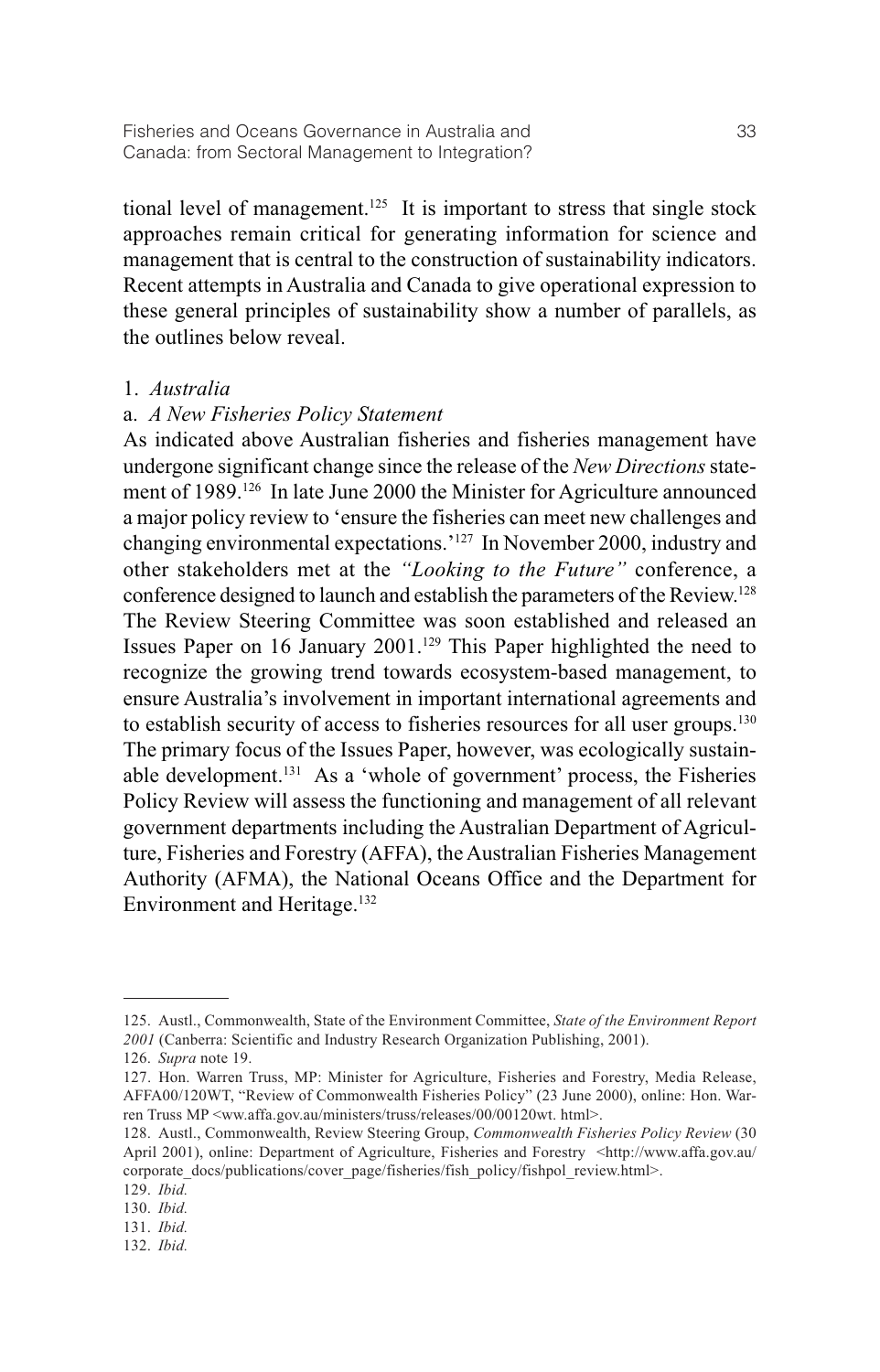Following a series of stakeholder consultations in the first half of 2001 a draft report was presented to the then Minister for Fisheries, the Hon. Wilson Tuckey, by the Steering Committee in July 2001. Minister Tuckey then personally conducted another series of stakeholder-consultation meetings. The process was halted with the announcement of the federal election, and subsequent election campaign in late 2001. Following the re-election of the Howard government the information from the series of port visits was presented to the new fisheries Minister, Senator Ian Macdonald. Senator Macdonald reviewed this information, together with the report of the disbanded Review Steering Committee.133

A policy statement was released by Senator Macdonald on June 25, 2003. *Looking to the Future: A Review of Commonwealth Fisheries Policy*<sup>134</sup> aims to address "proactively the issues that are emerging for Commonwealth fisheries — laying down the foundations for future work."135 The Review notes the changing policy environment affecting fisheries in Australia since the 1989 *New Directions* Statement, and is clearly designed to build on the framework established by this earlier initiative, rather than to seek a radical departure from it. Areas that have increased in salience since the 1980s, such as international fisheries, aquaculture, addressing the needs of indigenous interests in the fisheries, recreational and charter fishing, are identified. Collaboration between different stakeholders, including commitments to work with the states over management arrangements, is a key focus of the review. Current Commonwealth policy and management frameworks remain in place, particularly in relation to commitments to ecologically sustainable development, economic efficiency and adjustment in fisheries, the provision of statutory fishing rights and "a preference for output controls in the form of individual transferable quotas."136 In terms of fisheries management arrangements the review sees fisheries as being integrated into other "strategic initiatives" such as "ecosystem-based fisheries management, by-catch, regional marine planning, [and] marine protected areas."137

<sup>133.</sup> Glenn Hurry, Fisheries and Aquaculture Branch, AFFA. Personal Communication, February 2002 (on file with authors).

<sup>134.</sup> *Supra* note 18.

<sup>135.</sup> *Ibid.* at iii.

<sup>136.</sup> *Ibid.* at 48, 51.

<sup>137.</sup> *Ibid.* at 48.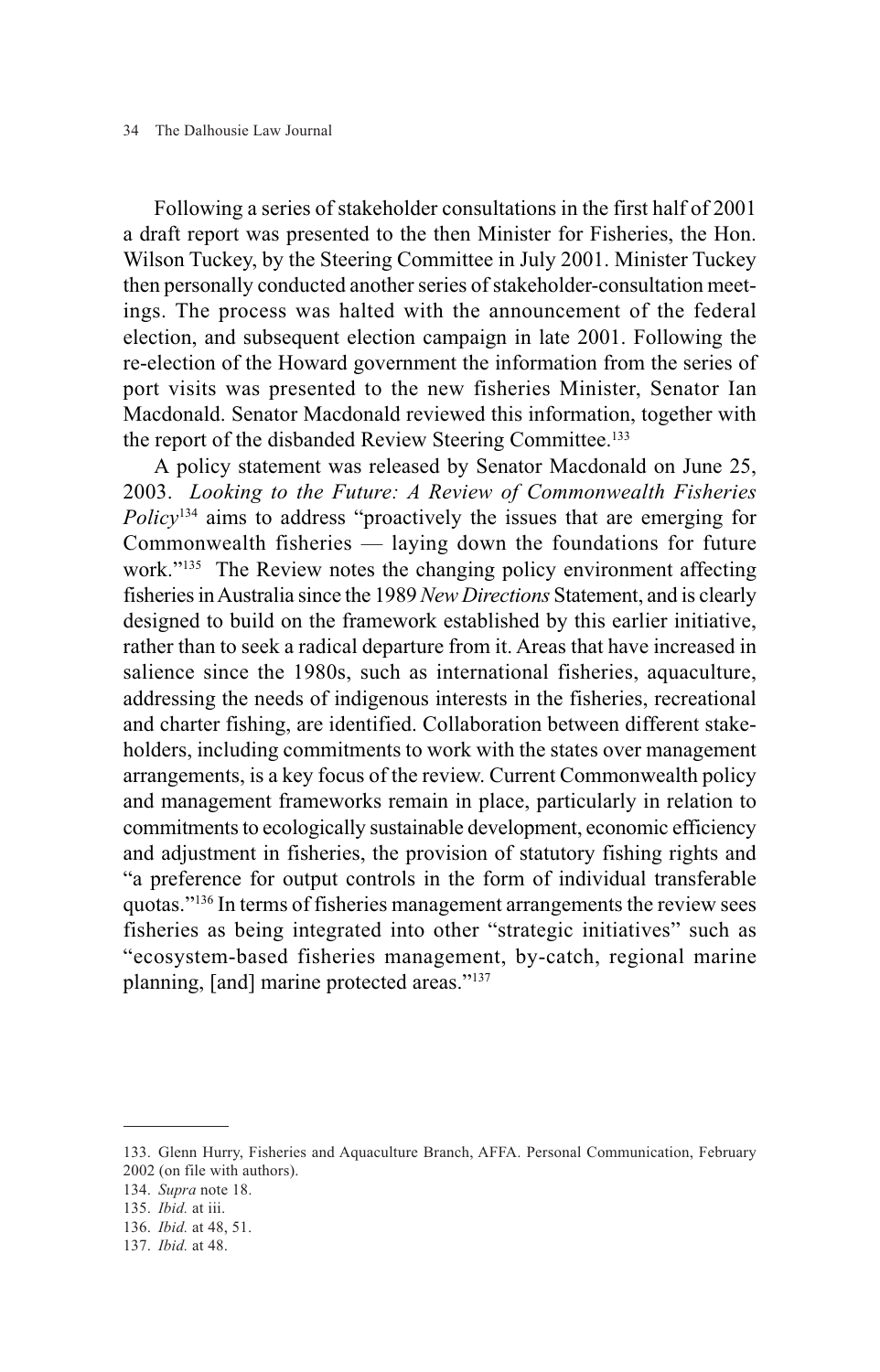### b. *Marine Protected Areas in Australia*

Australia's Oceans Policy contains a commitment for a representative system of Marine Protected Areas (MPAs) designed to protect marine biological diversity.<sup>138</sup> Area and time closures are a historically successful management tool if used at the right time in the target species' life cycle and in the right areas,<sup>139</sup> with MPAs being promoted as "insurance" zones against the uncertainty inherent in fisheries management and science.<sup>140</sup> Under the *Environment Protection and Biodiversity Conservation Act 1999* (Cth.) the Minister for Environment and Heritage has the power to declare, after extensive stakeholder and general community consultation, MPAs in Commonwealth waters. This is reiterated in the Oceans Policy. The Oceans Policy, consistent with its primary objectives, promotes multiple-use, rather than no-take, marine areas by integrating sectoral interests whilst attempting to maintain ecosystem health and integrity.<sup>141</sup> MPAs have the potential to impact fishing operations, but these impacts remain unknown until the parameters of the Oceans Policy and the representative system of MPAs is established.<sup>142</sup> A recent study by the Bureau of Rural Sciences provides important material on the role of MPAs as management tools. This information will be important in drawing fisheries management and environmental management together.<sup>143</sup>

As in Canada, the declaration of MPAs, and even the development of proposals for such areas, has led to significant political disputes. These disputes generally center on fishing industry concern over access and compensation for loss of such access. This lack of agreement over the role of MPAs is one factor contributing to the slow pace of implementation of these areas. Despite these well-publicized difficulties there have been some

<sup>138.</sup> *Australia's Oceans Policy*, *supra* note 9.

<sup>139.</sup> Kearney, Andrew & West, *supra* note 70.

<sup>140.</sup> Tony J. Pitcher, "Fisheries Managed to Rebuild Ecosystems? Reconstructing the Past to Salvage the Future" (2001) 11:2 *Ecological Applications* 601.

<sup>141.</sup> *Australia's Ocean Policy*, *supra* note 9.

<sup>142.</sup> The Commonwealth Government has established a framework to develop a 'National Representative System of Marine Protected Areas' that involves all Australian governments "working together to expand the existing system of marine parks and reserves." See Austl., Commonwealth, Environment Australia, *Strategic Plan of Action for the National Representative System of Marine Protected Areas: A Guide for Action by Australian Governments (ANZECC Task Force on Marine Protected Areas)*, (Canberra: Environment Australia, 1999), online: Department of Environment and Heritage <http://www.deh.gov.au/coasts/mpa/nrsmpa/spa.html>.

<sup>143.</sup> Trevor J. Ward, Dale Heinemann & Nathan Evans, *The Role of Marine Reserves as Fisheries Management Tools. A Review of Concepts, Evidence and International Experience* (Canberra: Bureau of Rural Sciences, 2001).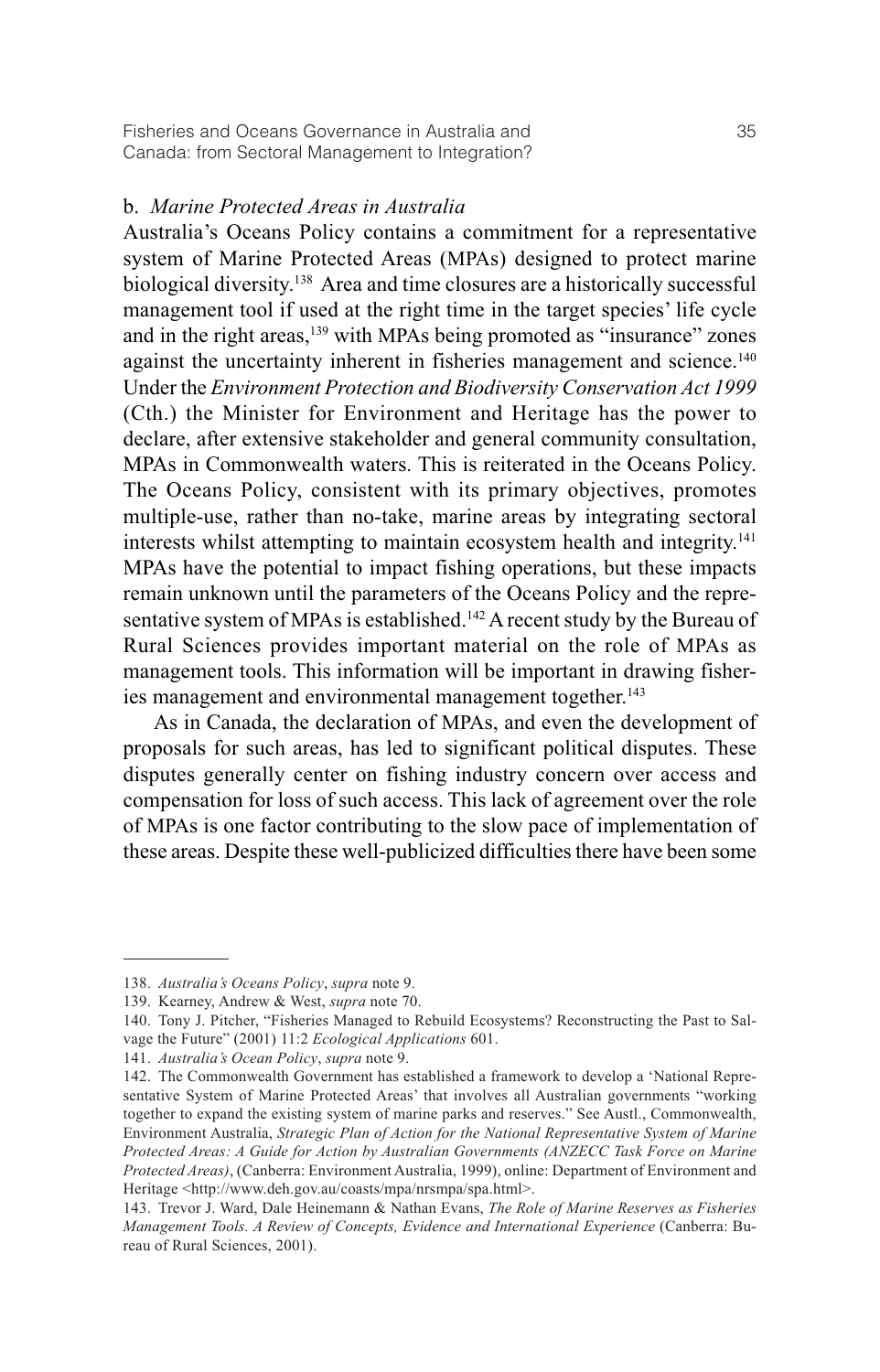important successes. Environmental groups, the fishing industry and government have worked together to establish the South Tasman Rise Sea Mounts MPA.<sup>144</sup>

# c. *Environmental Assessments of Fisheries and Development of Sustainability Indicators*

Under the *Environment Protection and Biodiversity Protection Act* (Cth.) all Australian Fisheries Management Authority (AFMA) managed fisheries are required, by 2005, to undergo a Strategic Environmental Assessment process to ascertain whether the fishery is run in accordance with the provisions under the Act.145 If a fishery's management arrangements are accredited by the Commonwealth Environment Minister, individual fishers will be exempt from having to apply for separate environment permits or approvals. Schedule 4 of the *Wildlife Protection (Regulation of Exports and Imports) Act 1982* (Cth.) requires that the Commonwealth Minister for Environment approve exports based on an assessment of the sustainability of the activity. All state and Territory managed fisheries with an export component are to undergo a Strategic Environmental Assessment by the end of 2003. If a fishery is deemed ecologically sustainable under these Assessments, it will continue to be exempt from export controls after the end of 2003. Indicator systems are currently being developed for several Australian fisheries under three different models (1) the non-government sector, (2) environmental legislation, and (3) industry– government cooperative approaches.

The development of the Oceans Policy with subsequent reforms to environmental legislation has been the driving force in the development of sustainability indicators for Australian fisheries. The Oceans Policy contains two key commitments to developing indicators:

- to establish performance and operational sustainability indicators to take account of broader ecologically sustainable development objectives and make them a part of harvest, strategic and management plans;
- to continue to implement monitoring programs to ensure that fisheries management arrangements achieve long term sustainability.<sup>146</sup>

<sup>144.</sup> Di Tarte, (Marine and Coastal Community Network) personal communication June 2002 (on file with authors). Such collaboration was also evident in discussions over the Macquarie Island MPA and the Heard and McDonald Islands MPA.

<sup>145.</sup> *Supra* note 128.

<sup>146.</sup> *Australia's Ocean Policy*, *supra* note 10 at 48.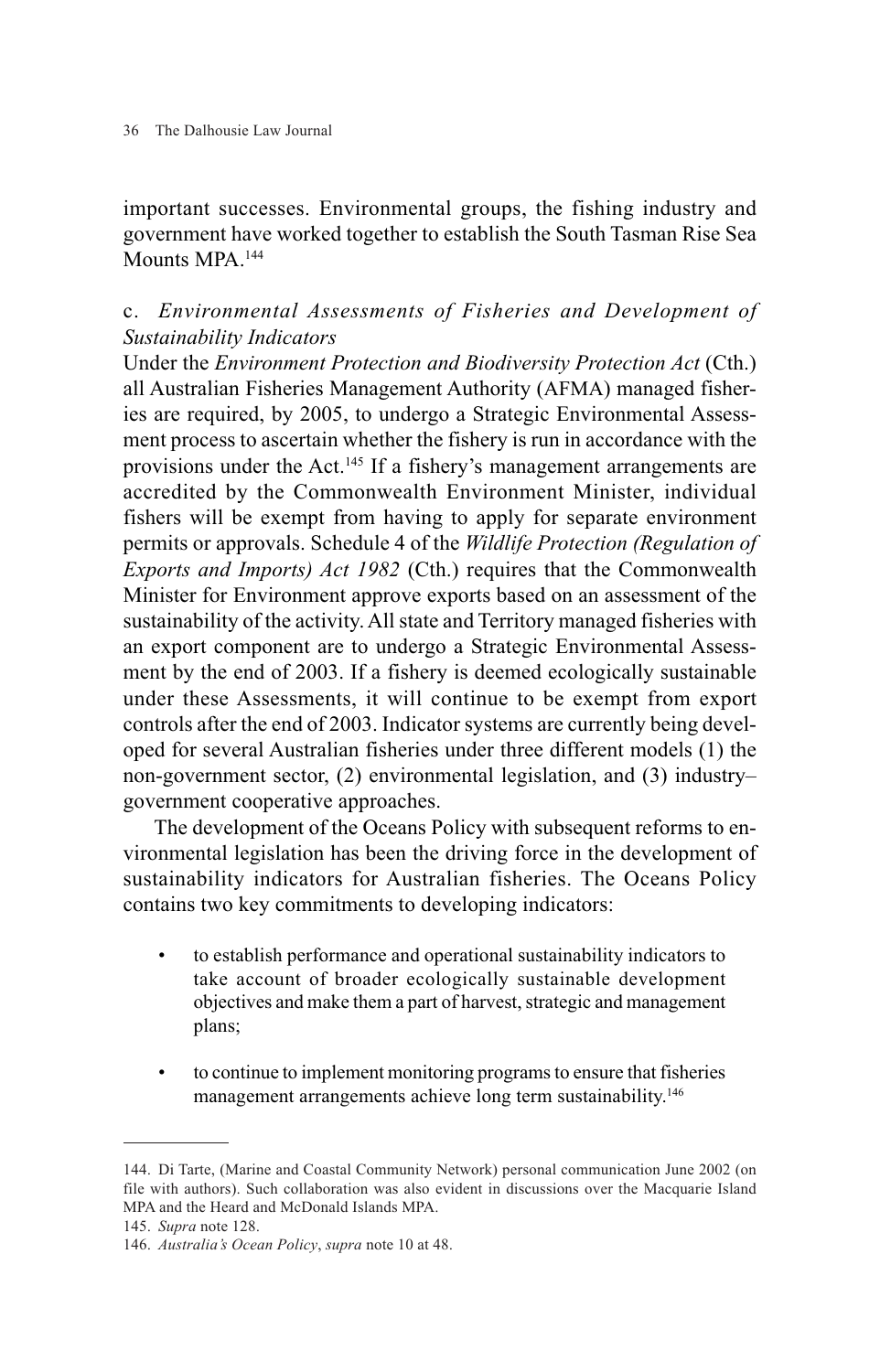## d. *Industry–Government Approaches*

The Standing Committee on Fisheries and Aquaculture Ecological Sustainable Development Project (SCFA-ESD) has identified the need for a reporting system that meets community, government and industry expectations. The project aims to develop a nationally agreed approach to reporting that can meet the requirements of other agencies, legislation, certification schemes and community expectations. The SCFA comprises representatives of state and Commonwealth fisheries management agencies combined with a broad reference group for the ecological sustainable development project. The system is initially based on a framework developed by the Bureau of Rural Sciences.<sup>147</sup> The concept of sustainable development has been broken down into eight theme areas that are relevant to fisheries. The themes form the basis of the sustainability assessment.<sup>148</sup> Each theme area is further subdivided into component trees which address specific fisheries management outcomes and set relevant indicators.149 The broad themes are as follows:

- contribution of the fishery to ecological wellbeing; retained species: non retained species; and other aspects of the environment.
- contribution of the fishery to Human wellbeing; indigenous wellbeing; local and regional wellbeing; and national social and economic well being.
- ability to achieve; governance; and impact of the environment on the fishery.

The framework is being applied to several fisheries which are serving as case studies. As each fishery is different, the component trees start in a

<sup>147.</sup> Austl., Commonwealth, Department of Agriculture, Fisheries and Forestry, *A Framework for Assessing Fisheries with Respect to Ecologically Sustainable Development* by Jean Chesson (Canberra: Bureau of Rural Sciences, 1998) at 60.

<sup>148.</sup> Austl., Commonwealth, Standing Committee on Fisheries and Aquaculture ESD Project Team, *SCFA-FRDC ESD Project: Case Study Information Package* (Sydney: Standing Committee on Fisheries and Aquaculture and Fisheries Research and Development Corporation, 2000) at 64.

<sup>149.</sup> *Ibid.* The component trees can be found online: Ecologically Sustainable Development – Catching Sustainability <http:/www.fisheries-esd.com.au/c/implement/implement 0200. cfm>.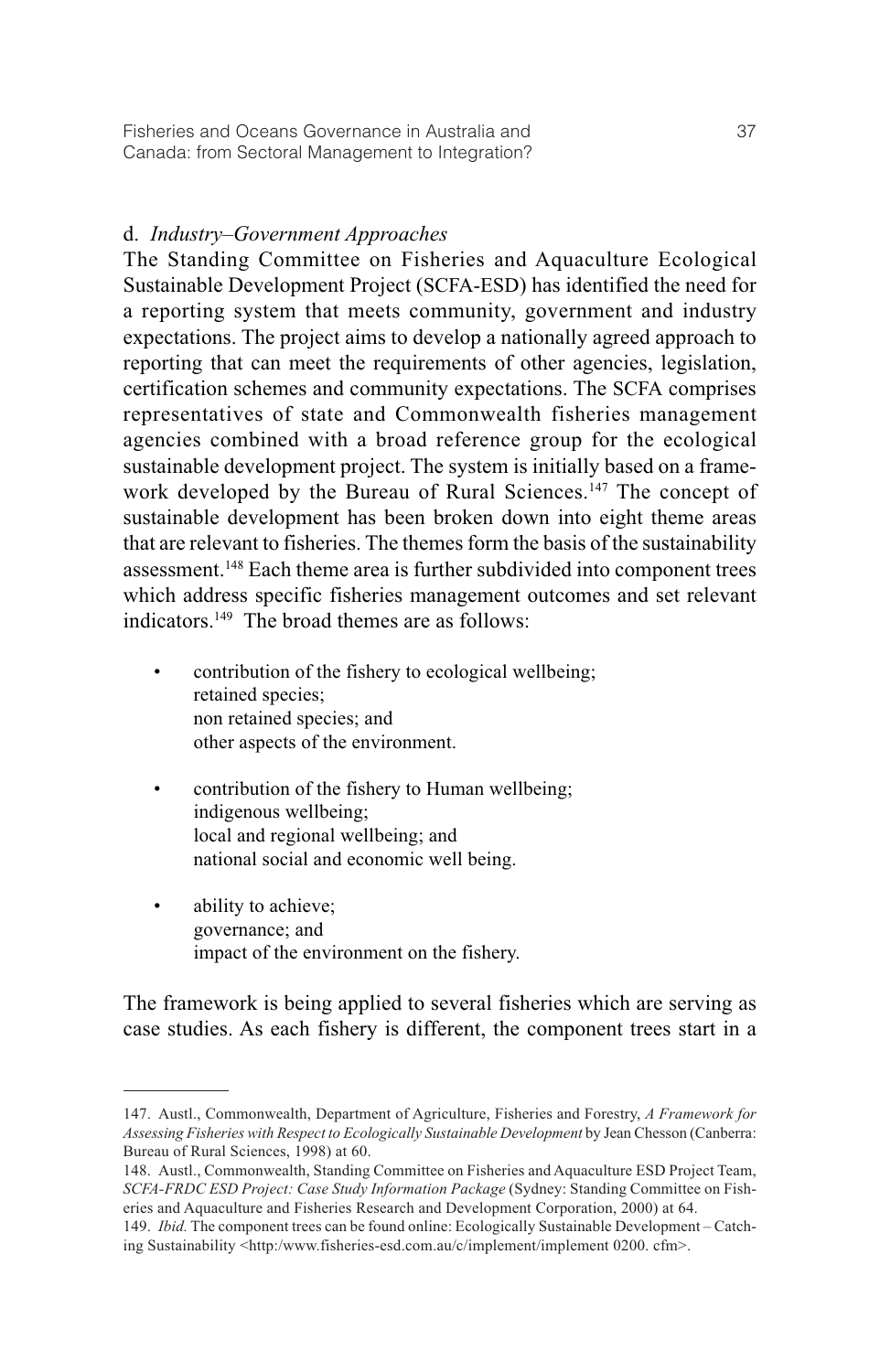generic fashion but are progressively adapted to each case. It is envisaged that after the case studies are concluded specific design issues will be addressed and a national application will be generated to assess fisheries across Australia with the agreed criteria. It is noted that the framework may not drive fisheries management decisions, but will act as a tool to explicitly recognize the fisheries system and therefore improve management.

### 2. *Canada*

As noted in various sections above, there are many challenges involved in bringing to life the commitments made to integrated, inclusive, precautionary, ecosystem-based management of human activities as they affect coastal and ocean ecosystems. Threats to the integrity of ecosystems have given rise to a vast array of 'sacred text' drafted at international meetings150 to which meaning is expected to be given in domestic policy. The *Convention on Biological Diversity*<sup>151</sup> is only one of many such international covenants to which Canada is committed, but it drives much contemporary debate in Canada. The federal *Species at Risk Act*<sup>152</sup> is directed toward protection of threatened or endangered marine as well as terrestrial species, and includes habitat protection as a mechanism. This Act may be seen as an attempt to deal with the range of threats to ecosystem integrity (and to capture a range of normative and ethical obligations).

Although Canada has signed the *Convention on Biological Diversity*, major problems have been encountered in the attempt to achieve Parliamentary approval for a *Species At Risk Act* (SARA). Twice the legislation introduced into the House died on the order paper as elections were called; the bill was recently passed by Parliament<sup>153</sup> and remains highly controversial and divisive, both among stakeholders and within the governing Liberal party caucus itself, which remains divided on issues of scope, scrutiny and particularly of compensation.

<sup>150.</sup> In Douglas M. Johnston & David L. VanderZwaag, "The Ocean and International Environmental Law: Swimming, Sinking, and Treading Water at the Millennium" (2000) 43 *Ocean & Coastal Management* 141, the *United Nations Convention on the Law of the Sea 1982* is depicted as a 'sacred text.'

<sup>151.</sup> *United Nations Conference on Environment and Development: Convention on Biological Diversity*, 5 June 1992, 31 I.L.M. 818 (entered into force 29 September 1993).

<sup>152.</sup> S.C. 2002, c. 29. Proclaimed June 2003. Provision for MPAs is another measure, and targeted conservation initiatives offer a third approach.

<sup>153.</sup> For details, see online: Environment Canada, "Species at Risk" <http://www. speciesatrisk.gc.ca>.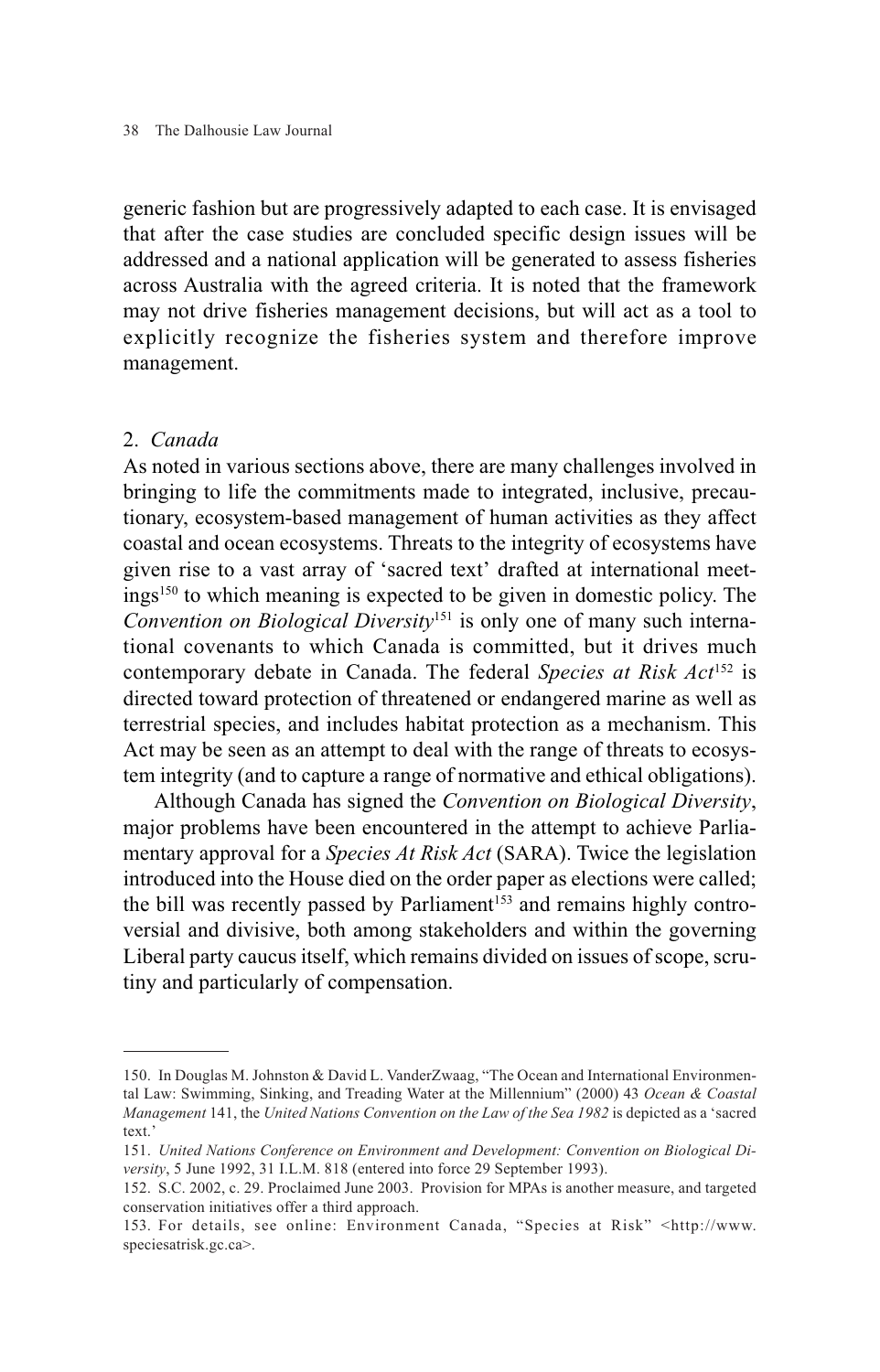# a. *Marine Protected Areas154 in Canada*

With the passage of the *Oceans Act*, the DFO identified the need to "lead and facilitate the development and implementation of a national strategy for the management of estuarine, coastal and marine ecosystems."155 *Canada's Oceans Strategy* was released in July 2002,<sup>156</sup> based on the principles of sustainable development, integrated management and the precautionary approach. In addition to this strategy, the *Oceans Act* identifies three complementary initiatives for the conservation and protection of the oceans: the Marine Protected Areas program; the Integrated Management Program; and the Marine Ecosystem Health program.<sup>157</sup> These programs are as yet in their early stages but some progress is evident. In particular, the Government of Canada has formally established a small number of Marine Protected Areas, such as the Endeavour Hydrothermal Vents in British Columbia and the Gully Marine Protected Area on the Atlantic coast.<sup>158</sup>

In addition to the DFO programs for Marine Protected Areas which are designed to conserve and protect marine species habitats and ecosystems,<sup>159</sup> Parks Canada (a part of the Environment Canada federal department) is pursuing the designation of Marine Conservation Areas to protect representative examples of natural and cultural heritage.<sup>160</sup> Environment Canada's Canadian Wildlife Service also plays a role because it has responsibility for identifying Marine Wildlife Areas, National Wildlife Areas, and Migratory Bird Sanctuaries,<sup>161</sup> thus protecting major marine and near-shore areas for wildlife, research, conservation and public education. These initiatives do not necessarily fit seamlessly together — for example, it is not always easy to reconcile a legislative mandate to assure the integrity of protected areas (under the *National Parks Act*)162 with the legislative obligation to pursue ecologically sustainable use (under the *Canada National Marine Conservation Areas Act*).163 Neither is it clear

<sup>154.</sup> Includes marine conservation areas, and ecological reserves.

<sup>155.</sup> *Supra* note 46, s. 29.

<sup>156.</sup> *Canada's Oceans Strategy*, *supra* note 10.

<sup>157.</sup> *Supra* note 46.

<sup>158.</sup> See online: Department of Fisheries and Oceans <http://www/dfp-mpo-gc.ca/canwaterseauxcan/oceans/mpa-zpm/index\_e.asp>.

<sup>159.</sup> See online: Department of Fisheries and Oceans <http://www.dfompo.gc.ca/ oceanscanada/ newenglish/htmdocs/cos/cos.htm>.

<sup>160.</sup> *Canada National Marine Conservation Areas Act*, S.C. 2002, c. 18.

<sup>161.</sup> See generally the *Canada Wildlife Act*, R.S.C. 1985, c. W-9.

<sup>162.</sup> R.S.C. 1985, c. N-14, as rep. by *Canada National Parks Act*, S.C. 2000, c. 32, s. 46.

<sup>163.</sup> S.C. 2002, c. 18.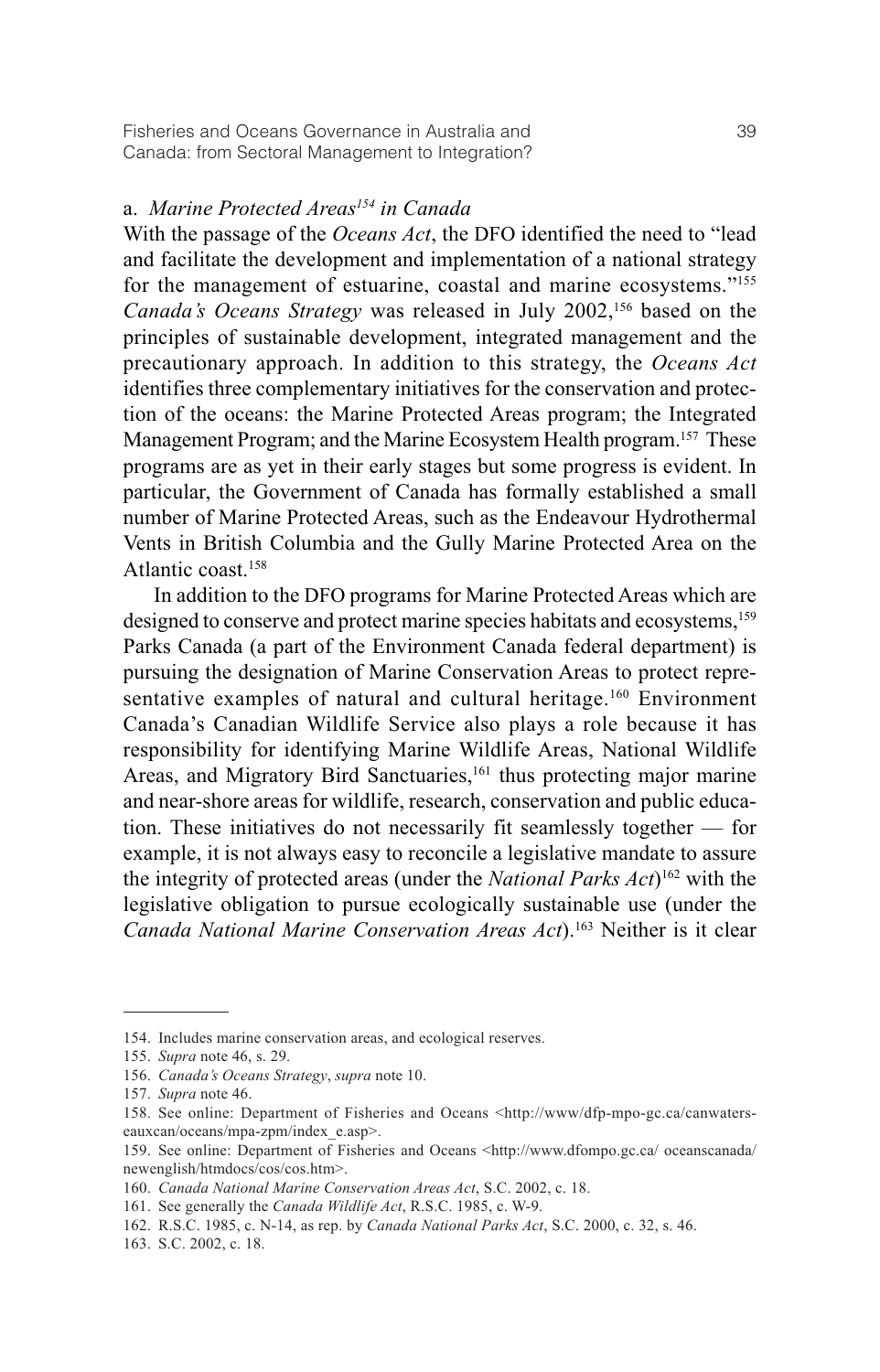how these areas relate to designation by provincial or federal governments of areas open or not to development initiatives such as offshore hydrocarbon production, or indeed, to claims with respect to aboriginal title or treaty rights.

## b. *Certification and Codes of Conduct*

Canada has undertaken considerable work to establish industry-based codes of conduct and certification initiatives. A recent DFO statement notes that:

The Canadian fishing industry has taken the lead in applying the International Code of Conduct for Responsible Fisheries adopted in 1995 by the United Nations Food and Agriculture Organization… . The Canadian Code of Conduct for Responsible Fishing Operations was developed as a grassroots initiative by fishermen for fishermen and represents a fundamental change in Canada's approach to achieving sustainable, conservation-based commercial fisheries across the country. The grassroots development of the Code remains unique in the world, with the broad-based involvement of all Canadian fishing organizations being the driving force behind the development process… . It is estimated that the Code has now been ratified or endorsed by fisheries fleets and organizations that account for over 80% of Canada's commercial fish harvest.164

On the other hand, in response in part to the marketing pressures arising from the international Marine Stewardship Council (MSC) certification of Alaskan salmon, a MSC fishery certification process has been undertaken for the British Columbia Salmon Fishery and for Pacific Halibut (in B.C. as well as in Alaska).165 Given the independent process just mentioned above, however, the extent of the DFO support for the British Columbia industry in its MSC initiative remains uncertain.

<sup>164.</sup> Canada, Department of Fisheries and Oceans, Backgrounder, "Canadian Code of Conduct for Responsible Fishing Operations" (May 2001), online: Department of Fisheries and Oceans <http:// www.dfo-mpo.gc.camedia/backgrou/2001/hq-ac37-163\_ e.htm>. Details of the Code and its constituent principles can be found at <http://www.dfo-mpo.gc.ca/communic/fish\_man/code/eng/ con eng.htm>.

<sup>165.</sup> The certification body that was contracted to assess these fisheries was Scientific Certification Systems (SCS) of California. As of summer 2003, principles and criteria had been negotiated and an evaluation team named to carry out the review of the BC salmon fishery. See online: Marine Stewardship Council <http://www.msc.org/html/ content\_493.htm>.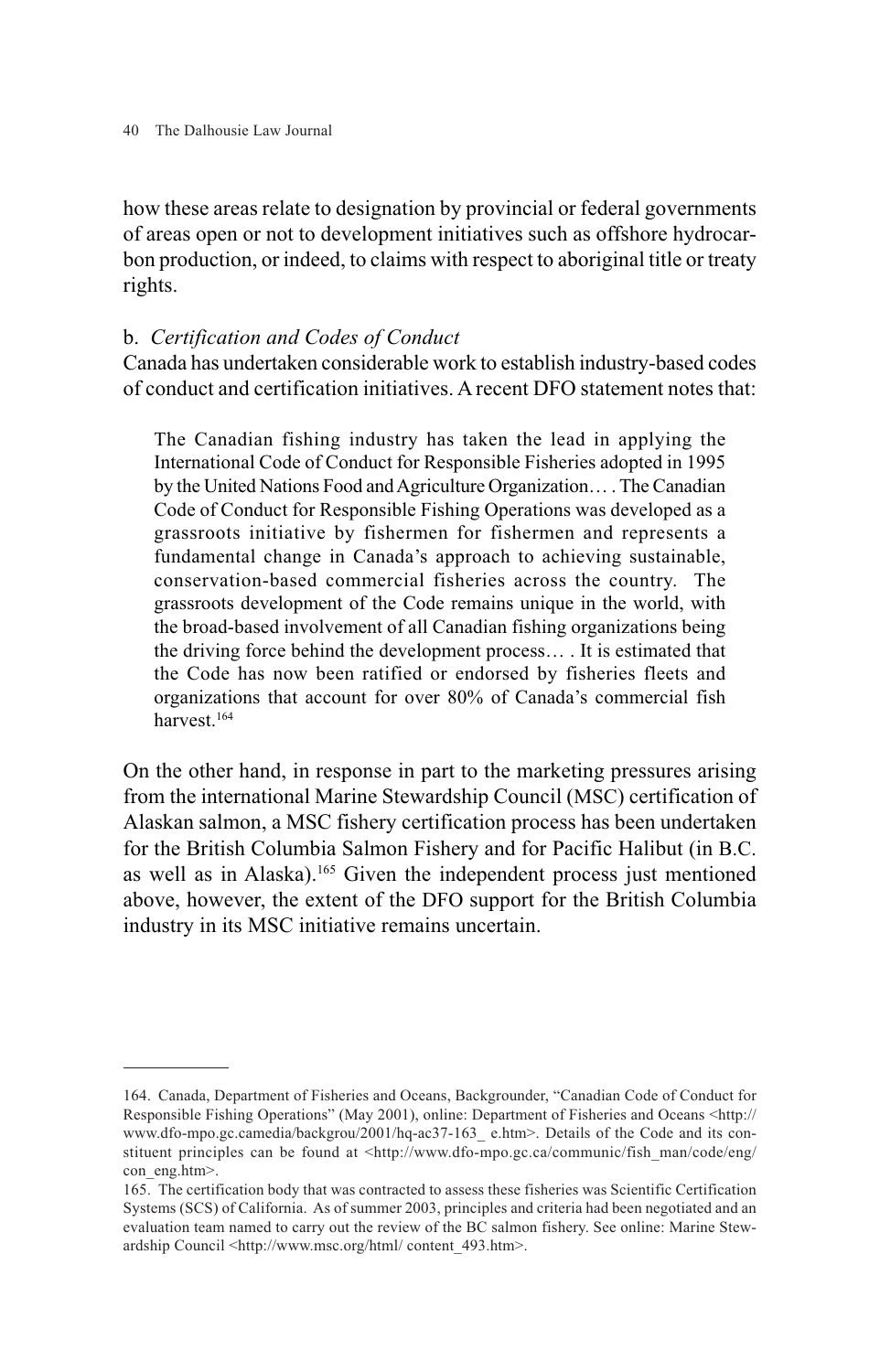## c. *Sustainability Indicators — Reporting on Progress*

Codes of conduct and certification programs offer scrutiny and attestation to practices and performance at the level of individuals or individual organizations. A number of indicator initiatives attempt to assess and report on progress at regional or aggregate levels. Many of these are based on the growing recognition in policy discourse of the importance of natural (and other forms of) capital, and the life support services of natural cycles in ecosystem dynamics.

A decade ago, Canada's National Round Table on Environment and Economy issued a Report to the Prime Minister, *Reporting on Progress Toward Sustainability*, <sup>166</sup> urging that the national statistical agency extend its activities to coordinate a broad statistical effort to undertake regular reporting for this purpose. Now, as a result of an initiative invited and funded by the Minister of Finance of the day (in the 2000 Budget), the Environment and Sustainable Development Initiative,<sup>167</sup> the National Round Table recommended development of a new system of national accounts and annual publication of a small number of indicators reporting on environmental health and depletion of natural capitals. Although an expert panel worked on developing fisheries indicators for these new accounts, the final set of indicators include none relating to fisheries and marine resources.168

Another approach to indicator development for fisheries has been carried out under the auspices of GPI Atlantic,  $169$  a nongovernmental research organization based in Nova Scotia. Its recent report<sup>170</sup> reflects the need for a comprehensive assessment of the ecological, socioeconomic,

<sup>166.</sup> Canada, National Round Table on Environment and Economy, *Toward Reporting Progress on Sustainable Development: Report to the Prime Minister* (Ottawa: NRTEE, December 1993); also reprinted as Part I of Tony Hodge *et al.*, eds., *Pathways to Sustainability: Assessing our Progress* (Ottawa: NRTEE, 1995).

<sup>167.</sup> The ESDI is one of a small number of national projects around the world to measure the sustainability of a country's economy, not just in financial but in human and ecological terms. It is also only one of a number of sustainability reporting and measurement projects in Canada. More information on the ESDI initiative and its final report can be found Online: National Round Table on the Environment and the Economy

<sup>&</sup>lt;http://www.nrtee-trnee.gc.ca/eng/programs/Current\_Programs/SDIndicators/index. html>.

<sup>168.</sup> Another example, this time from the shared waters of the semi-enclosed international sea that makes up the busiest corner of Western Canada, can be found online: Government of British Columbia <http://wlapwww.gov.bc.ca/cppl/gbpsei/species/index. html>.

<sup>169.</sup> See online: Genuine Progress Index for Atlantic Canada <www.gpiatlantic.org>.

<sup>170.</sup> Anthony T. Charles, *et al.*, GPI Atlantic, *The Nova Scotia GPI Fisheries and Marine Environment Accounts: A Preliminary Set of Ecological, Socioeconomic and Institutional Indicators for Nova Scotia's Fisheries and Marine Environment* (Tantallon, Nova Scotia: GPI Atlantic, 2001).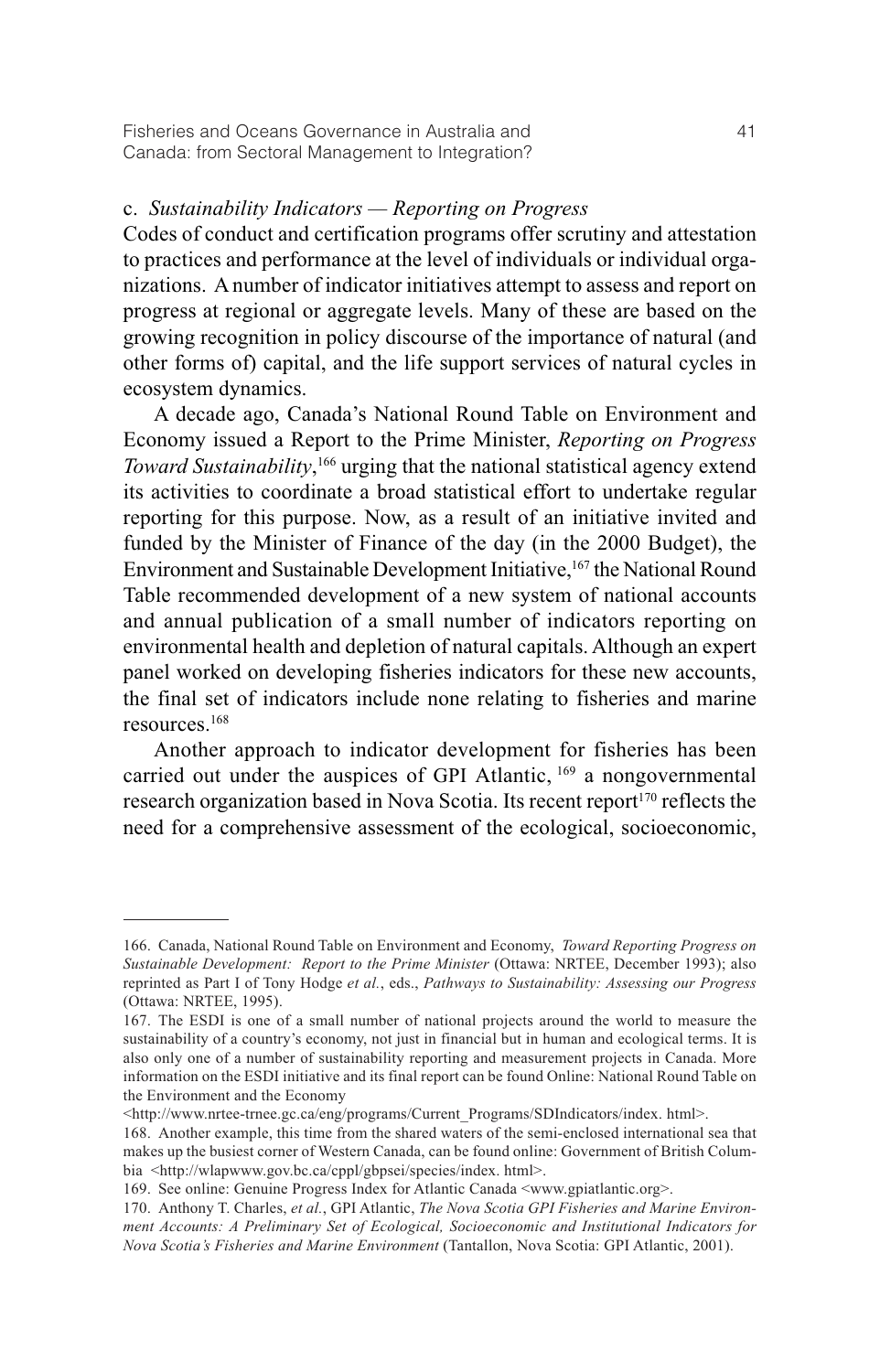community and institutional aspects of well-being in fisheries and the marine environment. It also builds on an understanding in the fishery sector that traditional yardsticks of well-being in the fishery (such as the fishery's contribution to GDP or the level of exports) failed to fully reflect the state of the fishery — GDP and exports were strong, as natural capital declined. The diverse set of indicators in the GPI Atlantic report led to diverse results, with a spectrum from upward to downward trends in the indicators. This leads to one of several challenges faced in the study: while for some indicators it may be clear what 'progress' represents, for others it may be the subject of debate. Two additional challenges should be noted, both data-related. First, a universal issue is the lack of data needed to produce time series of certain indicators of interest; there are clear research implications in this regard. The second challenge, one of widespread and growing interest in fisheries, is that of combining 'scientific' data with information that does not fit easily into statistical analysis, namely the traditional knowledge of fishers and other coastal residents.171

Thus, a wide range of codes of conduct, monitoring approaches, indicator systems and certification initiatives has been launched to scrutinize and attest practice and performance at corporate or individual levels. An even wider range of indicator system initiatives is in process in the widespread attempt to assess progress toward sustainability at regional or aggregate levels. These approaches to measuring outcomes at micro, meso or macro scales are also being developed in Australia, as noted above.

Operationally, however, there are serious difficulties to be faced, not just in the management of mixed stocks and multi-species ecosystems, but in fully integrated management spanning other conflicting or potentially conflicting uses. Behind the operational issues are fundamental shifts in thinking which are necessary to support the values and implement the principles set out in either Canada's *Oceans Act* or *Australia's Oceans Policy*. First among these, of course, is understanding what is meant by the 'precautionary approach'.172 There is also growing pressure to broaden both

<sup>171.</sup> The importance of linking scientific research with traditional/local knowledge in fisheries was brought to the fore by Robert E. Johannes in *Words of the Lagoon: Fishing and Marine Lore in the Palau District of Micronesia* (Berkeley: University of California Press, 1981). Publications that include Canadian examples include the comprehensive book by Fikret Berkes, *Sacred Ecology: Traditional Ecological Knowledge and Resource Management* (Philadelphia: Taylor and Francis, 1999) and the collection of papers in Nigel Haggan, Claire Brignall & Louisa Wood, *Putting Fishers' Knowledge to Work: Conference Proceedings August 27-30, 2001*, Vol. 11(1) (Vancouver, B.C.: University of British Columbia Fisheries Centre, 2003).

<sup>172.</sup> The precautionary approach is discussed in detail in the recent Canadian position paper, online: Government of Canada Privy Council Office at <http://www.pco-bcp.gc. ca/default.asp? Language =E&page= publications&doc =precaution/precaution\_e.htm>.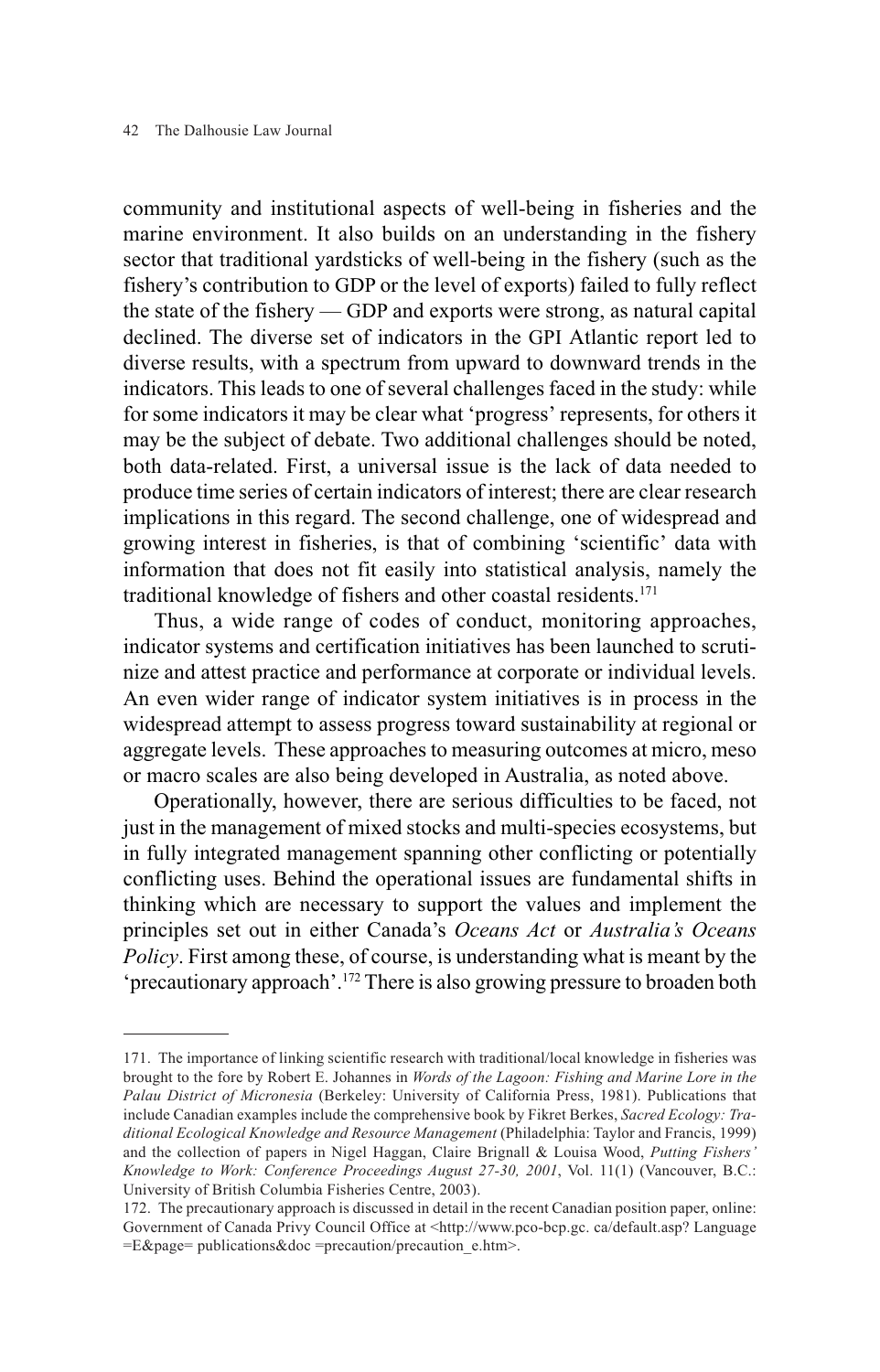the scientific and the decision-making processes. Efforts to bring traditional and local knowledge together effectively with conventional science are underway. The efforts are also reflected in the spread of academic networks which are attempting themselves to extend their reach and become both more diverse and more inclusive.173

## *Conclusion*

Recent Australian and Canadian initiatives (*Australia's Oceans Policy* and *Canada's Oceans Strategy*) are based on commitments to integrated, precautionary, ecosystem-based management. These policy initiatives provide platforms for future management of each country's marine domain, and can be expected to have an important influence on the ongoing development and management of fisheries and aquaculture operations. The focus on sustainability and external assessment of fisheries and aquaculture operations reflects current concerns and provides an important impetus for the future. Furthermore, the incorporation of external environmental assessments, facilitated by the development of sustainability indicators, is a critical element in establishing an integrated approach to fisheries management.

While it is too soon to evaluate the impact of either the Oceans Policy or the *Oceans Strategy* on fisheries policy and management, a number of measures have already had a more immediate impact. These measures, including co-management, recognition of First Nations/Aboriginal interests, MPAs and sustainability indicators are harbingers of the future. It is likely, too, that these developments will give rise to some conflict, both within the fisheries sector, and between the sector and other uses and users. Such conflicts are not new, and indeed are often seen as inherent in fisheries management.174

In Canada, as in Australia, the search for a comprehensive oceans strategy and inclusive integrated fisheries management has embraced the aca-

<sup>173.</sup> The devolution of responsibilities to communities adjacent to the resources—a fundamental issue in co-management—also poses fundamental problems of governance. It raises dramatically the contradiction between a search for certainty in regulatory affairs and the reality of changing understandings of complex ecosystems. One consequence may be the need for adjustment of fundamental concepts of property rights—rights to participate in harvest management, rights to claim a share of harvest and, most controversial, rights to control use or dispose of rights beyond the community. See de Young, *supra* note 73; Rod Dobell, "Amending Rights to Nature," online: University of Victoria <http://web.uvic.ca/~rdobell/portfolio.html>; Daniel W. Bromley & Jouni Paavola, *Economics, Ethics and Environmental Policy* (Oxford: Blackwell, 2002).

<sup>174.</sup> Charles, *supra* note 12.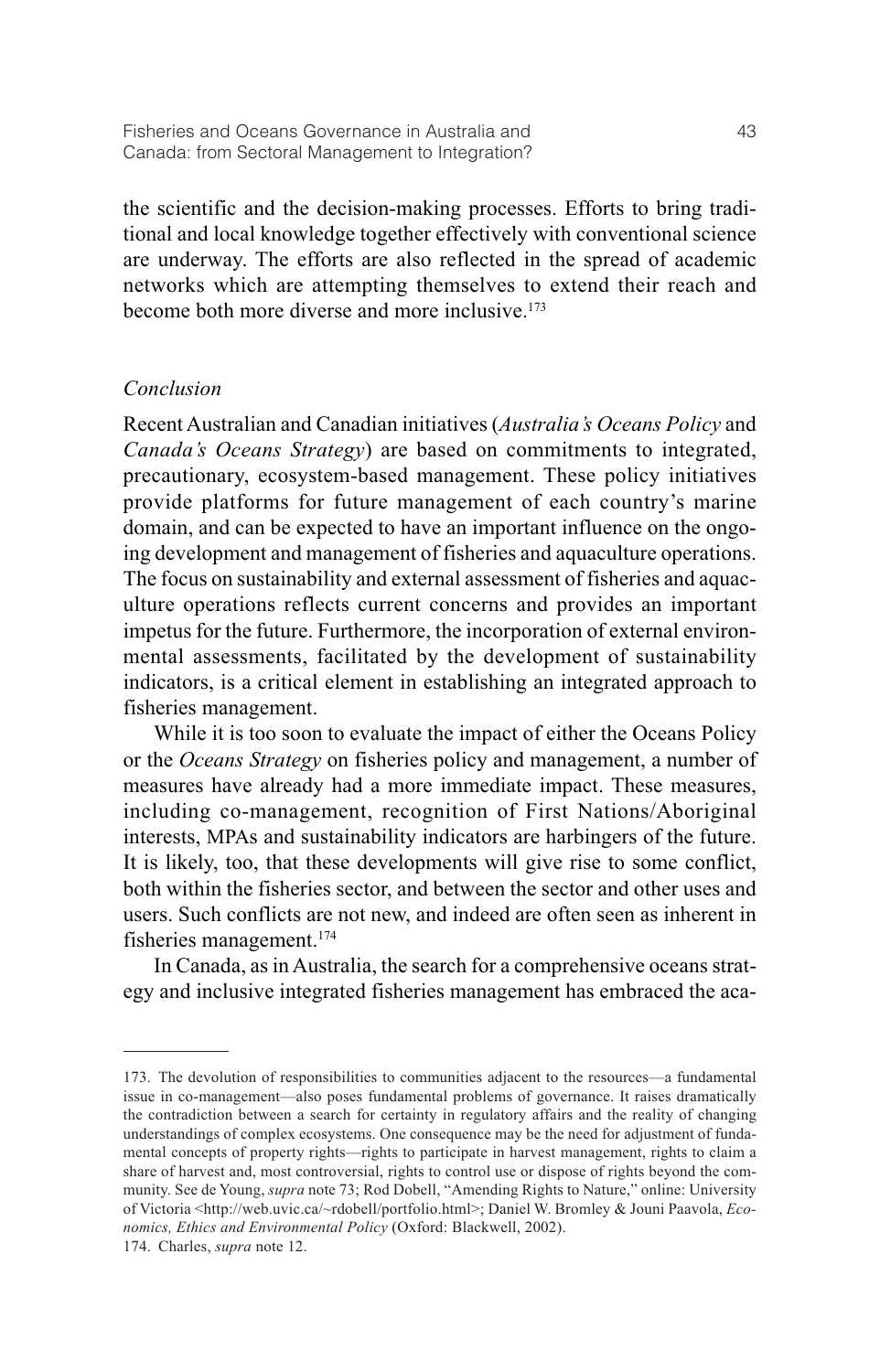demic vision of sustainability, and captured it in the language of policy. But researchers interested in marine resources and oceans ecosystems now themselves face the much tougher challenge of outlining persuasively and operationally how such covenants and texts can be translated into decisions and action that will be fair to both current players and future generations.175 There are many skeptics as the call for sustainable, integrated, ecosystem-based and precautionary management of human activities on or at the margins of the oceans is sounded. Consider for example the observation that

'Sustainability' and the 'precautionary approach' are essentially buzz words that will have as many definitions as the number of people sitting around the table. Therefore, these notions are useless in the real life of decisionmakers because they do not refer to precise standards, precise objectives or precise deliverables… . 176

Part of the challenge facing both Australia and Canada will be to make operational important policy prescriptions, such as community-based and ecosystem-based decision and management. A second significant challenge will be to improve decision-making methods for fisheries management and to incorporate such methods, in the face of serious opposition, into a more integrated approach to oceans governance. These challenges are not unique, as noted by the United Nations:

The protection of the oceans, seas and coastal areas, including their living resources, requires a multi-sectoral but integrated approach that addresses all dimensions of ocean-related issues. The various elements include the

<sup>175.</sup> The DFO set out ambitious goals for Canada in this respect, notably in relation to its targets within the World Summit on Sustainable Development (WSSD) held in Johannesburg, South Africa, August and September 2002:

Going into the WSSD, Fisheries and Oceans Canada will promote Effective Oceans Governance as an overarching theme to promote the health and sustainability of the world's oceans. Effective Oceans Governance means ensuring the sustainability and productivity of oceans by: improving our understanding and protection of the oceans; building coherence and capacity to better manage oceans, particularly at the regional level; and securing the economic potential of oceans.

DFO plans to contribute to the global dialogue on sustainable development and take forward key messages for ocean governance including: The importance of ocean stewardship and shared decision-making; the need to apply an integrated and precautionary approach to ocean management based on sound science.

<sup>176.</sup> Yves Bastien, DFO Commissioner for Aquaculture Development, September 2000, as quoted in an interim report on aquaculture by the Standing Senate Committee on Fisheries, 2001.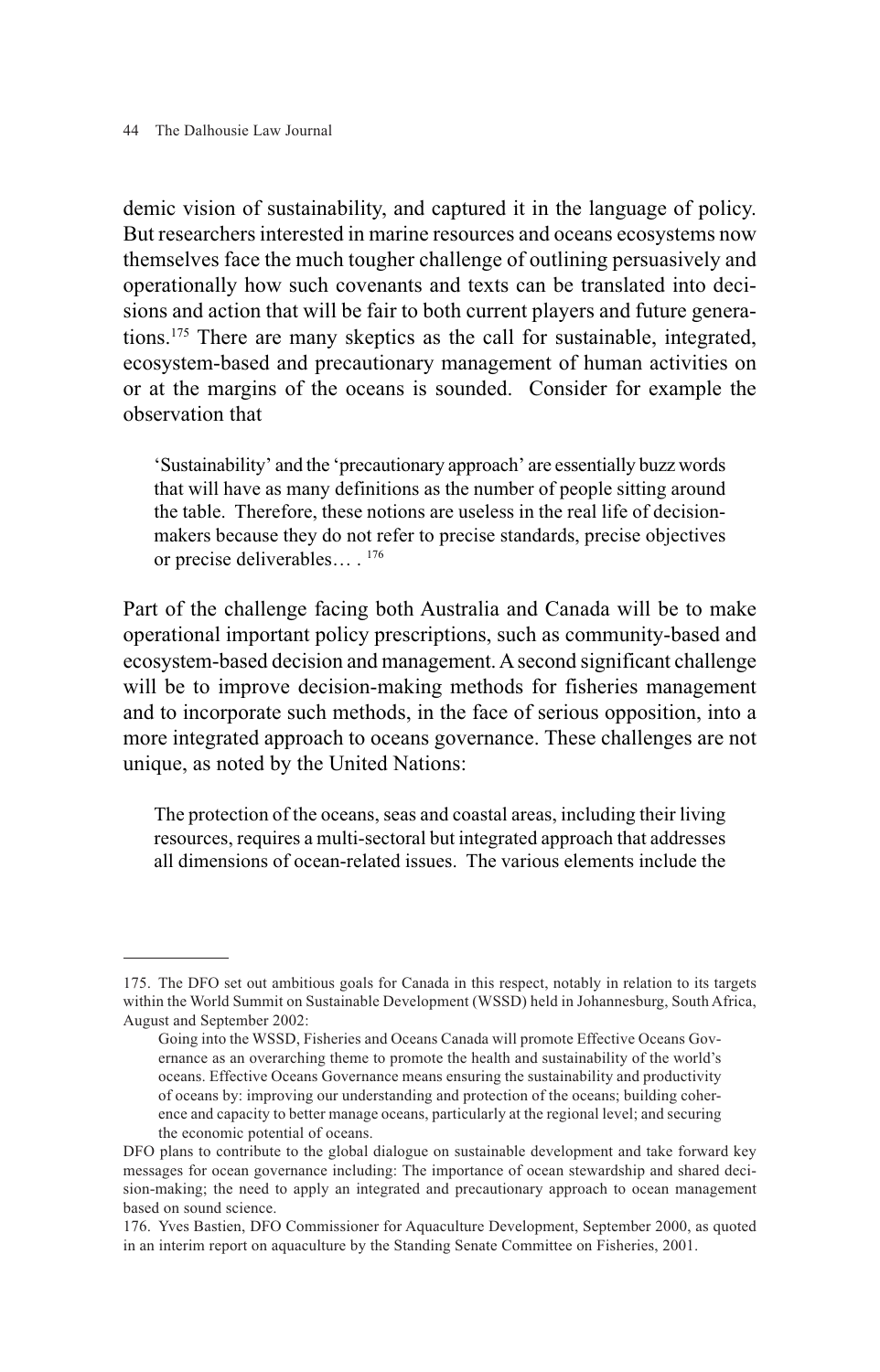management and sustainable development of coastal areas, the protection of the marine environment, the sustainable use and conservation of marine living resources in both the high seas and areas under national jurisdiction, and research on critical uncertainties including climate change…

A large number of legal and voluntary agreements have been elaborated in recent years regarding sea-based as well as land-based sources of marine pollution. Problems remain, however, in the implementation of those agreements and in addressing emerging issues…

Fully protected reserves, or "no-take" areas have seen an improvement in the number, diversity and productivity of marine organisms. But such results are limited by the fact that less than 1 per cent of the world's oceans are protected in reserves… .177

As mentioned above it is too soon to evaluate the impact of *Australia's Oceans Policy* and Canada's *Oceans Act* and *Canada's Oceans Strategy* on fisheries management. Nonetheless, the policy and legal instruments derived from them open up opportunities to address the many challenges in moving to an integrated approach to fisheries management and towards principled ocean governance. We have to hope they can be made to work.

<sup>177.</sup> Commission on Sustainable Development acting as the preparatory committee for the World Summit on Sustainable Development, *Implementing Agenda 21: Report of the Secretary General*, UNESCOR, 20 December 2001, UN Doc. E/CN.17/2002/P.C.2/7, paras 122, 124 and 127, online: United Nations <http://www.un.org/jsummit/html/ documents/compsgf2.pdf>.